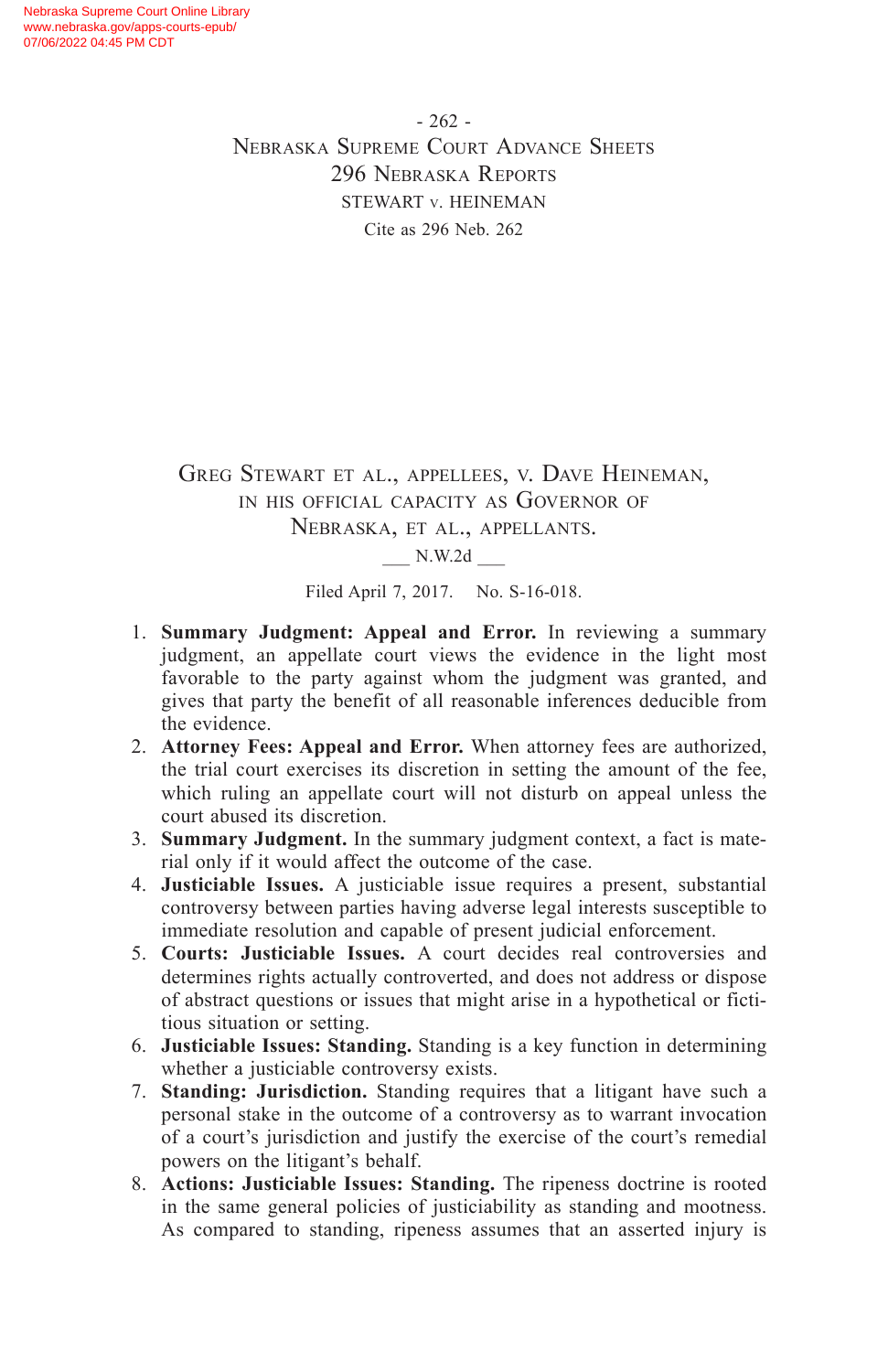## - 263 - Nebraska Supreme Court Advance Sheets 296 Nebraska Reports STEWART v. HEINEMAN Cite as 296 Neb. 262

sufficient to support standing, but asks whether the injury is too contingent or remote to support present adjudication.

- 9. **Actions: Jurisdiction.** An appellate court uses a two-part inquiry to determine ripeness: (1) the jurisdictional question of the fitness of the issues for judicial decision and (2) the prudential question concerning the hardship to the parties of withholding court consideration.
- 10. **Declaratory Judgments.** The function of a declaratory judgment is to determine justiciable controversies which either are not yet ripe for adjudication by conventional forms of remedy or, for other reasons, are not conveniently amenable to the usual remedies.
- 11. **Equal Protection: Discrimination.** The injury in an equal protection case is the imposition of a barrier that makes it more difficult for members of one group to obtain a benefit, rather than the ultimate inability to obtain the benefit.
- 12. **Discrimination.** When the government erects a barrier that makes it more difficult for members of one group to obtain a benefit than it is for members of another group, a member of the former group seeking to challenge the barrier need only demonstrate that he or she is ready and able to perform and that a discriminatory policy prevents him or her from doing so on an equal basis.
- 13. **Discrimination: Standing.** For those persons who are personally subject to discriminatory treatment, stigmatizing injury caused by discrimination is a serious noneconomic injury that is sufficient to support standing.
- 14. **Standing.** Standing does not require exercises in futility.
- 15. **Actions: Moot Question.** An action becomes moot when the issues initially presented in the proceedings no longer exist or the parties lack a legally cognizable interest in the outcome of the action.
- 16. **Discrimination: Declaratory Judgments: Injunction: Proof.** If a discriminatory policy is openly declared, then it is unnecessary for a plaintiff to demonstrate it is followed in order to obtain injunctive or declaratory relief.
- 17. **Actions: Moot Question.** A defendant cannot automatically moot a case simply by ending its unlawful conduct once sued.
- 18. **Actions: Moot Question: Proof.** A defendant claiming that its voluntary compliance moots a case bears the formidable burden of showing that it is absolutely clear the allegedly wrongful behavior could not reasonably be expected to recur.
- 19. **Appeal and Error.** A court's consideration of a cause on appeal is limited to errors assigned and discussed.
- 20. **Attorney Fees: Appeal and Error.** On appeal, a trial court's decision awarding or denying attorney fees will be upheld absent an abuse of discretion.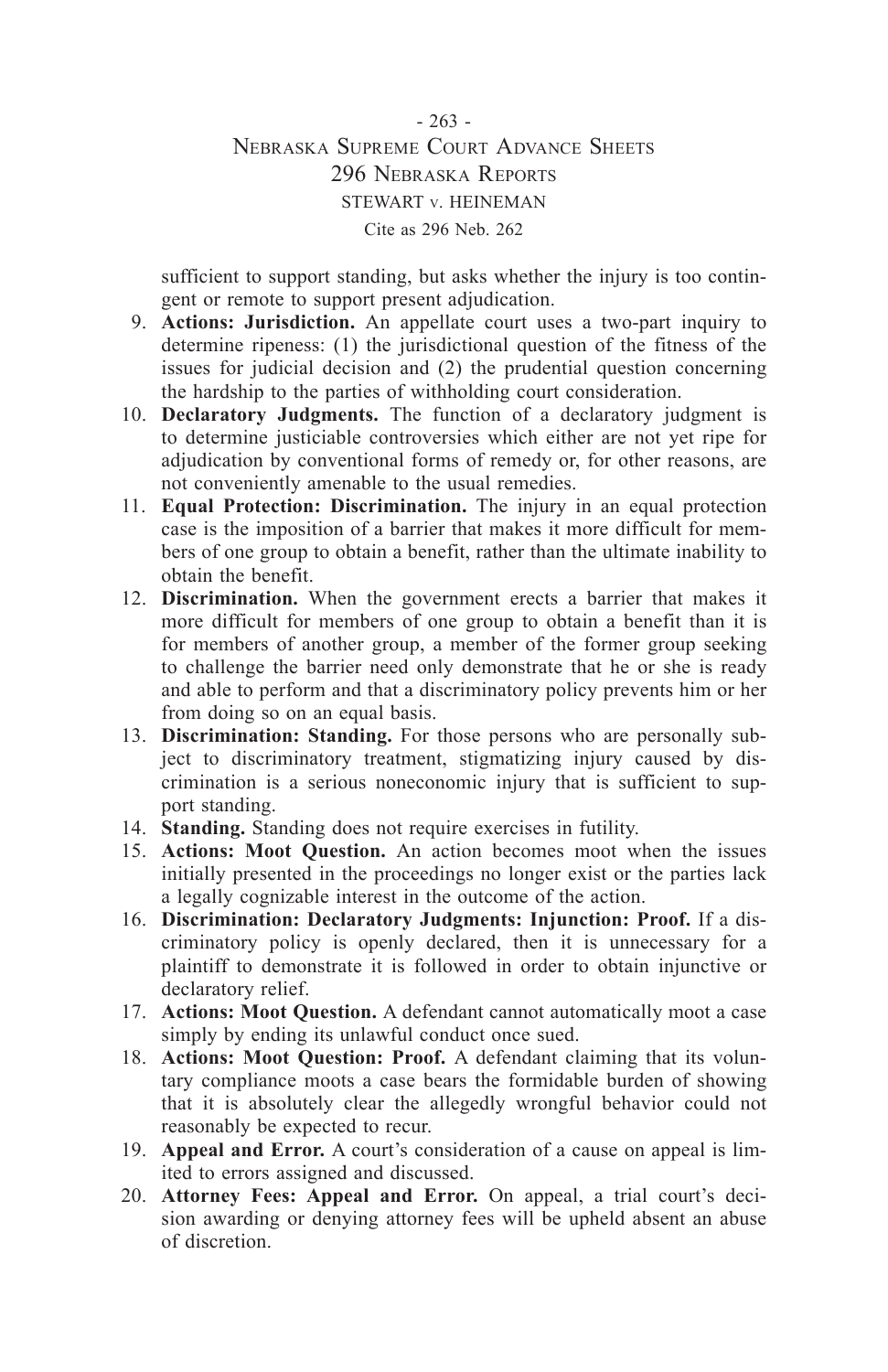## - 264 - Nebraska Supreme Court Advance Sheets 296 Nebraska Reports STEWART v. HEINEMAN Cite as 296 Neb. 262

Appeal from the District Court for Lancaster County: John A. Colborn, Judge. Affirmed.

Douglas J. Peterson, Attorney General, James D. Smith, Ryan S. Post, and Jessica M. Forch for appellants.

Amy A. Miller, of ACLU Nebraska Foundation, Inc., Leslie Cooper, of ACLU Foundation, Inc., and Garrard R. Beeney and W. Rudolph Kleysteuber, of Sullivan & Cromwell, L.L.P., for appellees.

Robert McEwen and Sarah Helvey, of Nebraska Appleseed Center for Law in the Public Interest, for amicus curiae Nebraska Appleseed Center for Law in the Public Interest.

Daniel S. Volchok and Kevin M. Lamb, of Wilmer, Cutler, Pickering, Hale & Dorr, L.L.P., and Robert F. Bartle, of Bartle & Geier Law Firm, for amici curiae Child Welfare League of America et al.

Heavican, C.J., Wright, Miller-Lerman, Cassel, Stacy, Kelch, and Funke, JJ.

WRIGHT, J.

## I. NATURE OF CASE

The plaintiffs, three same-sex couples, sought, pursuant to 42 U.S.C. § 1983 (2012), to enjoin the defendants, Dave Heineman, the former Governor of the State of Nebraska; Kerry Winterer, in his official capacity as the chief executive officer of the Department of Health and Human Services (DHHS); and Thomas Pristow, in his official capacity as the director of the Division of Children and Family Services, from enforcing a 1995 administrative memorandum and from restricting gay and lesbian individuals and couples from being considered or selected as foster or adoptive parents. The court ordered the memorandum rescinded and stricken and enjoined the defendants and those acting in concert with them from enforcing the memorandum and/or applying a categorical ban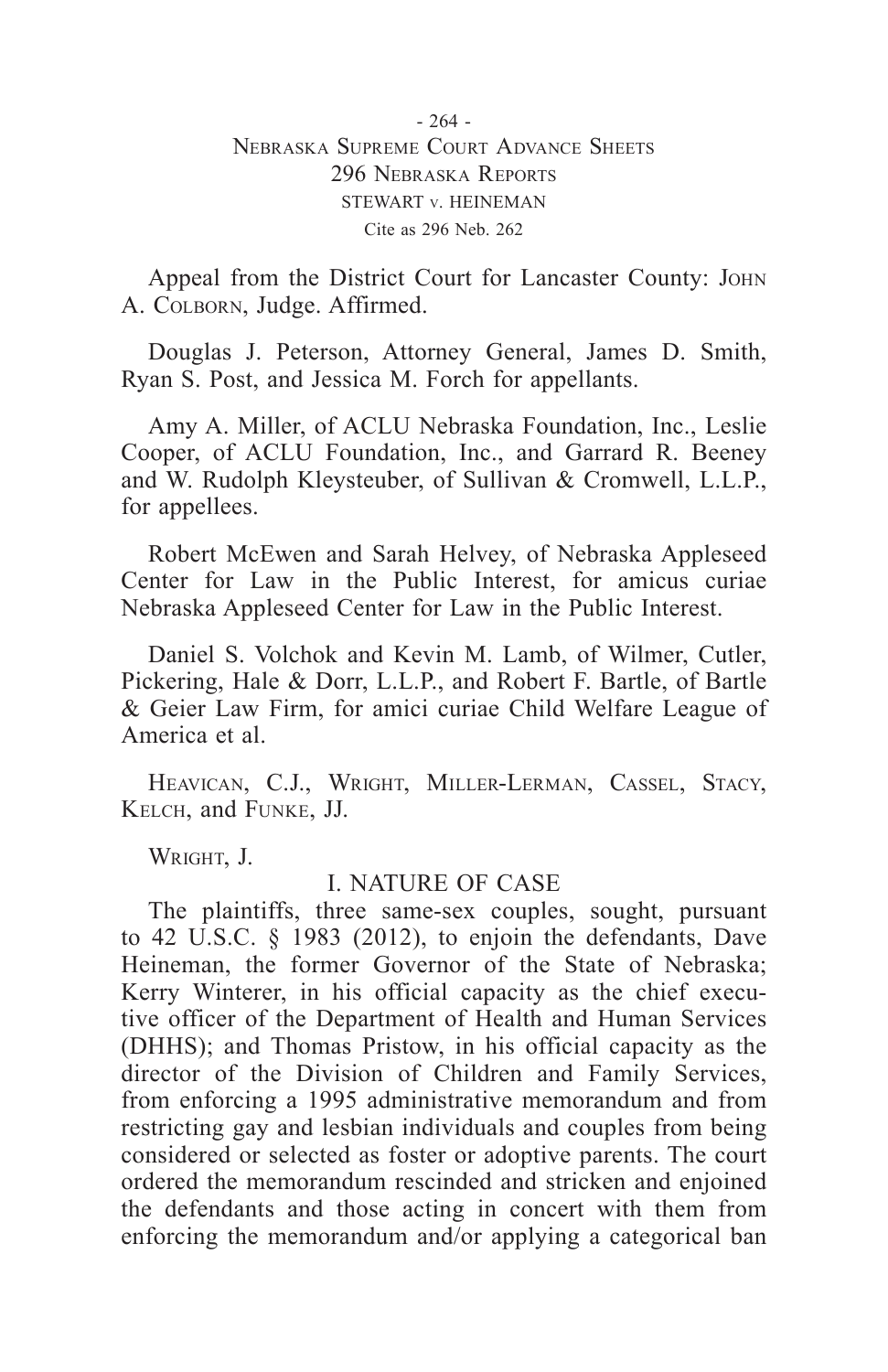## - 265 - Nebraska Supreme Court Advance Sheets 296 Nebraska Reports STEWART v. HEINEMAN Cite as 296 Neb. 262

to gay and lesbian individuals and couples seeking to be licensed as foster care parents or to adopt a state ward. The court further ordered the defendants and those acting in concert to "refrain from adopting or applying policies, procedures, or review processes that treat gay and lesbian individuals and couples differently from similarly situated heterosexual individuals and couples when evaluating foster care or adoption applicants under the 'best interests of the child' standard set forth in DHHS' regulations." The court awarded the plaintiffs costs and attorney fees.

The defendants appeal. They do not assert that it is constitutional to discriminate on the basis of sexual orientation in the licensing or placement of state wards in foster care. Instead, the defendants argue that the plaintiffs lack standing because they have not yet applied for and been rejected in obtaining a foster care license or in having a state ward placed in their homes. Alternatively, the defendants argue that there was no case and controversy, because the memorandum that was the focus of the plaintiffs' complaint ceased to be the policy of DHHS by the time this lawsuit was filed, despite the fact that the memorandum was never rescinded and it remained on the DHHS website. Finally, the defendants claim that the plaintiffs' lawsuit became moot when the policy memorandum was removed from the DHHS website 3 weeks after the plaintiffs' motion for summary judgment was filed.

# II. BACKGROUND

#### 1. Complaint

The complaint, filed on August 27, 2013, centered on an administrative memorandum (Memo 1-95) issued in 1995 by the then Department of Social Services, which subsequently became DHHS in 1996. Memo 1-95 was written by the director of the department and states in relevant part:

It is my decision that effective immediately, it is the policy of the Department of Social Services that children will not be placed in the homes of persons who identify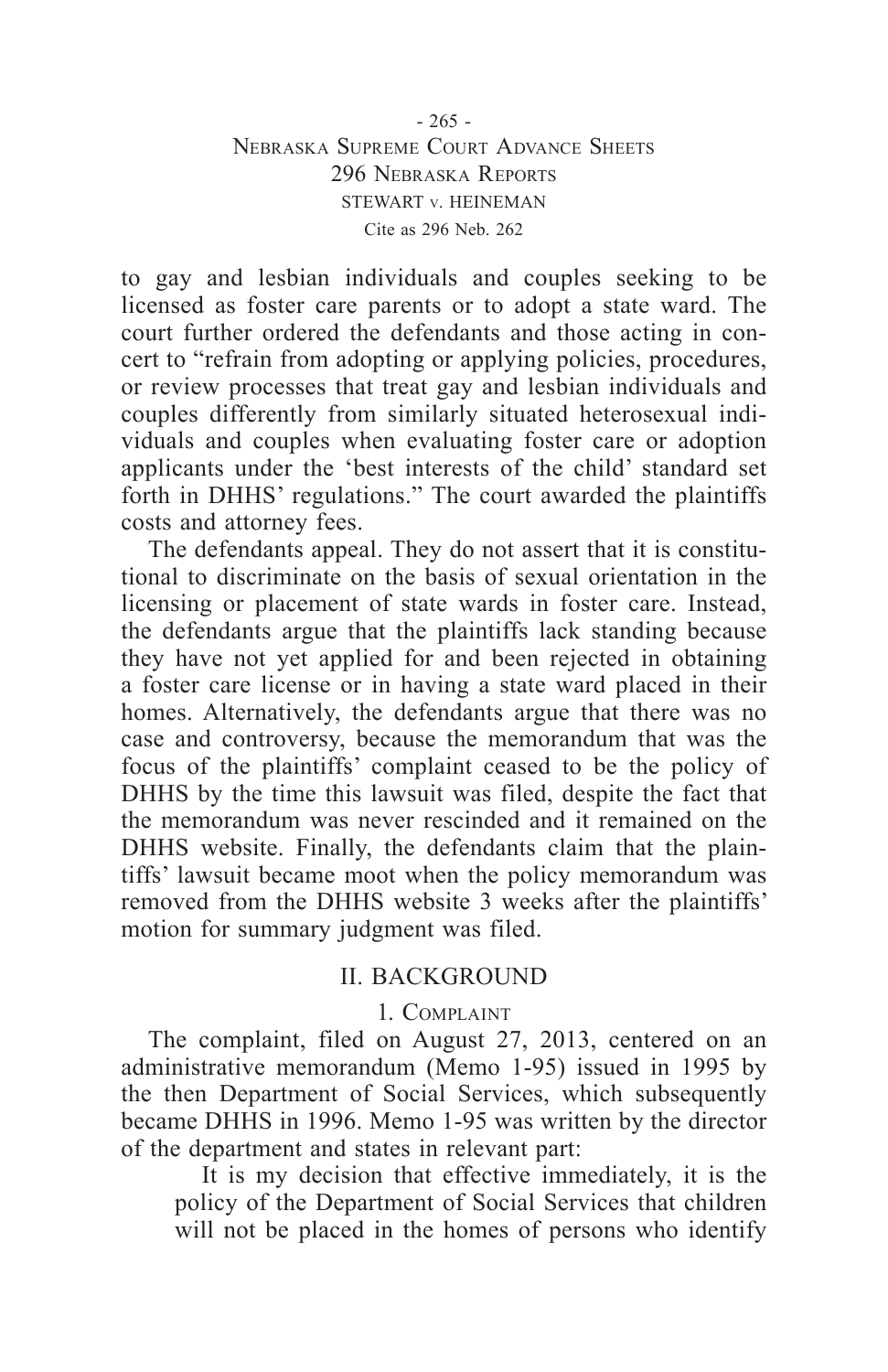- 266 - Nebraska Supreme Court Advance Sheets 296 Nebraska Reports STEWART v. HEINEMAN Cite as 296 Neb. 262

themselves as homosexuals. This policy also applies to the area of foster home licensure in that, effective immediately, no foster home license shall be issued to persons who identify themselves as homosexuals.

A similar policy was set forth in Memo 1-95 regarding unmarried heterosexual couples. An addendum to Memo 1-95 directed staff not to specifically ask about an individual's sexual orientation or marital status beyond those inquiries already included in the licensing application and home study. The stated reason for the policy was this State's intent to place children in the most "family-like setting" when out-ofhome care is necessary. Though Memo 1-95 and the addendum stated that staff would be drafting a proposed program and licensing regulation to be brought before a public hearing in a more formal manner, such proceedings apparently never occurred.

The plaintiffs' complaint alleged that Memo 1-95 was still "in effect" as of April 1, 2013. It was not disputed by the defendants that Memo 1-95 had not been "rescinded or replaced."

The complaint alleged that Memo 1-95 set forth a policy prohibiting the Department of Social Services, now DHHS, from issuing foster home licenses to or placing foster children with persons who identify themselves as homosexuals or unrelated, unmarried adults living together. The plaintiffs alleged that this policy also effectively banned homosexuals from adopting children from state custody, because individuals may adopt children from state care only if they have first been licensed as foster parents.

The plaintiffs consist of three homosexual couples who alleged in the complaint that they are able and ready to apply to be foster parents and would do so but for the policy stated in Memo 1-95.

One couple, Greg Stewart and Stillman Stewart, further alleged that they were married in 2008 in California. They alleged they had contacted DHHS in October 2012 to inquire about obtaining a foster home license. Greg and Stillman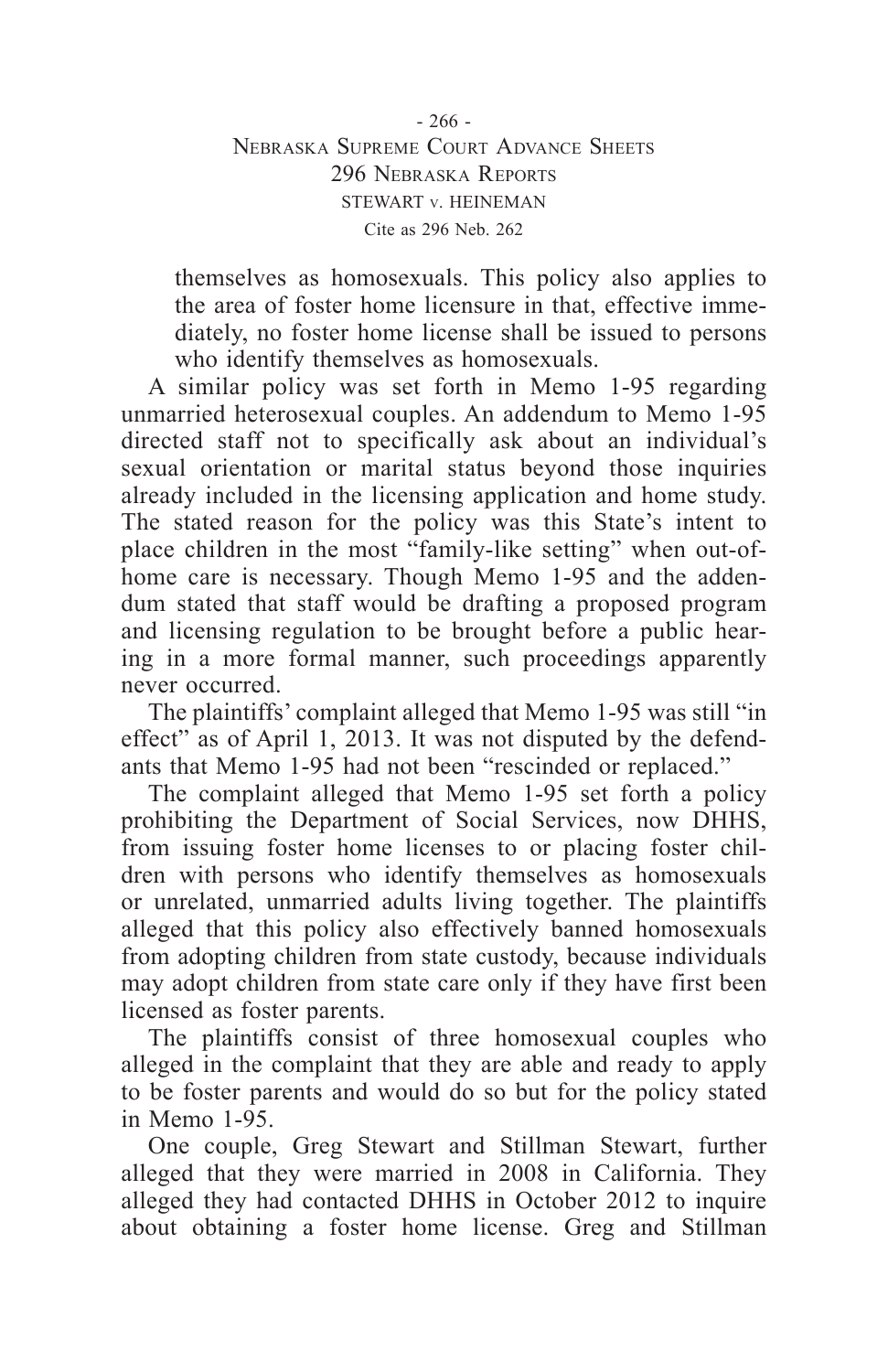- 267 - Nebraska Supreme Court Advance Sheets 296 Nebraska Reports STEWART v. HEINEMAN Cite as 296 Neb. 262

alleged they were told by a DHHS representative that they could not obtain a license because same-sex couples are barred from becoming licensed under DHHS policy.

Another couple, Todd Vesely (Todd) and Joel Busch (Joel), alleged that they "began the process of applying" to become foster parents in July 2008. They completed training, a home study, and submitted to background checks. But, in 2010, Todd Reckling, the director of DHHS' Division of Children and Family Services at that time, informed Todd and Joel that it was DHHS' policy to bar licensing unrelated adults living together. In their answer, the defendants admitted that Reckling informed this couple of Memo 1-95.

The plaintiffs generally alleged that the policy expressed in Memo 1-95 violated equal protection and due process under the state and federal Constitutions and violated 42 U.S.C. § 1983 of the Civil Rights Act. They alleged that prospective foster and adoptive parents were being subjected to differential treatment on the basis of their sexual orientation, and they asserted that sexual orientation constituted a suspect class. The plaintiffs asserted that there was no compelling interest, or even a rational basis, justifying such disparate treatment. The plaintiffs asserted that the policy found in Memo 1-95 impermissibly burdened their personal liberty and privacy rights to enter into and maintain intimate personal relationships within their own homes.

The plaintiffs asserted that they had no adequate remedy at law to redress these wrongs, which were of a continuing nature and would cause irreparable harm. They prayed for a declaration that the policy stated in Memo 1-95 is unconstitutional, void, and unenforceable, and an order enjoining the defendants from enforcing Memo 1-95.

In addition, the plaintiffs asked for an order "directing Defendants to evaluate applications of gay and lesbian individuals and couples seeking to serve as foster or adoptive parents consistently with the evaluation process applied to applicants that are not categorically excluded."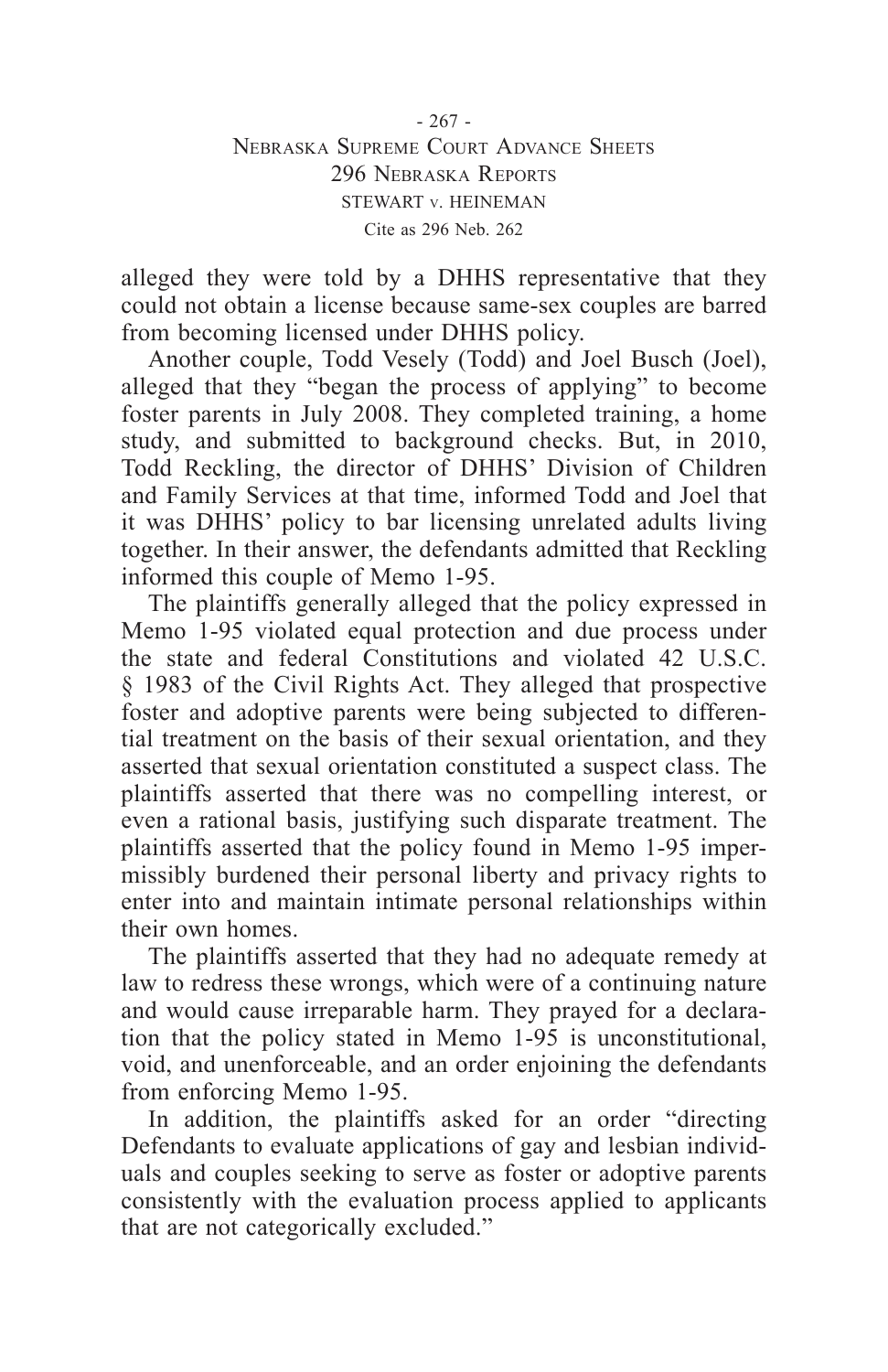Finally, the plaintiffs asked for attorney fees and further relief as the court deemed proper.

The defendants alleged as affirmative defenses that the plaintiffs had failed to state a cause of action and that the defendants had not violated any of the plaintiffs' constitutional, civil, or statutory rights. The defendants did not affirmatively allege that Memo 1-95 was no longer in effect or enforced.

## 2. Motions Below

The defendants moved to dismiss on the grounds that on the face of the complaint, the plaintiffs lacked standing and stated no claim upon which relief could be granted. The court overruled the motion to dismiss.

On the issue of standing, the court relied upon *Gratz v. Bollinger*<sup>1</sup> for the proposition that the injury in fact in an equal protection case is the denial of equal treatment resulting from the imposition of a barrier, not the ultimate inability to obtain the benefit. Under *Gratz*, the plaintiffs need only show they are "able and ready" to apply for a benefit should the discriminatory policy that prevents them from doing so be removed.<sup>2</sup> The court concluded that because the plaintiffs alleged they were able and ready to apply for foster care licenses, their complaint sufficiently alleged standing.

On the issue of failure to state a claim, the court first observed that nothing in Nebraska law sets forth a policy prohibiting homosexuals or unmarried couples from fostering or adopting.3 It then concluded that the allegations of disparate treatment were sufficient to state causes of action under equal protection and due process.

On December 11, 2014, the defendants moved for summary judgment. On January 27, 2015, the plaintiffs filed

<sup>1</sup> *Gratz v. Bollinger*, 539 U.S. 244, 123 S. Ct. 2411, 156 L. Ed. 2d 257 (2003).

<sup>2</sup> See *id.*, 539 U.S. at 262.

<sup>3</sup> See Neb. Rev. Stat. §§ 43-101, 43-107, and 43-109 (Reissue 2016).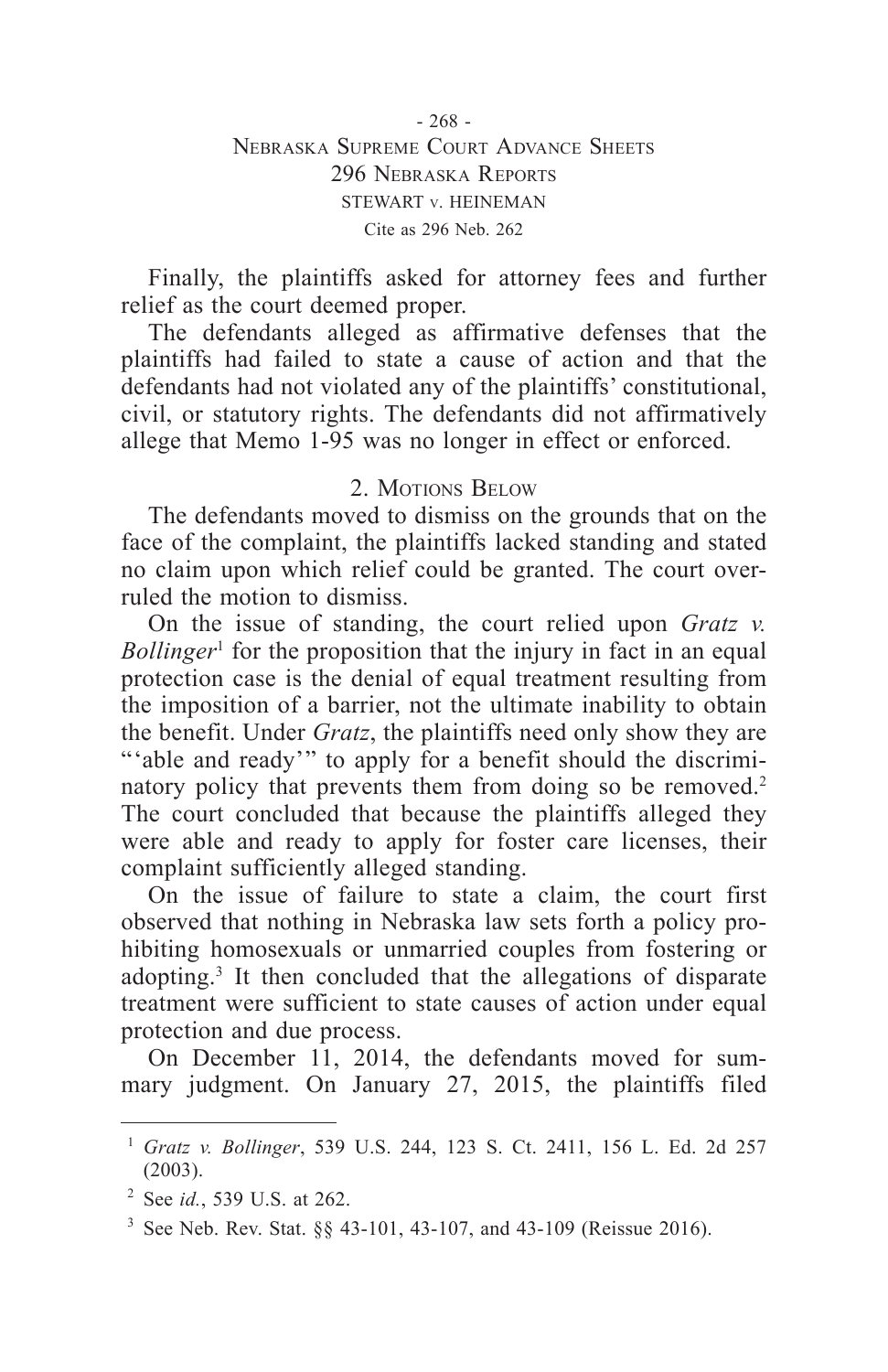## - 269 - Nebraska Supreme Court Advance Sheets 296 Nebraska Reports STEWART v. HEINEMAN Cite as 296 Neb. 262

a cross-motion for summary judgment. On October 16, the plaintiffs moved for attorney fees. The court's orders on these motions are the subject of the current appeal.

> 3. Evidence at Summary JUDGMENT HEARING

In support of their motion for summary judgment, the plaintiffs submitted affidavits in which they generally confirmed the truth of their factual allegations made in the complaint. The plaintiffs expressed their desire to serve as foster parents and "be subject to the same approval process that is applied to heterosexuals and not be subject to any discriminatory approval process based on our sexual orientation." Greg and Stillman clarified they no longer live in Nebraska, but that they still wish to adopt a Nebraska child out of foster care. Numerous exhibits, including the transcripts of the depositions of several DHHS employees, were also entered into evidence.

# (a) Todd Reckling

Reckling was the director of the Division of Children and Family Services of DHHS when Todd and Joel were communicating with DHHS about the then almost 2-year delay in making any licensing or placement decision since Todd and Joel had completed all the necessary training and background checks. A letter written in June 2010, by Reckling to Todd and Joel, was entered into evidence.

Reckling wrote to Todd and Joel that DHHS policy "allows for an exception" which would have to be made in order for either one of them to foster a child, given that they are two unmarried individuals living together. Reckling gave no indication that such an exception would be made in their case. Even if such an exception were made, Reckling explained, a child could not be placed jointly with or adopted jointly by Todd and Joel. Reckling explained that "'second parent adoptions'" were not permitted by a second person who is not married to the first and that Todd and Joel could not marry, because the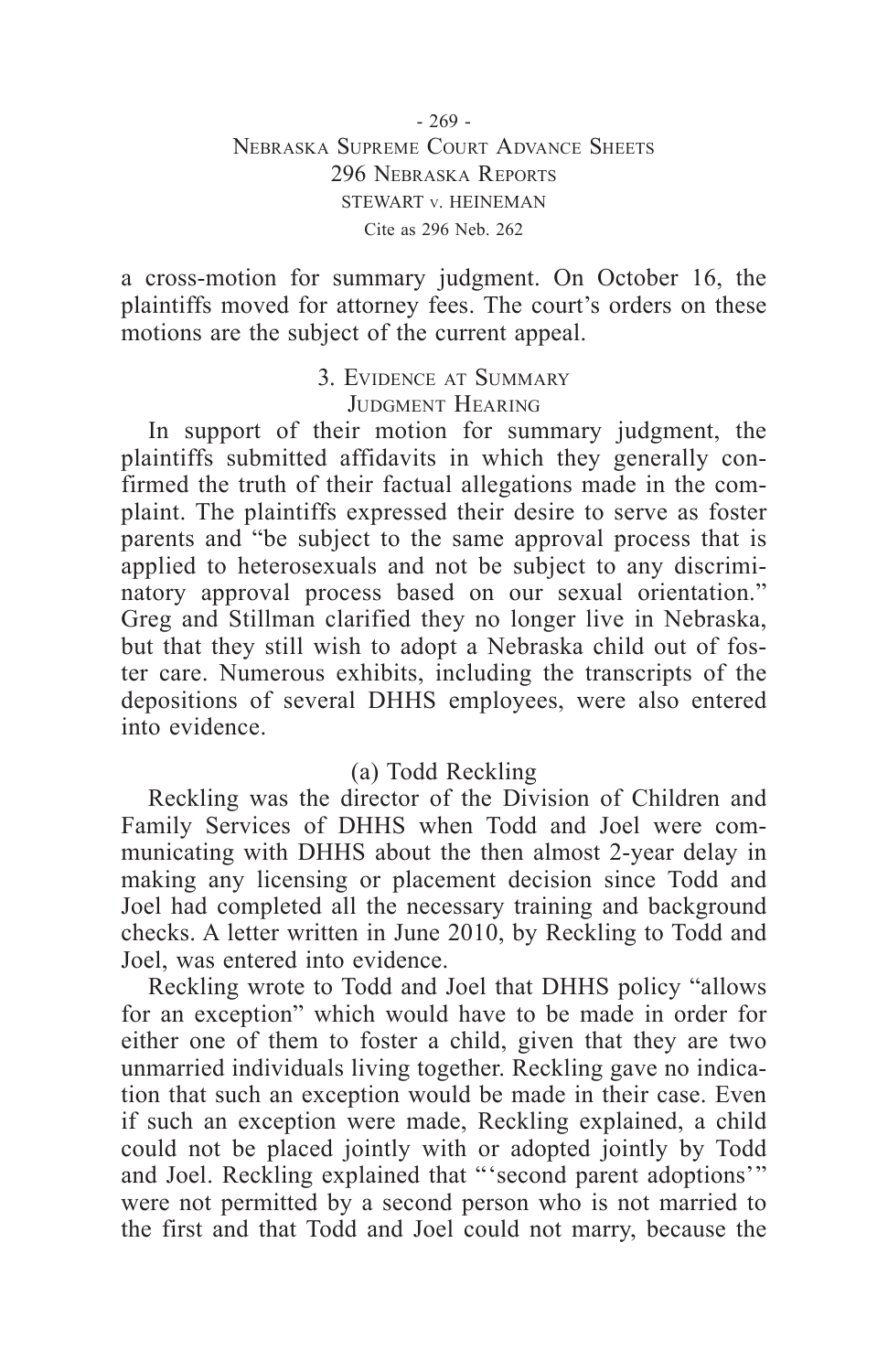Nebraska Constitution states that only marriage between a man and a woman shall be recognized in Nebraska.

# (b) Kerry Winterer

Todd and Joel were subsequently in contact with Winterer, who has been the chief executive officer of DHHS since July 2009. Winterer sent a letter to Todd and Joel's attorney in November 2011, which was also entered into evidence. By that time, Todd and Joel had waited over 3 years to foster a child. In the letter, Winterer repeatedly cited to Memo 1-95. Winterer explicitly stated that "Policy Memorandum # 1-95 is still in force."

But in his deposition taken in July 2014, Winterer deferred to Pristow, the director of the Division of Children and Family Services for DHHS at that time, regarding the precise details of the then-current policy and the reasons for it. He noted that Pristow's practice permitted placement with homosexual applicants as long as their placement was approved by Pristow in his capacity as director.

Winterer testified that he could imagine no reason for this extra layer of review and approval except to ensure there was no bias against persons who identify themselves as homosexual. However, he also noted that because the Nebraska Constitution does not recognize marriage between two persons of the same gender, homosexual couples who have married in another state would be considered as cohabitating, unrelated adults. Winterer then elaborated that there are "stability" concerns in placing children with cohabitating, unrelated adults. Winterer stated that the current regulations do not allow for both adults in a cohabitating, unmarried relationship to hold a joint license and that there can only be one license issued per address.

Winterer testified he did not believe identifying as homosexual was relevant to that person's qualification as a foster or adoptive parent, but that he could envision sexual orientation being a factor in the best interests analysis, in the event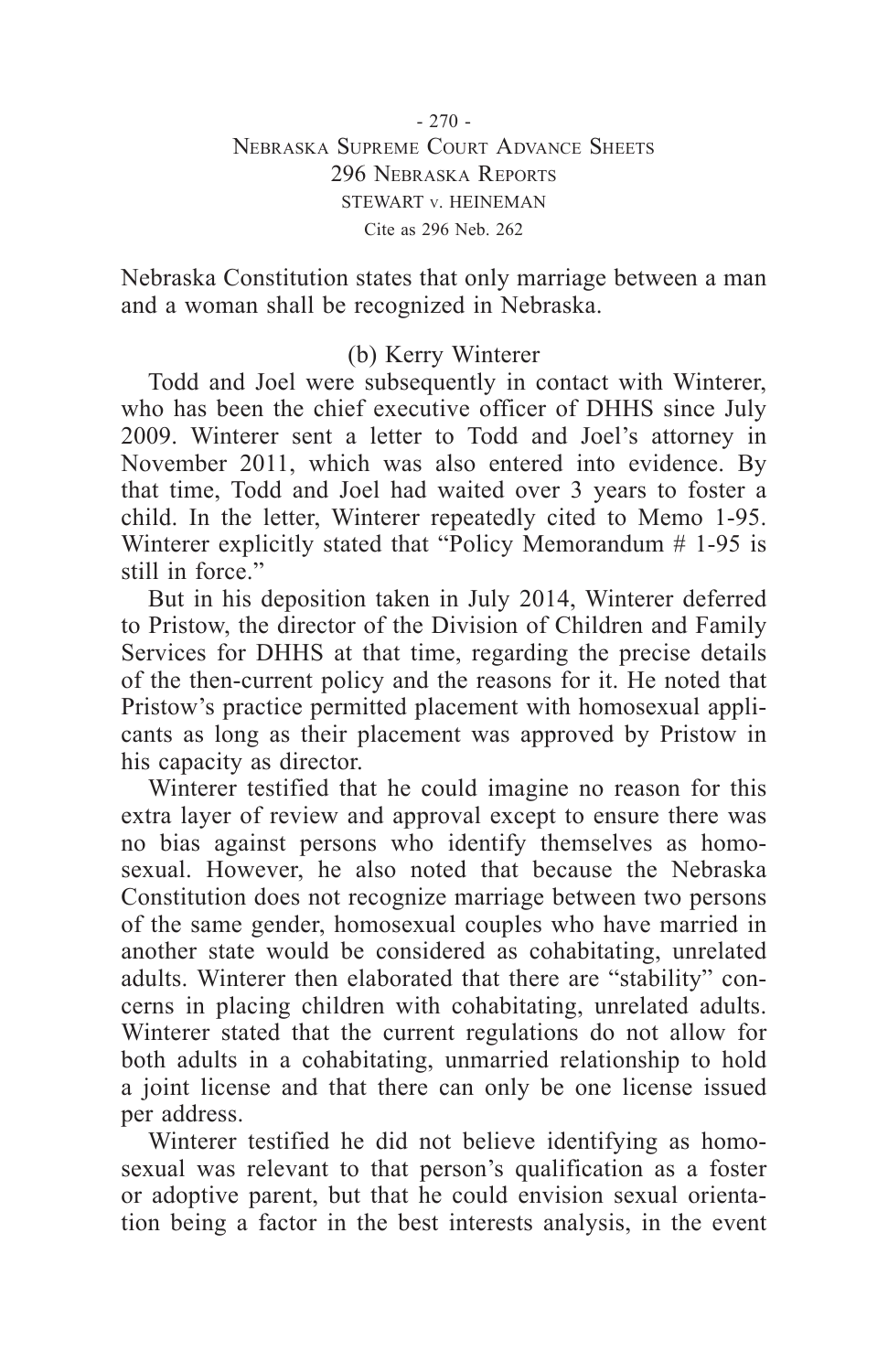- 271 - Nebraska Supreme Court Advance Sheets 296 Nebraska Reports STEWART v. HEINEMAN Cite as 296 Neb. 262

it could cause a problem with the relationship between the biological parent and the foster parent.

Winterer stated that Memo 1-95 was "modified by practice and . . . the policy of the current director." Winterer thought that Memo 1-95 was still used in DHHS training materials. Nevertheless, he believed new employees were "informed about what the current practice is and the current process in terms of dealing with applicants." He was "assuming that [the new practice] has been communicated to [the caseworkers and supervisors in the service areas] through one means or another." He testified that there was no documentation of any new policy or practice.

With regard to the failure to formally rescind Memo 1-95, Winterer said, "I think our attitude would be it's probably unnecessary because policy evolves and is the expression of practice and policy of the director, who is in charge of making policy for the division under which this falls." He also thought it was "probably unnecessary" to rescind Memo 1-95, which "goes back 20 years and was issued by a director of a[n] agency that no longer exists." He did not specifically discuss any possible distinction between "policy" and "practice."

Finally, Winterer explained that there "may be, shall we say, some . . . implications" in formally rescinding Memo 1-95. Winterer stated that rescinding Memo 1-95 "could draw attention on the part of certain individuals in the state of Nebraska to . . . the issue of gay marriage and some other . . . sensitive issues" and that it could increase scrutiny and "complicate our going about doing our business." He elaborated that he was concerned formal rescission of Memo 1-95 could result in elected officials taking actions that would make it difficult for DHHS to place children with homosexual applicants.

## (c) Thomas Pristow

In March 2012, Pristow took over Reckling's position of director of the Division of Children and Family Services for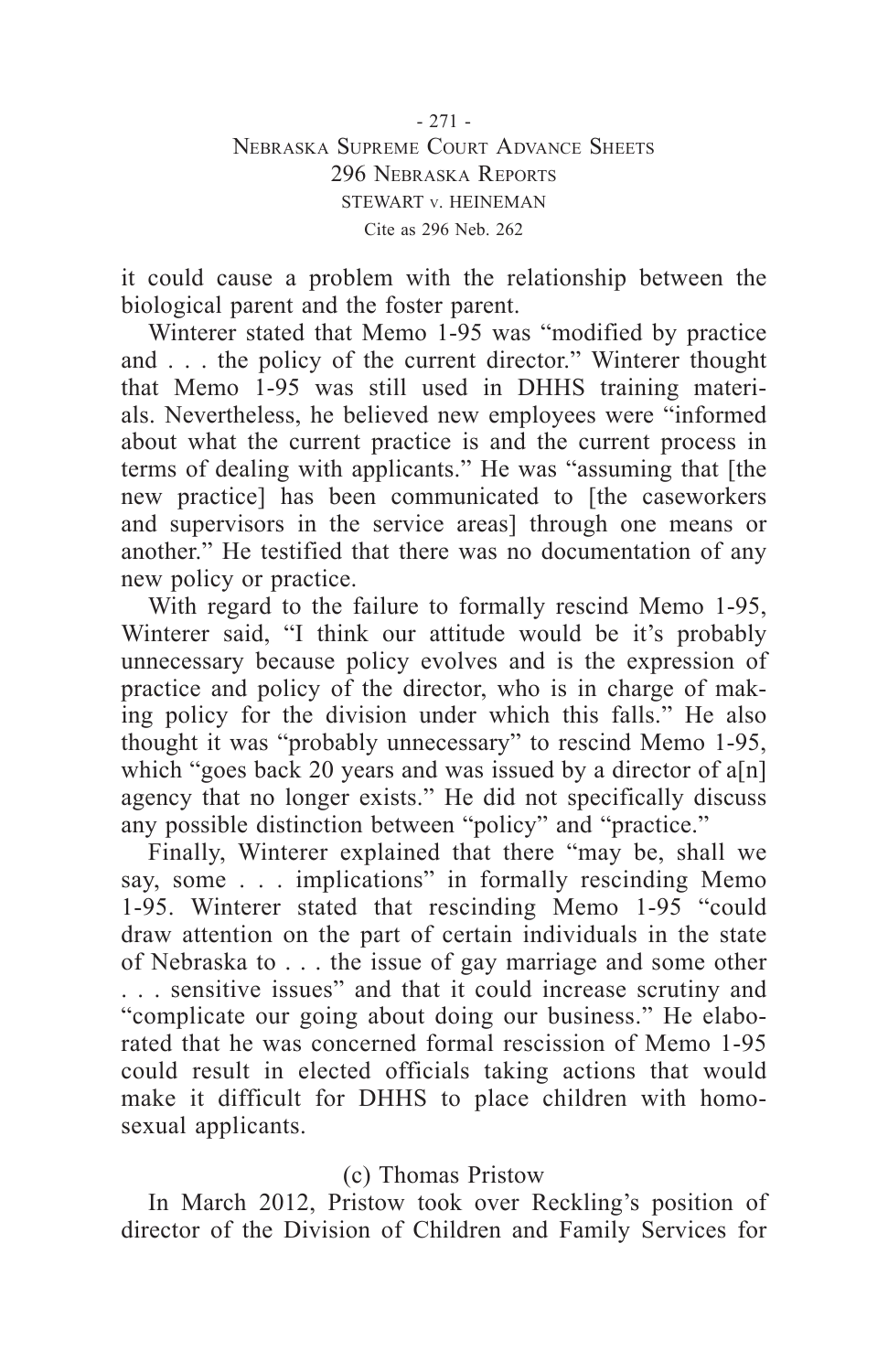## - 272 - Nebraska Supreme Court Advance Sheets 296 Nebraska Reports STEWART v. HEINEMAN Cite as 296 Neb. 262

DHHS, and remained in that position at the time his deposition was taken in September 2014. In his deposition, Pristow indicated that it was his "understanding" that the same licensing restrictions existed for single, cohabitating, unmarried, married, heterosexual, or homosexual applicants, even before he adopted any policies or procedures with regard to homosexual applicants. He was speaking in terms of a single license, however, and not the ability to obtain a joint license. An email from 2012 indicates that legal advisors before Pristow's tenure had opined that Memo 1-95 could not be enforced as to licensing, because the regulations concerning licensing are silent on the sexual orientation of the applicant.

But licensing is different than placement. While a child generally cannot be placed in a nonlicensed home, having a person licensed in a home does not mean a child will be placed there.

Sometime in the summer of 2012, Pristow verbally instructed his service area administrators and his deputy director that homosexual applicants could be considered for foster or adoptive placements. Pristow did not specifically address whether this was a change in "policy" versus a change in "practice," though most of the questions and answers referred to "policy."

Pristow's placement protocol, hereinafter referred to as the "Pristow Procedure," set forth different procedures for homosexual applicants than for heterosexual applicants. When a caseworker recommends a placement in the home of a married, heterosexual couple, that placement is effective if the caseworker's supervisor agrees with the recommendation. But, under the Pristow Procedure, as described by Pristow, if the caseworker recommends a placement in the home of a homosexual couple or individual, then the placement recommendation can only take effect after being approved by the caseworker's supervisor, the service area administrator, and, finally, Pristow himself. Other DHHS employees clarified that as to homosexual applicants under the Pristow Procedure there are actually five layers of placement review: the caseworker,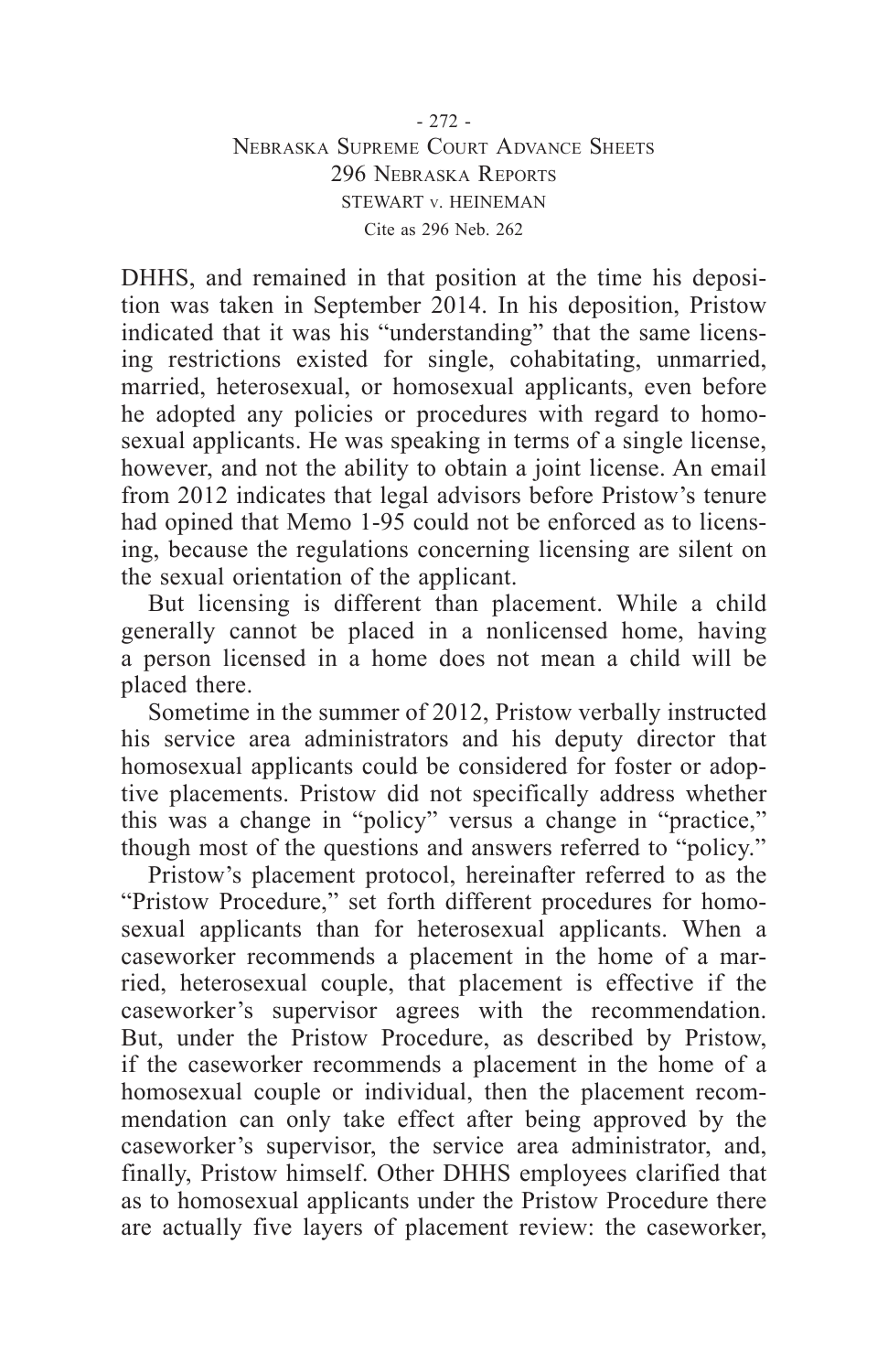- 273 - Nebraska Supreme Court Advance Sheets 296 Nebraska Reports STEWART v. HEINEMAN Cite as 296 Neb. 262

the caseworker's supervisor, the administrator, the service area administrator, and then the director (Pristow).

According to Pristow, the protocol for an unmarried heterosexual adult living with another adult—or for a married, heterosexual felon—would require only three levels of approval: the caseworker's, the caseworker's supervisor, and the service area administrator's approval to effect the placement recommendation. Other DHHS employees clarified that this would be four levels of approval, as it would include the administrator. Such applicants would not require Pristow's approval.

Pristow explained that there was no category of applicants, other than homosexuals, that required Pristow's personal approval before a caseworker's placement recommendation could be implemented. And Pristow clarified that he did not review denials of placement with homosexual applicants. He only reviewed recommendations for placement.

Pristow testified that there was no reason, with respect to child welfare, that a person who identifies as homosexual, or that unmarried persons living together, should be treated differently than heterosexual, married persons in the licensing or placement of a child in a foster or adoptive home. He said that in his 20 years of experience in children and family services, "gay and lesbian foster parents do just as good on — if not better than regular foster parents, everything being equal." Pristow agreed that there was a consensus in the scientific literature that the outcome for children was not adversely affected by being raised by homosexual persons, and he said that he had no reason to doubt that consensus.

Pristow explained that Nebraska was a conservative state with a constitutional amendment banning gay marriage. He "take[s] that into account when [he] make[s] these type[s] of placements." When asked how he takes that into account, Pristow explained, "I make it my decision and not the field's."

Pristow explained that when reviewing placement recommendations with homosexual applicants, he did not consider the sexual orientation of the recommended foster or adoptive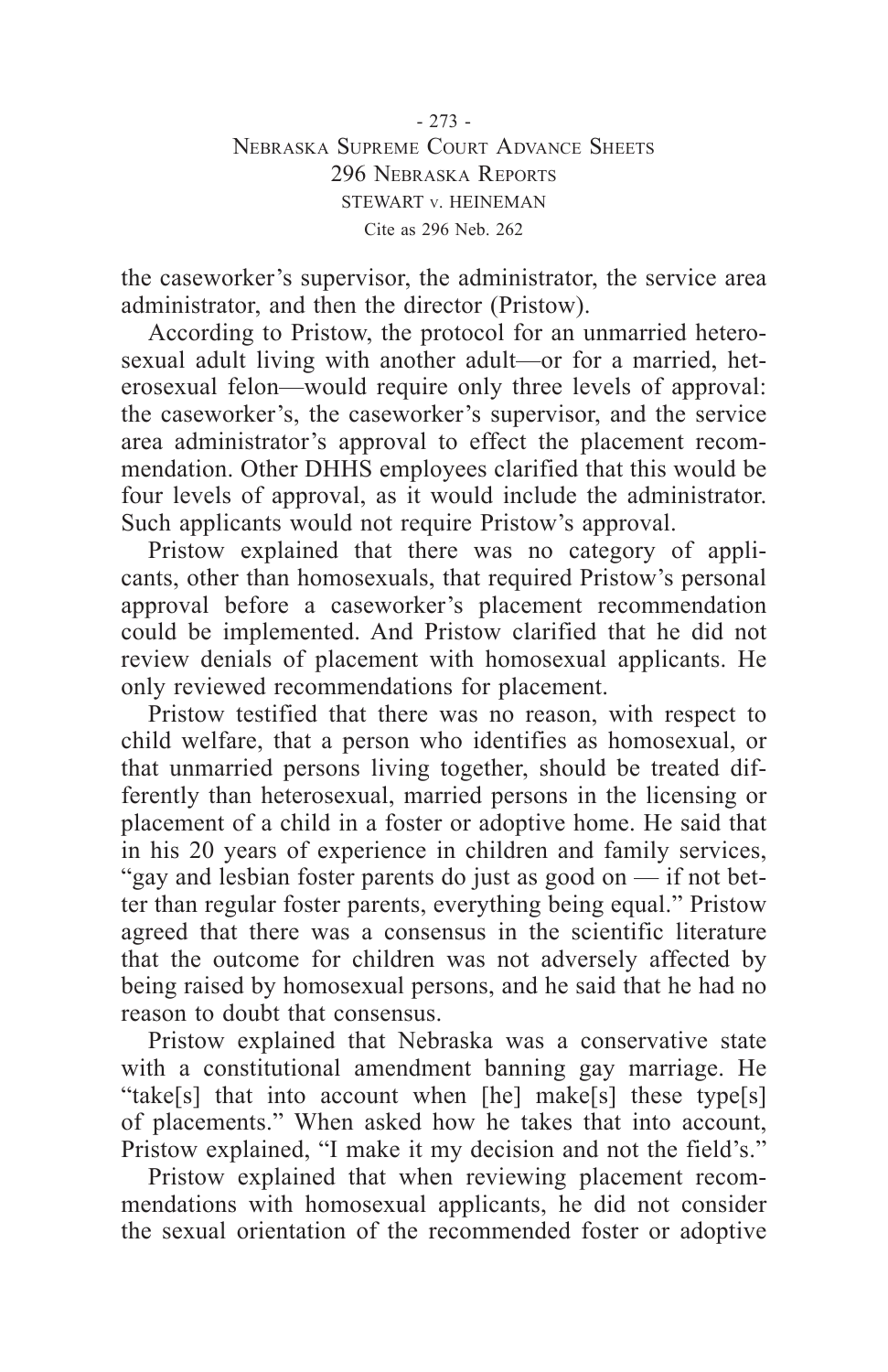parent in making his decision. The applicant's sexual orientation was only relevant insofar as it was the triggering factor of the extra layer of review.

But Pristow also indicated that Nebraska's laws and the constitutional amendment regarding homosexual couples were somehow taken into account in his decisonmaking:

I do work for the State, and I am supportive of its laws and its amendments to the constitution. And I take that in balance when I, you know, make those type[s] of decisions about placing children in gay and lesbian foster homes.

. . . . . . . [T]his is a conservative state, and I'm cognizant of that, and I want to make sure that  $I$  — that my process is — has foundation, and that, again, it reflects what the best interest of that child is . . . .

Pristow, however, denied that he took a "harder look" at placements with homosexual applicants. And he stated that he had no reason to doubt the competency of caseworkers and their supervisors in making best interests decisions. He explained that it is just "a process so that I can take on the responsibility of making that decision from the field so that these placements can be made in accordance with the best interests of the child."

Pristow acknowledged that, as of the time of the deposition in September 2014, Memo 1-95 was still on DHHS' website and that there was nothing in writing on the website or elsewhere disavowing the policies stated in Memo 1-95. To the contrary, it was his understanding that Memo 1-95 was included in the packet of administrative memorandums that was given to new trainees as they enter into the system.

Neither was there anything in writing, to his knowledge, reflecting the Pristow Procedure. But Pristow said that, as new trainees go out into the field, they are supposed to be told of it. Pristow was unsure exactly how thoroughly this was done. He explained: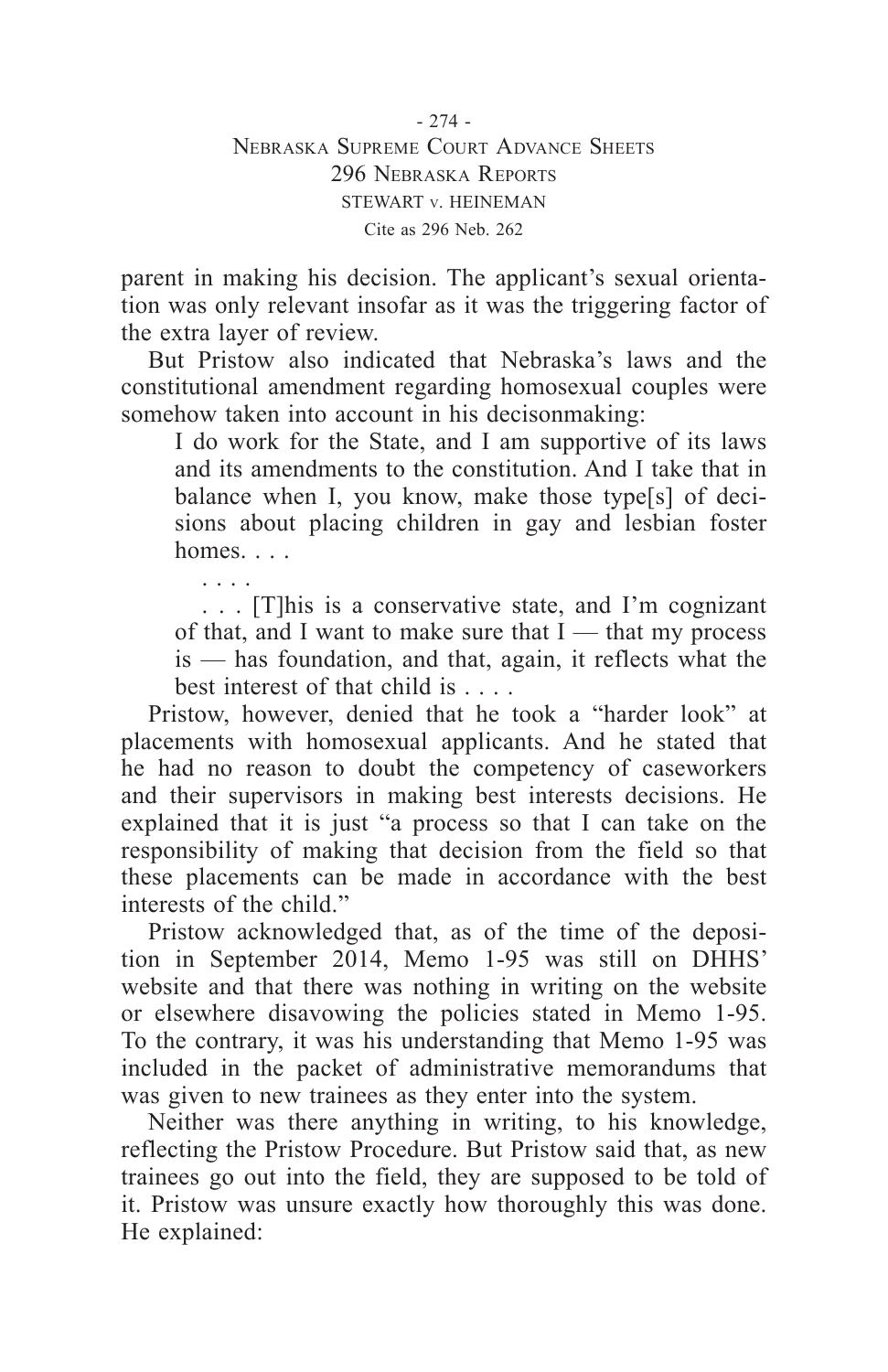As the new trainee goes out to the field, either through a mentoring protocol that we have or through [his or her] new supervisor, there is — they are — they begin to learn the practice of how we do child welfare in Nebraska. And as this would come up or when it does come up, they are told of the protocol that I put — the policy that I put in place verbally.

. . . . . . . I can't speak to whether [a caseworker, when approached for the first time by a homosexual applicant] would know [Memo 1-95 is no longer the current practice]. My instructions were to the service area administrators when I gave my verbal policy out, and my direction was to make sure that it was disseminated throughout the field.

Pristow agreed that there "might be some confusion" for new employees as to whether Memo 1-95 is still DHHS' policy and practice, but he believed "the field is very competent, very competent in making sure that information is disseminated and that we look out for the best interests of the child and we find the best possible placement for that child regardless of gender — or of orientation."

Pristow acknowledged that four new service area administrators had been hired or promoted into that position since the summer of 2012 and that he did not have a specific discussion with those new service area administrators regarding his verbal policy. Pristow said, "The general intent and theme of what I wanted to have happen, though, I'm sure was conveyed through the deputy and in some manner or form as we went through the years."

Pristow testified that it was within his authority to send out a notification to all staff stating that Memo 1-95 no longer represents DHHS policy. He had chosen not to do so. Pristow testified that Memo 1-95 was "still on the website and it's still in play." He explained "it hasn't been rescinded except through verbal instructions by me to my service area administrators."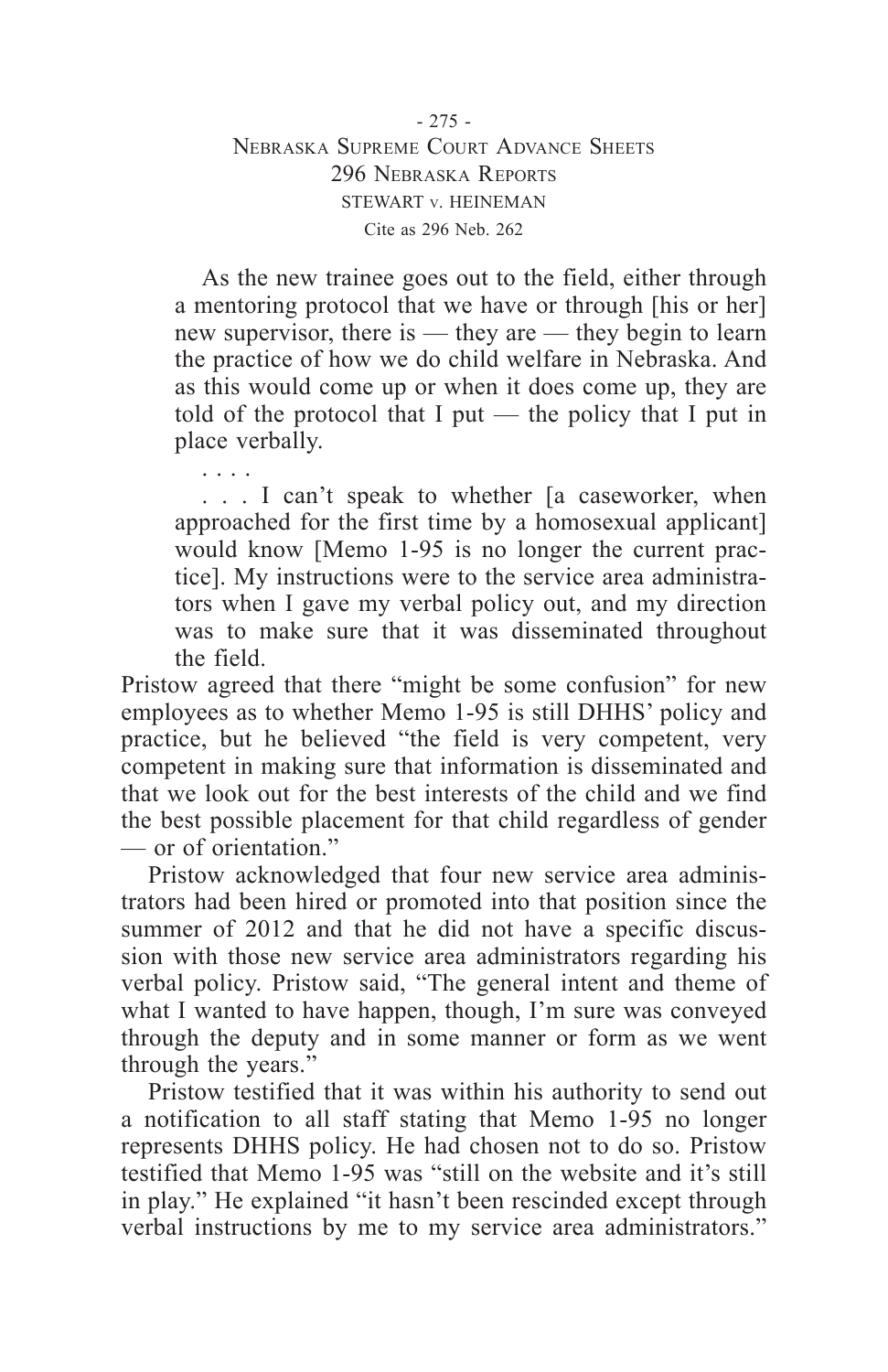There was "nothing on the website that would indicate [Memo 1-95 is] no longer policy."

Pristow agreed that a prospective applicant could look at the website and be discouraged by Memo 1-95 from applying to be a foster or adoptive parent. Pristow testified that he deliberately determined to keep Memo 1-95 on the website and in DHHS' training materials, and to have the Pristow Procedure be verbal only. Pristow could think of no instance other than Memo 1-95 wherein DHHS has had an administrative memorandum on its website setting forth a policy that is not, in actuality, DHHS' policy and practice.

# (d) Other DHHS Employees

The depositions of two deputy directors at DHHS, a policy administrator, a field operations administrator, and five service area administrators were also entered into evidence for purposes of the summary judgment motions. At the time the depositions were taken, in October and November 2014, Memo 1-95 was still on the DHHS website. Tony Green, a deputy director at DHHS, testified that it is DHHS' general practice to update memorandums as needed and that, typically, a memorandum that no longer represents DHHS policy would be removed from the website. The decision to remove or keep a memorandum from the website would be made by the director and the chief executive officer.

No other employee opined with any certainty as to the standard procedure for memorandums that cease to represent DHHS' policy or procedure. However, a copy of a DHHS web page listed, under the broad category of "Archived Administrative & Policy Memos," the subcategories of "Rescinded Memos" and "Rescinded and Replaced Memos." Memo 1-95 was not listed under either of those categories. The web page set forth that it was last updated on February 6, 2015.

None of the employees deposed were aware of anything in writing on the website or elsewhere, informing staff and potential applicants that Memo 1-95 no longer represented DHHS'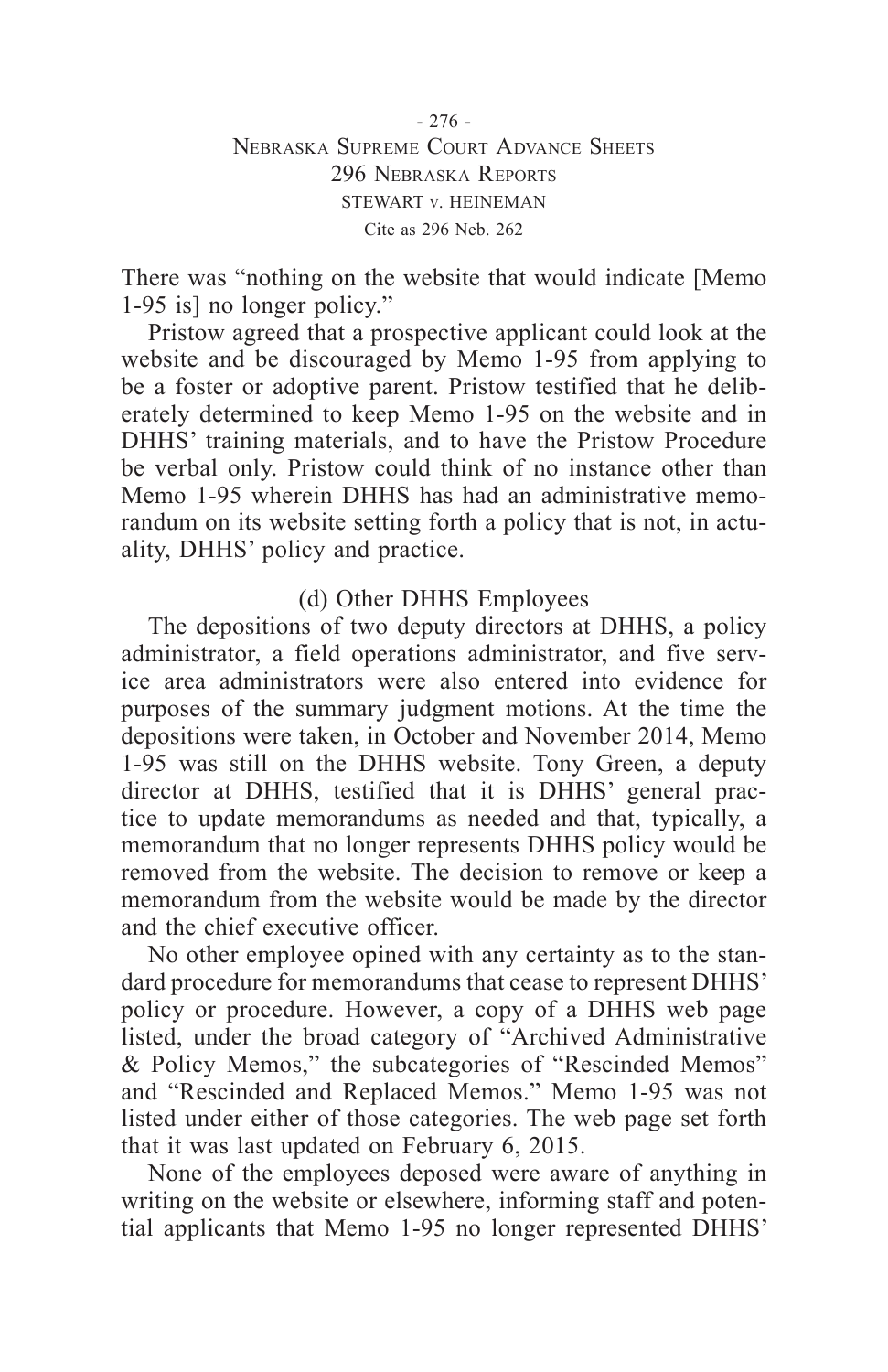policy or its practice. Neither were any of the employees aware of anything in writing contradicting Memo 1-95 by expressly stating that homosexuals were permitted to serve as foster or adoptive parents.

The employees described Memo 1-95 as still the current "policy," but stated that it did not represent the current "practice." According to these employees, Memo 1-95 had not been "rescinded" or "modified" by the director, thus it was still "in effect," or "active." They all agreed it was not followed, however. The witnesses were unaware of any other instance where DHHS practice was in conflict with an existing policy memorandum.

A field operations administrator for DHHS described the Pristow Procedure as "granting an exception on [an] existing memo." And a document was entered into evidence that had been created in August 2014 by Nathan Busch, a DHHS policy administrator, listing the "Placement Exceptions by Director" from July 2013 to August 2014. Numerous such exceptions listed the "Type of Exception" as "Same-Sex Couple."

The DHHS employees uniformly described the current practice as having five layers of approval for placement of a foster child in the home of same-sex couples or individuals who identify as homosexual. These layers consist of the original recommendation for placement by the caseworker and then approval by the caseworker's supervisor, the administrator, the service area administrator, and, finally, the director. The DHHS employees testified that felons and unmarried, unrelated adults also require extra layers of approval, but only four. Only homosexual applicants required the approval of the director.

According to Kathleen Stolz, a service area administrator, Reckling had required director approval of all placements with unmarried couples. And Stolz stated that "we no longer needed to send for approval for placement in an unmarried, unrelated home to the director unless there was a self-disclosure that they were in a same-sex relationship or were gay or lesbian." The employees believed that under the Pristow Procedure,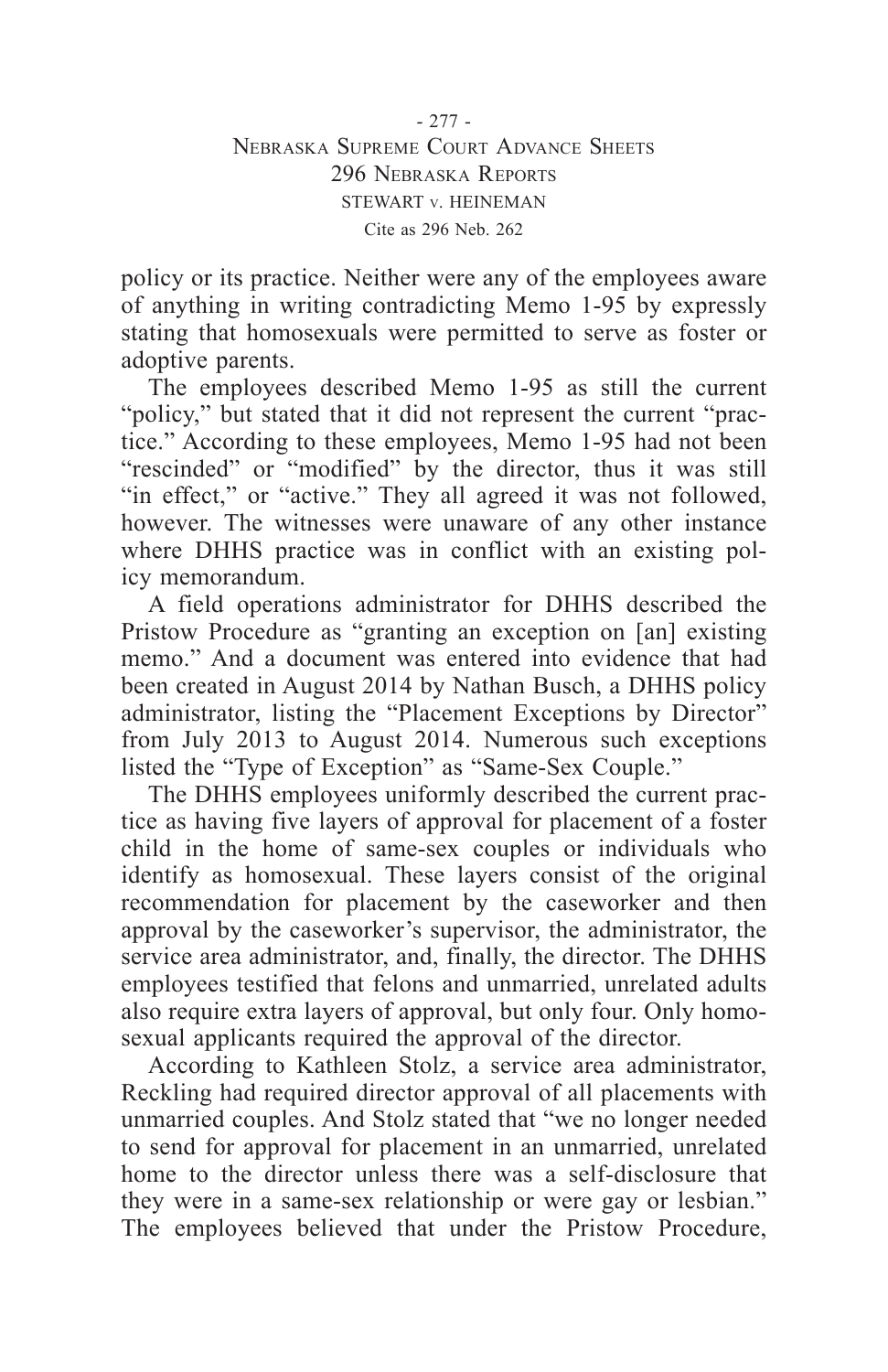- 278 - Nebraska Supreme Court Advance Sheets 296 Nebraska Reports STEWART v. HEINEMAN Cite as 296 Neb. 262

sexual orientation was not to be taken into account in a best interests analysis.

The employees testified that during training, new DHHS hires are no longer given a physical copy of Memo 1-95, or of any of the policy memorandums. Instead, trainees are notified of where to locate the administrative memorandums on the website. There was no indication during new employees' classroom training that Memo 1-95 is no longer to be followed.

The employees explained that the Pristow Procedure is instead discussed in the field during mentoring of new caseworkers, as well as through "word-of-mouth" within the service areas. DHHS also holds monthly meetings of service area administrators, and one or two caseworkers or supervisors from each service area attend those meetings. The Pristow Procedure is discussed at these meetings whenever there are new service area administrators.

One DHHS deputy director explained that dissemination of the Pristow Procedure is always verbal, "[b]ecause we have a current policy on the — on the issue."

A service area administrator testified that when asked about the status of Memo 1-95 by DHHS staff, she responds that it is on the website; it is "still an administrative memo, and it's still in effect." She does not explain the Pristow Procedure unless specifically asked about it.

None of the employees deposed could state with certainty that all DHHS employees were aware of the Pristow Procedure. However, none were specifically aware of any current confusion as to the Pristow Procedure within DHHS.

As to dissemination of the current practice to the approximately 40 agencies that DHHS contracts with to provide foster care services, the DHHS employees explained that there are regular meetings with such agencies. There was testimony that the Pristow Procedure was discussed in at least one of those meetings.

But, again, the employees were uncertain whether every contractor knew of the Pristow Procedure. One service area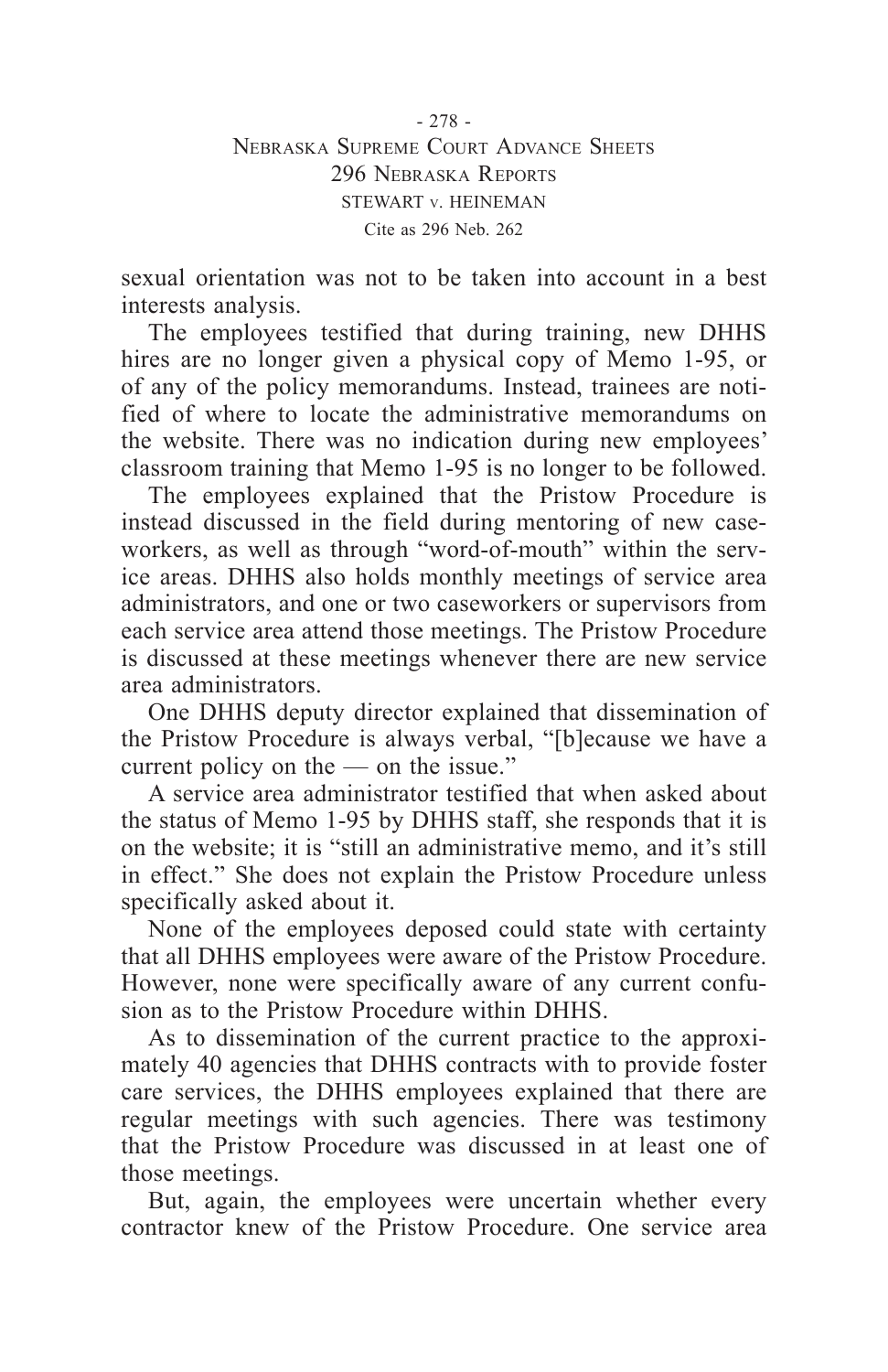- 279 - Nebraska Supreme Court Advance Sheets 296 Nebraska Reports STEWART v. HEINEMAN Cite as 296 Neb. 262

administrator believed there was still confusion within outside contracting agencies about DHHS policy and practice as concerns placement with homosexual applicants.

The employees agreed that there is a need for more foster parents and that there are no child welfare interests served by excluding homosexual applicants or by requiring extra layers of approval for placements with homosexual licensees. The employees conceded that Memo 1-95 could deter prospective homosexual foster and adoptive parents from pursuing foster care or adoption.

According to the DHHS employees, the approval was generally described as strengthening the placement decision as being in the best interests of the children placed within homes of homosexual foster parents—in the event that a particular placement became an "issue." Busch was unsure exactly what the reason was, but believed Pristow was "referring to the fact that there is a written policy in place that he does not support the practice of."

## (e) Internal Communications

Internal email correspondence from June 28, 2012, to June 4, 2013, was also offered by the plaintiffs and admitted into evidence in support of their motion for summary judgment. The emails were submitted as evidence of the lack of dissemination and clarity surrounding the Pristow Procedure and the continuing validity of Memo 1-95.

In an email dated June 29, 2012, a DHHS employee expressed that he and any contractor needed to follow Memo 1-95 until that policy is changed. And in correspondence with a contracting agency, he explained that the likelihood of placement with a same-sex couple was "small as the adults in that home would need to be the best possible placement for a specific child and [the Division of Children and Family Services] would need to take the request to make the placement all the way to Central Office and get [its] agreement."

In various other emails in the months following the announcement of the Pristow Procedure, employees appeared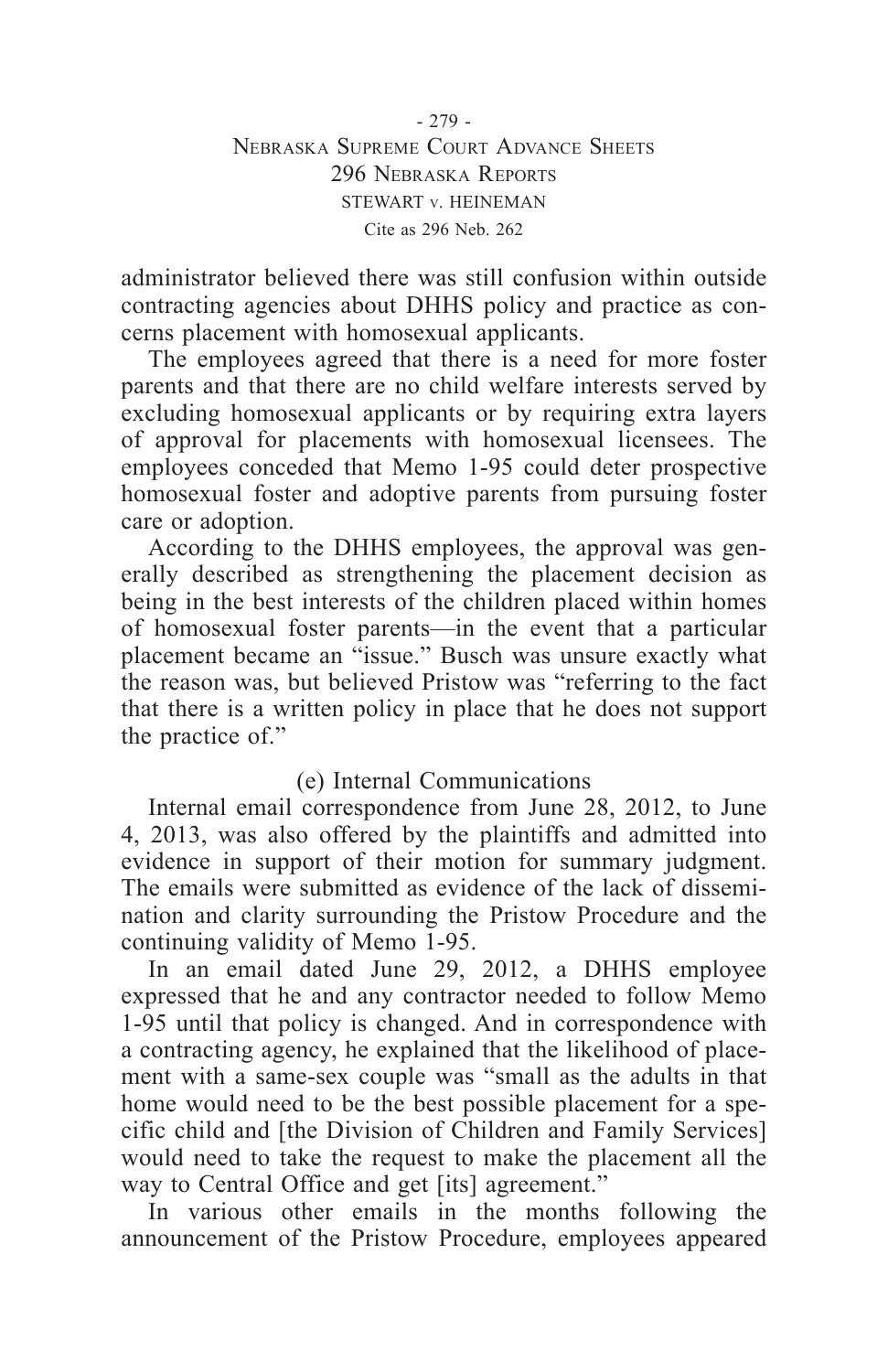## - 280 - Nebraska Supreme Court Advance Sheets 296 Nebraska Reports STEWART v. HEINEMAN Cite as 296 Neb. 262

to be aware of the Pristow Procedure, but asked for clarification on the details. In July 2012, Marylyn Christenson, a DHHS resource development supervisor, expressed confusion, in light of Memo 1-95, about whether homosexual applicants could be licensed. This communication took place because a contracting agency was also confused. Still, Christenson stated that she knew placement approval for a homosexual applicant would have to be from the director. She opined that "we would need to tell these [homosexual individuals interested in fostering] that [any placement will require director approval] so they know before they go to the trouble to get [licensed]."

In September 2012, a different contracting agency asked for clarification as to whether same-sex couples could foster, given that the "memo from the 90's seems to be in [e]ffect." Pristow personally responded to this email, explaining that DHHS' legal department advised that DHHS cannot deny a license to applicants who meet the regulations, which do not touch upon sexual orientation. But Pristow also explained that licensing "does not guarantee placement as the placement would need my prior approval before the placement could occur."

In October 2012, the employee of yet another contracting agency still believed that neither party of a same-sex couple could be licensed to foster. A DHHS employee told that employee that one member of the same-sex couple could be licensed, but the DHHS employee was unable to answer the agency's questions regarding what factors were involved in the placement decision for a licensed member of a samesex couple.

In November 2012, Christenson expressed in an email her belief that Memo 1-95 was "still in force since it's on the website." Stolz responded that she thought Memo 1-95 had been removed from the website, but that she would follow up. Christenson responded that she "didn't know an Admin memo could be removed, w/out a replacement, or notice. It's been confusing to follow how they are handling that memo."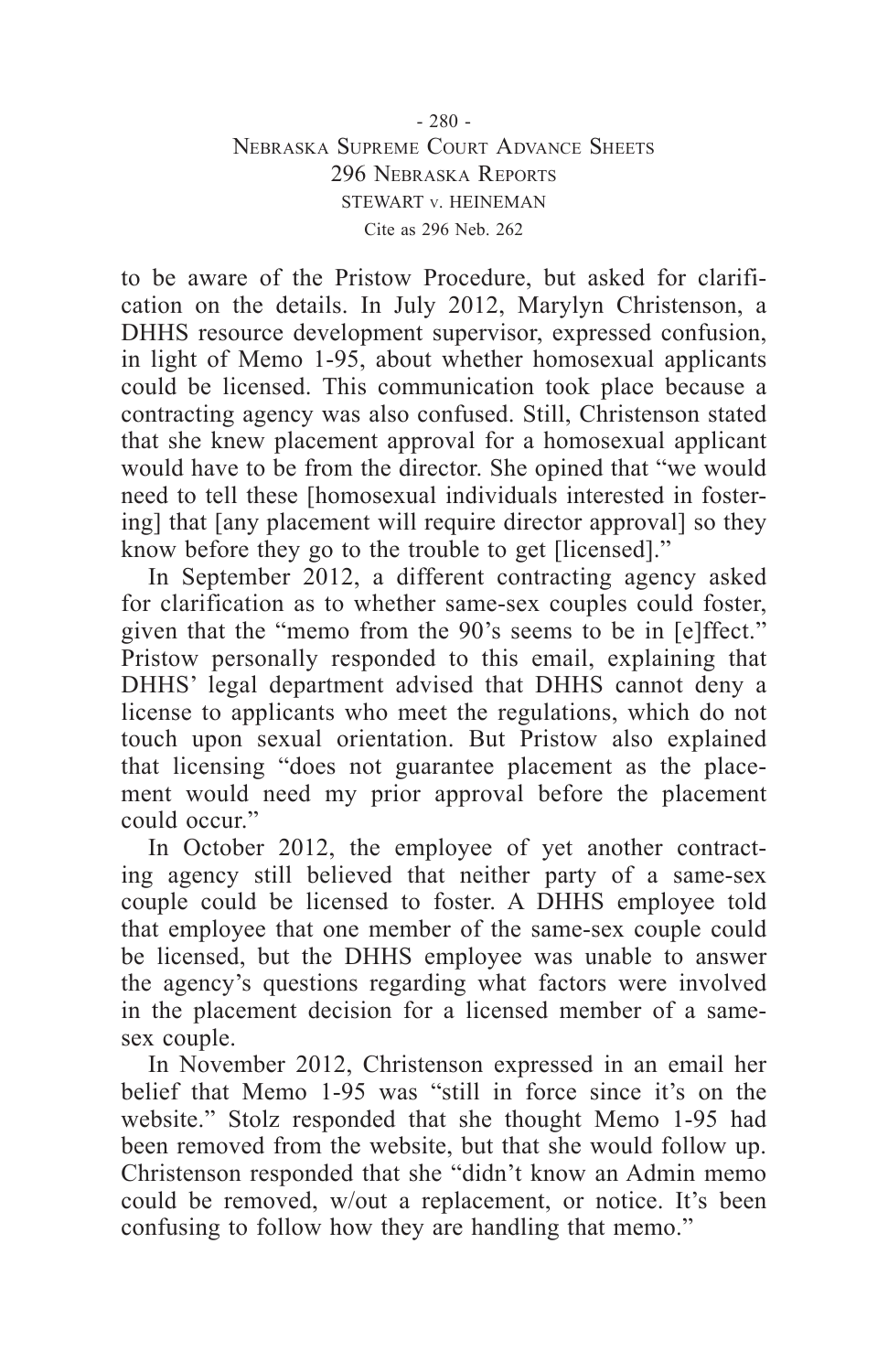## - 281 - Nebraska Supreme Court Advance Sheets 296 Nebraska Reports STEWART v. HEINEMAN Cite as 296 Neb. 262

When, after discussion with Stolz, the resource developer administrator emailed Christenson that they would be going ahead with licensing one of the applicants who is in a samesex relationship, Christenson stated that "no one has clearly explained to me how we can license a home when [Memo 1-95] is still in effect." Further emails between Christenson and other employees discussed being unwilling to license homosexual applicants, apparently despite communications from their supervisors to do so. An email to Christenson from a DHHS resource developer explained that she was "not comfortable going against policy" and that others should know that Memo 1-95 "which clarifies the policy has not been rescinded so . . . it is basically against policy [to license homosexual applicants] at this point."

In November 2012, Busch stated to the service area administrators that he had been receiving some inquiries about the status of Memo 1-95. He clarified that Memo 1-95 was "still active and has not been rescinded. An exception to [Memo 1-95] must be granted by Director Pristow."

There was testimony that up until approximately September 2014, Christenson and other staff were placing "holds" on all licensed homes where homosexuals or unmarried couples resided. When a home is on hold, no placements can be made in the home until the hold is lifted. These holds were apparently meant to "trigger the staff to know that they needed to have either service area or director approval prior to the placement to ensure that we were following current practice." After Stolz became aware of the practice of putting these homes on hold, it ceased.

## (f) Answers to Interrogatories

In the defendants' answers to interrogatories, they described that it was DHHS' "policy" to allow only one license per address and to allow a joint license only for married couples.

With regard to placements of wards when the foster parent is unmarried and there are other adults living in the home, the defendants explained: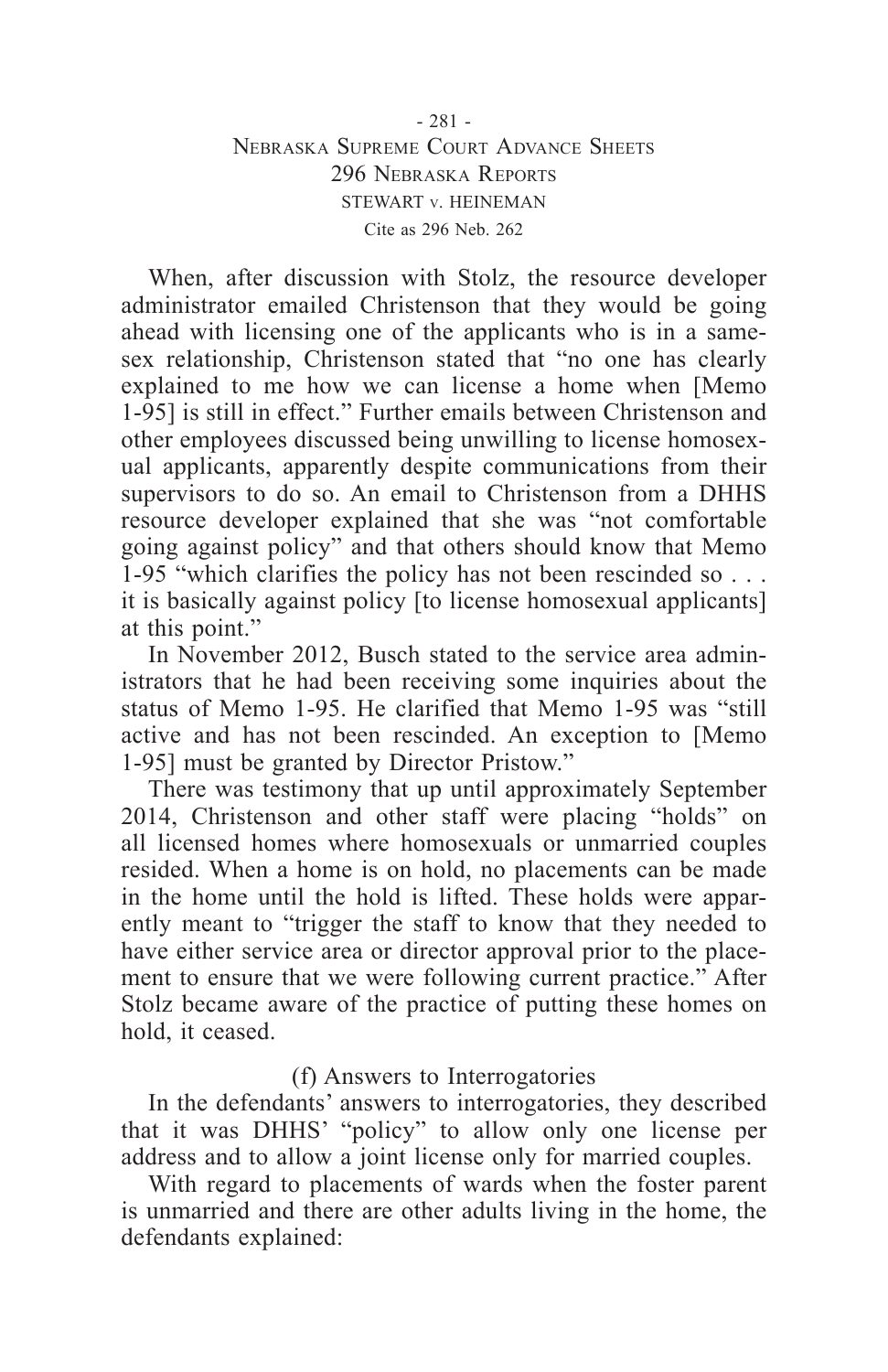## - 282 - Nebraska Supreme Court Advance Sheets 296 Nebraska Reports STEWART v. HEINEMAN Cite as 296 Neb. 262

[P]lacement of wards when the foster parent is unmarried and there are other adults living in the home if:

- The ward is related to the foster parent by blood or adoption
- • The ward is a former foster child of the foster parent
- • The foster parent is the legal guardian of the ward, or
- • The foster parent is responsible to provide physical care to and supervision of the ward, whose placement is supervised by a developmental disability agency.

If none of the above criteria are met, DHHS policy also allows for an exception if the local office believes that placement in the home would be appropriate and in the best interest of the child. *If the foster parent has identified as gay or lesbian, the Service Area Administrator would then make a request for approval to the Director of the Division of Children and Family Services. The Director would then make a decision on whether placement in the home would be appropriate and in the best interest of the child. If the placement is approved, the ward will be placed with the licensed or approved individual.*

(Emphasis supplied.) The defendants did not address whether it would recognize same-sex couples as married if they were married in another state.

In a response to an interrogatory asking how DHHS would determine an applicant's sexual orientation, the defendants relied on Memo 1-95 to point out its policy not "'to ask any specific questions about an individual's sexual orientation or marital status than is currently asked in the licensing application, home study, etc.'" The defendants stated that training instructors do not distribute any administrative memorandums during orientation training, but are "expected to review policies on their own."

# (g) Memo 1-95 Removed From Website

The defendants submitted the affidavit of Green, the acting director of the Division of Children and Family Services.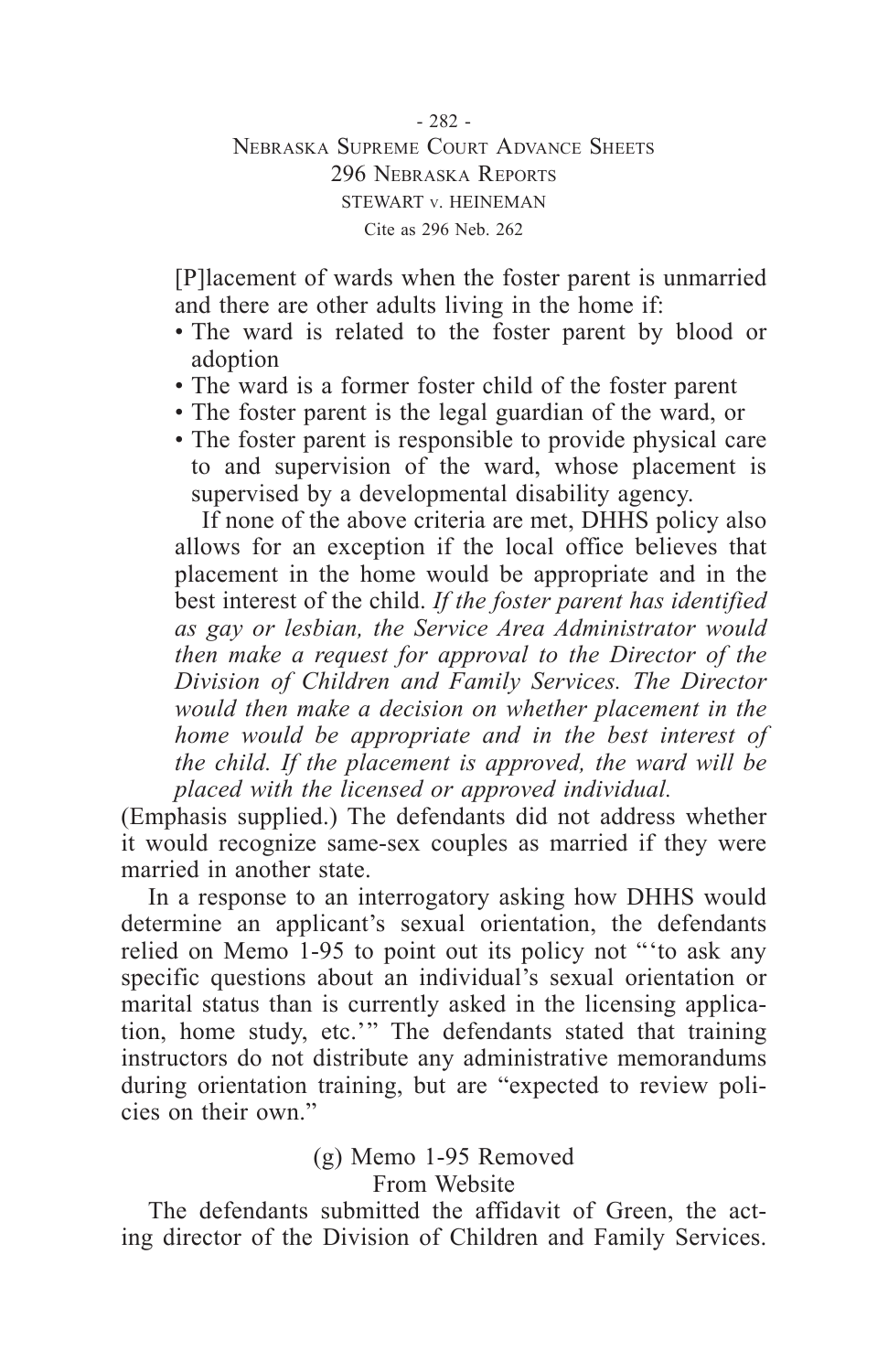Green obtained that position on January 8, 2015. Green averred that Memo 1-95 was removed from the DHHS website on February 20, 2015, approximately 4 weeks after the defendants filed their motion for summary judgment and 3 weeks after the plaintiffs filed their cross-motion for summary judgment. Green did not state that Memo 1-95 had been rescinded. Nor did Green address whether homosexual applicants were still subject to a five-tier approval process for placement.

## 4. Arguments Made Below

At the hearing on the motions for summary judgment, the plaintiffs argued that DHHS discriminated on the basis of sexual orientation. The plaintiffs argued that it did so both by virtue of Memo 1-95 and through DHHS' five-tier Pristow Procedure. The defendants did not object to the Pristow Procedure as being outside the scope of the pleadings.

The plaintiffs pointed out that Memo 1-95 has not been rescinded and is used in new employee training; some DHHS employees and private contracting agencies continue to implement it. The plaintiffs pointed out that Memo 1-95 was removed from the website only 2 months before the summary judgment hearing and that it was still not listed on the web page for rescinded policies. The plaintiffs pointed out that the defendants have not given an official announcement that they treat heterosexual and homosexual applicants the same.

The plaintiffs asserted that the confusion about whether Memo 1-95 still applies discourages homosexual applicants. Further, such applicants were "subject to the whims of new employees coming in and out, even at the top level, as to whether they're going to apply a policy that's on the books, or whether they're going to apply their predecessor's policy, or how they're going to treat gay and lesbian applicants."

The plaintiffs argued that the Pristow Procedure is itself discriminatory, because heterosexual applicants, even felons, are subjected to fewer tiers of review than homosexual applicants. Since the extra review is only of approvals and not rejections, the extra review cannot be to protect homosexual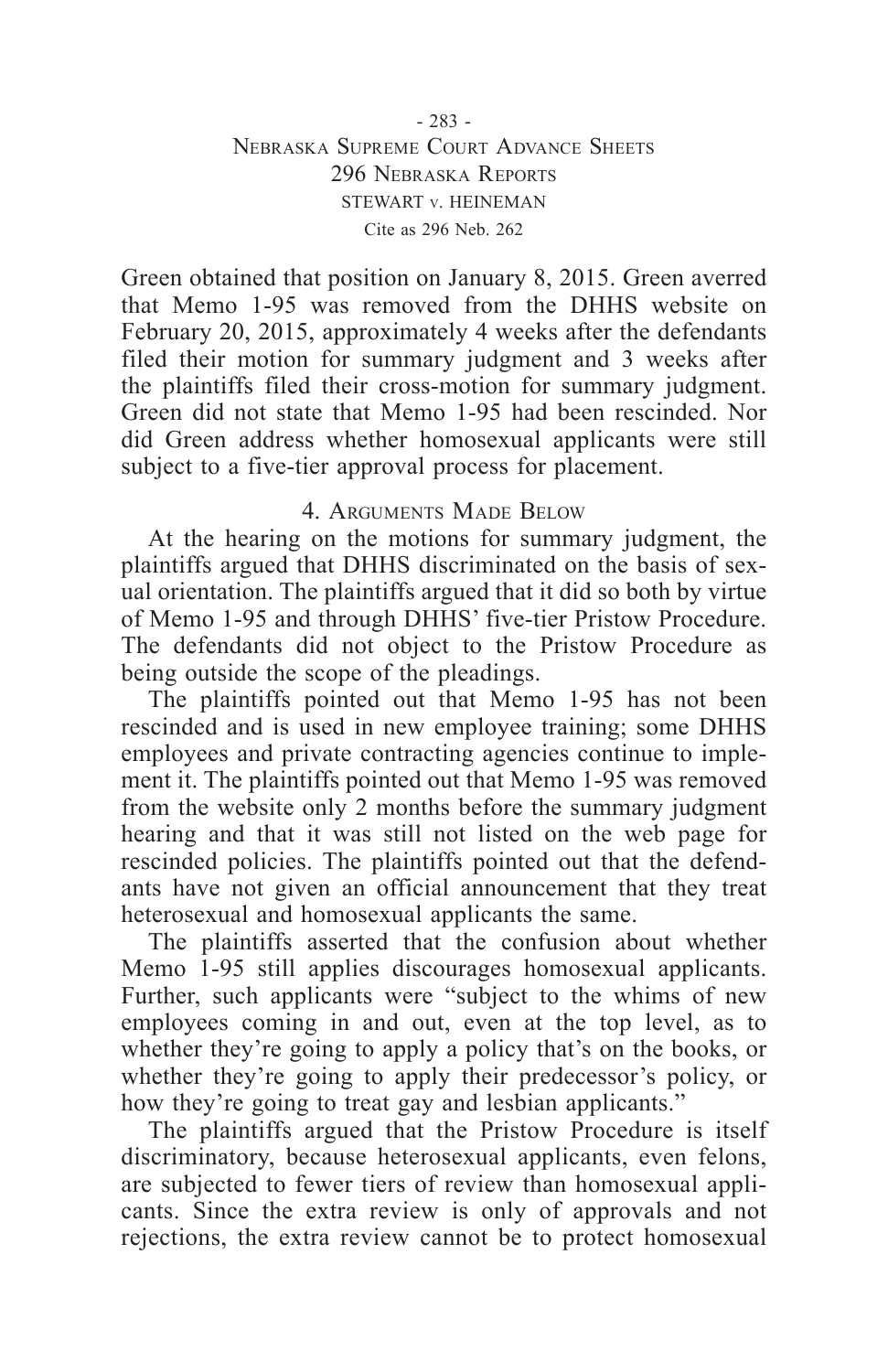applicants from discrimination. The plaintiffs pointed out that the only possible change in the outcome for the applicant as a result of such review is that a homosexual applicant who was accepted in an earlier level of review is rejected "further up the chain"

In response to these arguments, the defendants acknowledged that Memo 1-95 had not been rescinded, but claimed that rescission was unnecessary. The defendants described Memo 1-95 as "nothing"; it was not DHHS' policy or procedure, was no longer on the DHHS website, and is not elsewhere "on the books." The defendants asserted that the plaintiffs' claims of confusion surrounding Memo 1-95 were speculative and, in any event, "confusion does not equal a constitutional violation."

With regard to the Pristow Procedure, the defendants did not deny that the procedure is still in place. But they argued that "equal protection does not require absolute equality" and that there was no discrimination, because the same best interests standard applied to both homosexual and heterosexual applicants. Further, the defendants argued that the extra levels of review were not directed at the homosexual applicants, but, rather, were a "mechanism for review of the employees and what they are doing within their placement determinations" in order "to prevent bias by the caseworkers."

Lastly, the defendants argued that nothing has prevented the plaintiffs from applying to be foster parents and that there was no remedy for the court to award.

# 5. District Court's Order

The court granted summary judgment in favor of the plaintiffs. The court's original order, dated August 5, 2015, was modified on September 16, following the court's consideration of the defendants' motion to alter or amend the judgment, filed August 17. Both the August 5 and the September 16 orders described the plaintiffs as making both a constitutional challenge to Memo 1-95 and to the discriminatory process of the Pristow Procedure.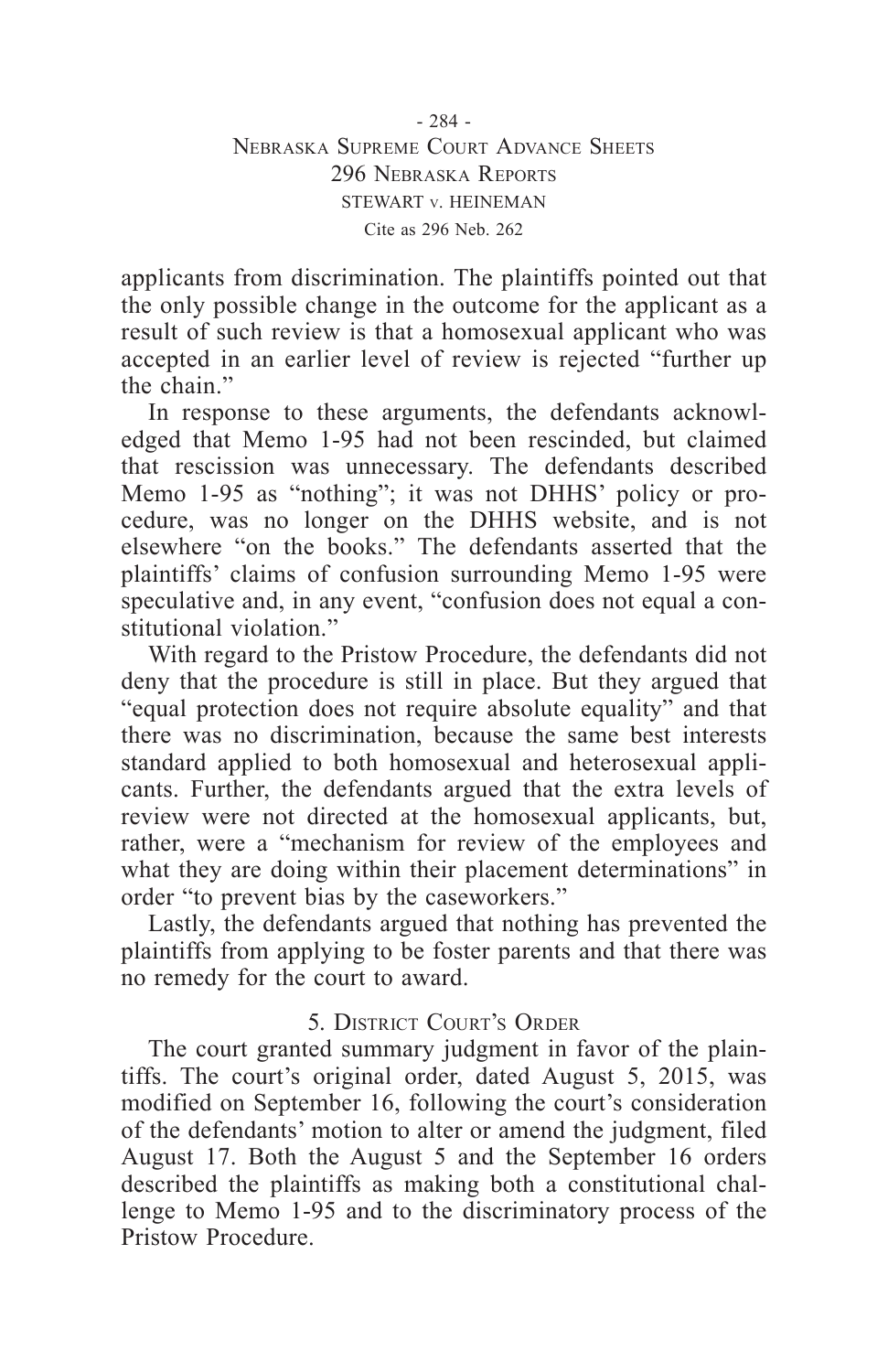## - 285 - Nebraska Supreme Court Advance Sheets 296 Nebraska Reports STEWART v. HEINEMAN Cite as 296 Neb. 262

The court rejected the defendants' arguments that there is no longer a case and controversy concerning Memo 1-95 because it has not represented DHHS policy or practice since 2012. The court noted that at the time the lawsuit was filed, there was confusion within DHHS surrounding Memo 1-95 insofar as most of the employees deposed believed it to still be DHHS "policy." And the court stated that although the Pristow Procedure may be the "current policy," Memo 1-95 has not been formally rescinded or replaced. The court concluded that "DHHS cannot have two conflicting policies that reflect wholly incompatible interpretations of the same regulations." It found that Memo 1-95 should be stricken in its entirety as in violation of equal protection and due process.

The court likewise found that the Pristow Procedure violated equal protection and due process. It noted that the defendants had failed to identify any legitimate government interest to justify treating homosexual individuals and couples differently from heterosexual individuals and couples. Further, the defendants had conceded that no child welfare interests are advanced by treating homosexual applicants differently from heterosexual applicants. It rejected the defendants' argument that the five-tier approval process was to prevent bias against homosexual individuals and couples, explaining that "[i]f the Defendants wanted to prevent bias against gay and lesbian couples, Defendants would review denials of placements rather than approvals of placements."

The court ordered the defendants to "refrain from adopting or applying policies, procedures, or review processes that treat gay and lesbian individuals and couples differently from similarly situated heterosexual individuals and couples when evaluating foster care or adoption applicants under the 'best interests of the child' standard set forth in DHHS' regulations."

Both orders taxed costs of the action to the defendants.

On August 7, 2015, the court granted the plaintiffs an extension of the time to file a motion for attorney fees and costs, which was ultimately filed on October 16. The motion for attorney fees and costs was filed pursuant to 42 U.S.C. § 1988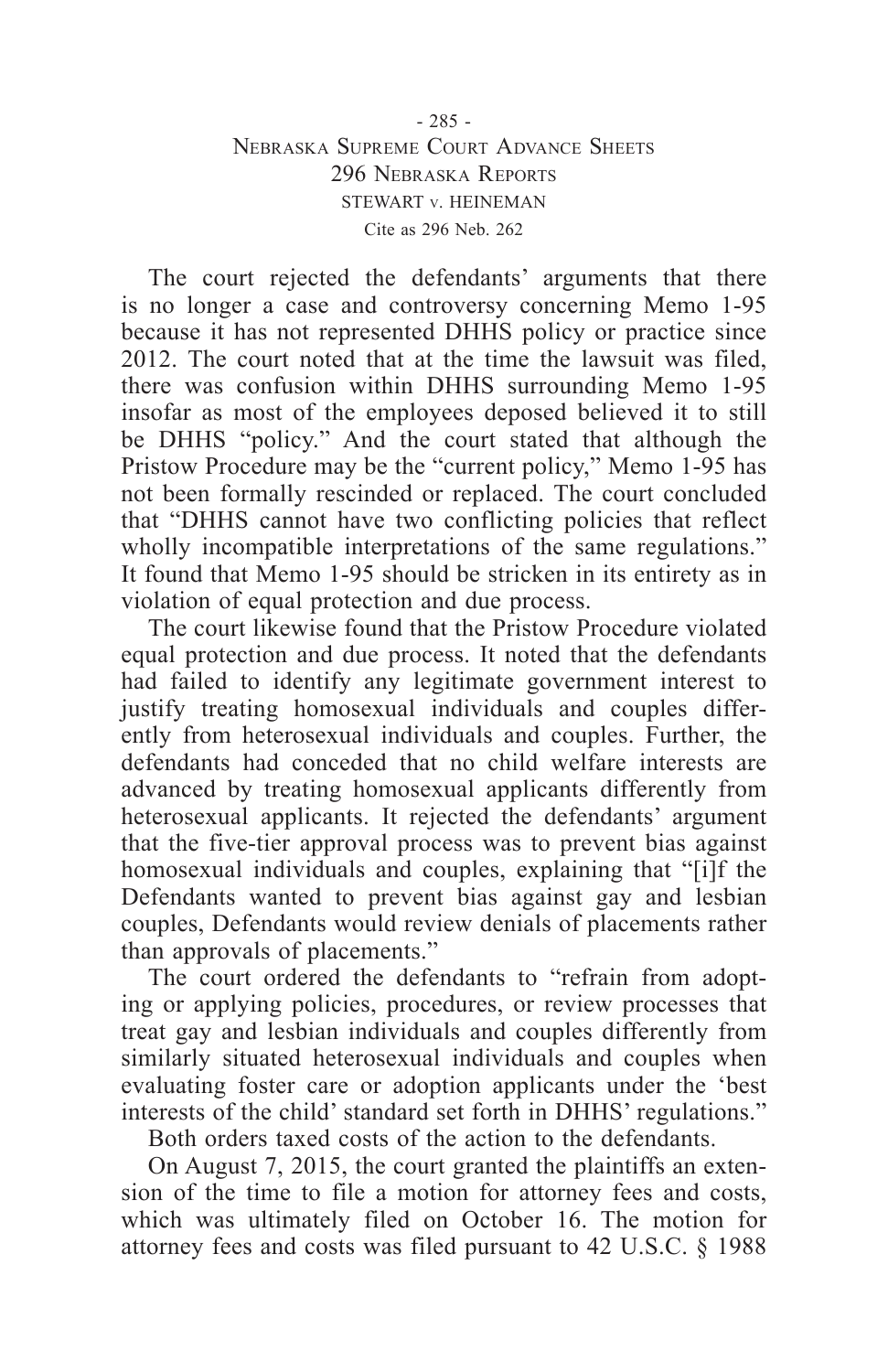## - 286 - Nebraska Supreme Court Advance Sheets 296 Nebraska Reports STEWART v. HEINEMAN Cite as 296 Neb. 262

(2012). The plaintiffs' attorney filed with the district court 80 pages of affidavits and attached exhibits in support of the motion. Those documents are found in the transcript rather than in the bill of exceptions, because they were not offered as exhibits during a hearing. But a hearing was conducted in which the parties discussed the requested fees and costs. The defendants did not object to the documents supporting the requested fees on the grounds that they were not properly in evidence or otherwise unreliable. The court entered an order on December 15 awarding \$28,849.25 in costs and \$145,111.30 in attorney fees.

# III. ASSIGNMENTS OF ERROR

The defendants assign that the district court erred by (1) receiving hearsay evidence, (2) granting summary judgment when there were genuine issues of fact,  $(3)$  granting summary judgment and issuing an injunction when the plaintiffs did not have standing, (4) deciding a case that was moot, and (5) awarding attorney fees.

## IV. STANDARD OF REVIEW

[1] In reviewing a summary judgment, an appellate court views the evidence in the light most favorable to the party against whom the judgment was granted, and gives that party the benefit of all reasonable inferences deducible from the evidence.4

[2] When attorney fees are authorized, the trial court exercises its discretion in setting the amount of the fee, which ruling an appellate court will not disturb on appeal unless the court abused its discretion. $5$ 

## V. ANALYSIS

The defendants do not contest the underlying merits of the district court's determination that Memo 1-95 and the Pristow

<sup>4</sup> *Latzel v. Bartek*, 288 Neb. 1, 846 N.W.2d 153 (2014).

<sup>5</sup> *State v. Rice*, 295 Neb. 241, 888 N.W.2d 159 (2016).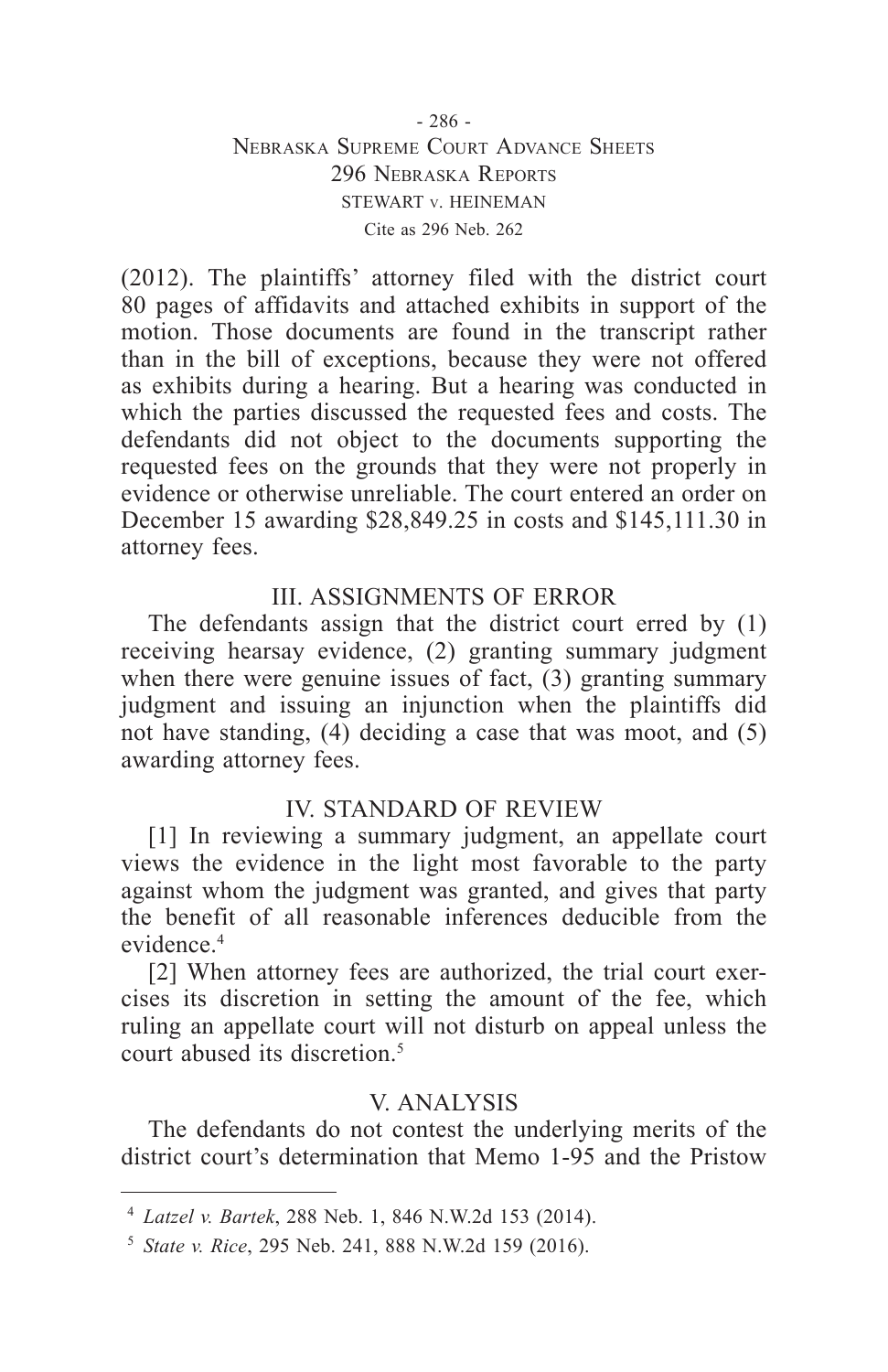Procedure violate equal protection and due process. Instead, the defendants assert there is a material issue of fact whether the plaintiffs' claims were justiciable. The defendants assert that if the action was not justiciable, the plaintiffs could not be the prevailing parties under 42 U.S.C. § 1988. The defendants also claim the award of attorney fees was an abuse of discretion because the evidence of fees was not presented to the district court in the correct manner.

## 1. Justiciability

[3] We first address whether there was a material issue of fact as to the justiciability of the plaintiffs' claims. Summary judgment is proper if the pleadings and admissible evidence offered at the hearing show that there is no genuine issue as to any material facts or as to the ultimate inferences that may be drawn from those facts and that the moving party is entitled to judgment as a matter of law.<sup>6</sup> In the summary judgment context, a fact is material only if it would affect the outcome of the case  $<sup>7</sup>$ </sup>

[4,5] A justiciable issue requires a present, substantial controversy between parties having adverse legal interests susceptible to immediate resolution and capable of present judicial enforcement.8 A court decides real controversies and determines rights actually controverted, and does not address or dispose of abstract questions or issues that might arise in a hypothetical or fictitious situation or setting.<sup>9</sup>

## (a) Ripeness

The defendants' principle contention is that the plaintiffs lack standing because they have not yet applied for and been denied foster care licenses and placement of state wards in their care. The defendants argue that the plaintiffs thus have

<sup>6</sup> *Latzel v. Bartek, supra* note 4.

<sup>7</sup> *Id.*

<sup>8</sup> *In re Estate of Reading*, 261 Neb. 897, 626 N.W.2d 595 (2001).

<sup>9</sup> *US Ecology v. State*, 258 Neb. 10, 601 N.W.2d 775 (1999).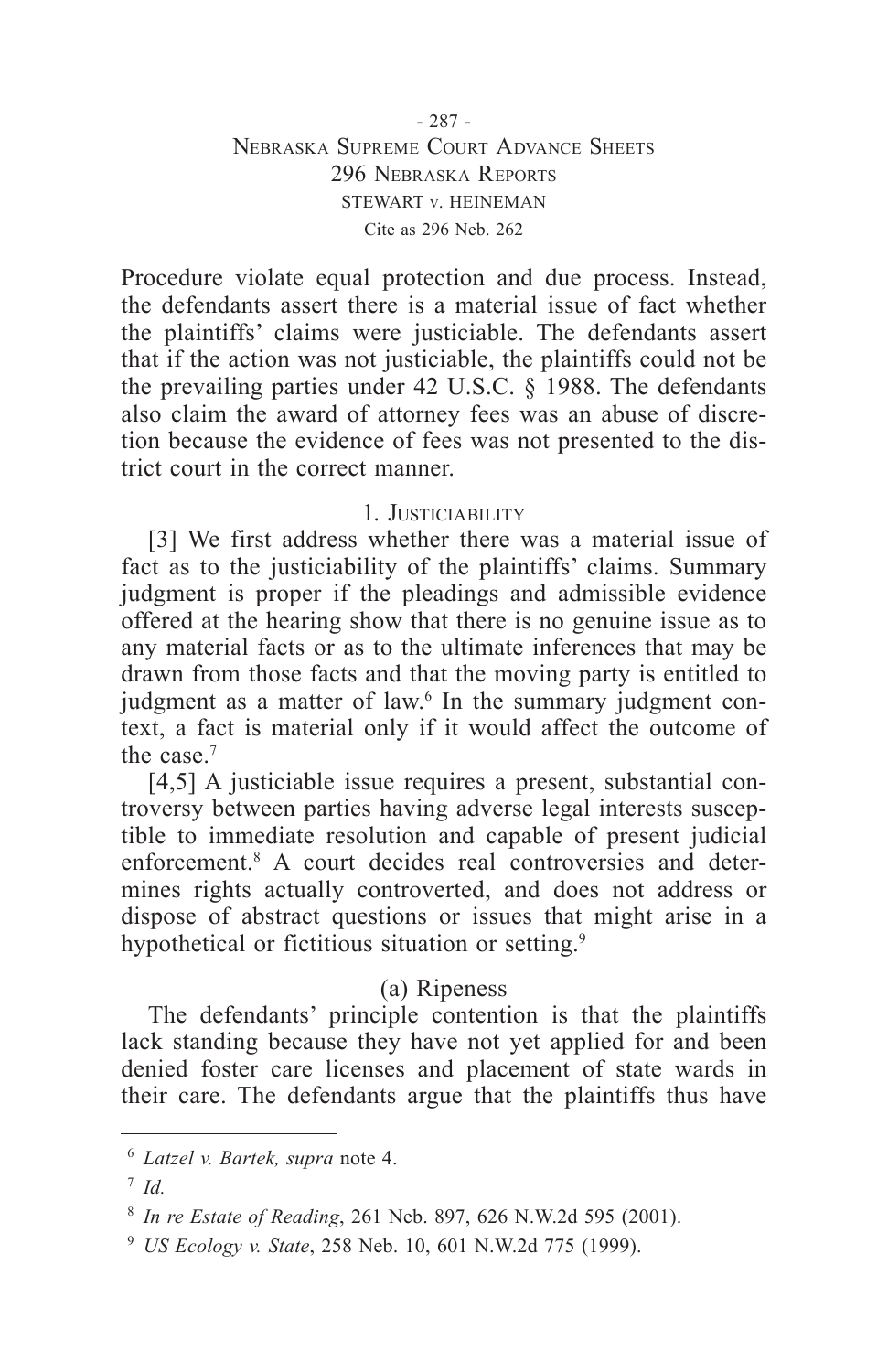not been harmed. And they argue that if the plaintiffs are granted licenses and children are placed in their homes, then they never will be harmed. The defendants assert that the controversy presented by the plaintiffs' action is, accordingly, purely hypothetical.

[6,7] Standing is a key function in determining whether a justiciable controversy exists.<sup>10</sup> Standing requires that a litigant have such a personal stake in the outcome of a controversy as to warrant invocation of a court's jurisdiction and justify the exercise of the court's remedial powers on the litigant's behalf.<sup>11</sup>

But the defendants do not argue that the plaintiffs are asserting merely a general injury to the public. They do not argue that if the plaintiffs were to apply for licenses and be denied the ability to provide foster care, they would lack a personal stake in the outcome of the litigation. The defendants' standing argument is more accurately considered one of ripeness.

[8] The ripeness doctrine is rooted in the same general policies of justiciability as standing and mootness.12 As compared to standing, ripeness assumes that an asserted injury is sufficient to support standing, but asks whether the injury is too contingent or remote to support present adjudication.<sup>13</sup> It is a time dimension of standing.<sup>14</sup>

[9] We use a two-part inquiry to determine ripeness: (1) the jurisdictional question of the fitness of the issues for judicial decision and (2) the prudential question concerning the hardship to the parties of withholding court consideration.<sup>15</sup> We follow the Eighth Circuit, which has explained that

<sup>10</sup> *Hall v. Progress Pig, Inc.*, 254 Neb. 150, 575 N.W.2d 369 (1998).

<sup>11</sup> *City of Omaha v. City of Elkhorn*, 276 Neb. 70, 752 N.W.2d 137 (2008).

<sup>&</sup>lt;sup>12</sup> 13B Charles Alan Wright et al., Federal Practice and Procedure § 3532.1 (2008).

<sup>13</sup> *Id.*

<sup>14</sup> See *id.*

<sup>15</sup> See *City of Omaha v. City of Elkhorn, supra* note 11.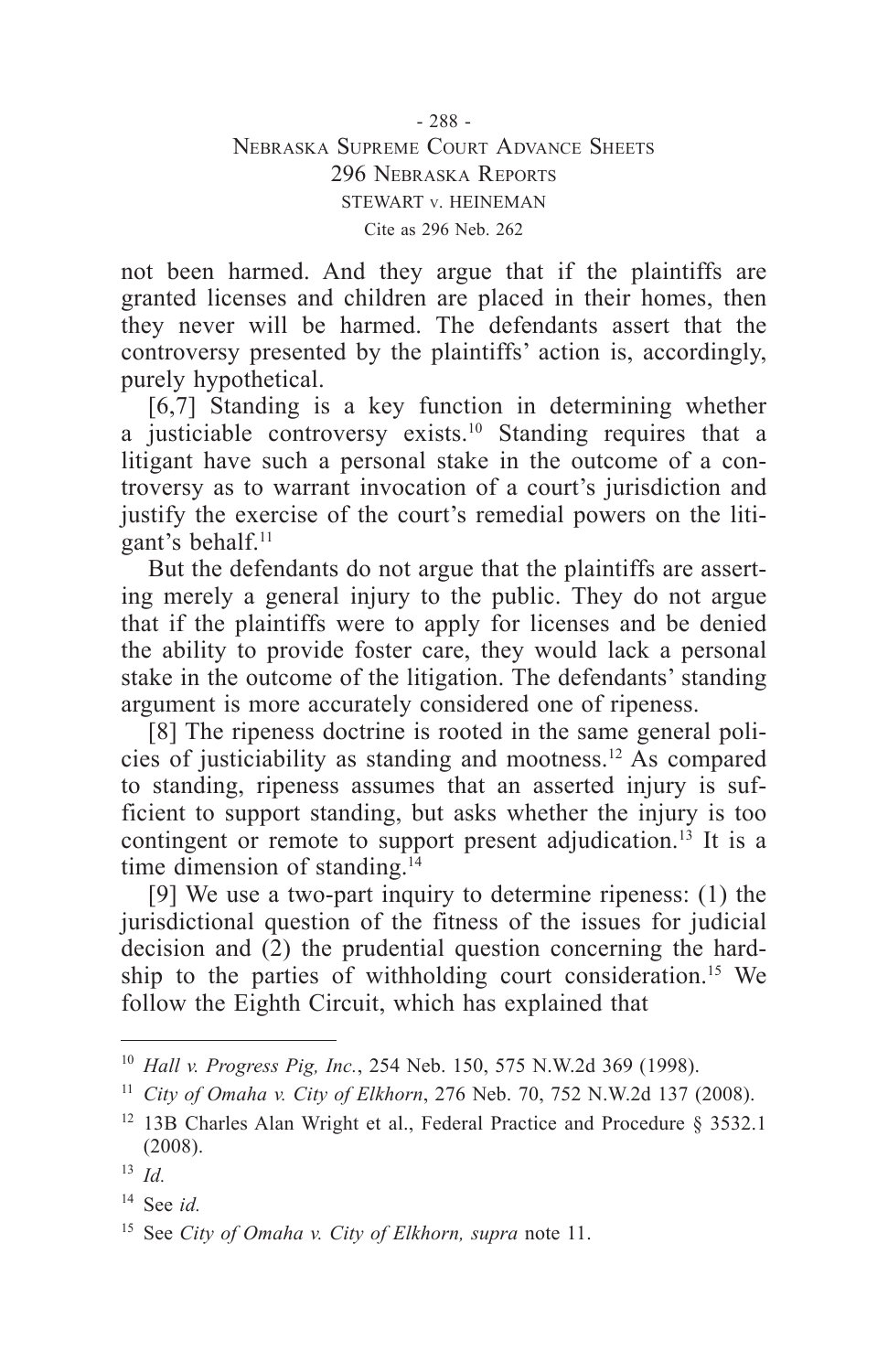"[t]he 'fitness for judicial decision' inquiry goes to a court's ability to visit an issue. . . . [I]t safeguards against judicial review of hypothetical or speculative disagreements. . . .

"In addition to being fit for judicial resolution, an issue must be such that delayed review will result in significant harm. 'Harm' includes both the traditional concept of actual damages—pecuniary or otherwise—and also the heightened uncertainty and resulting behavior modification that may result from delayed resolution."16

Declaratory and injunctive relief, which were sought here, require a justiciable controversy that is ripe for judicial determination.<sup>17</sup> Such actions cannot be used to obtain advisory opinions, adjudicating hypothetical or speculative situations that may never come to pass.<sup>18</sup>

[10] The question of ripeness is to be viewed in light of the relief sought. We have said that a "declaratory judgment is by definition forward-looking, for it provides '"preemptive justice" designed to relieve a party of uncertainty before the wrong has actually been committed or the damage suffered.'"<sup>19</sup> We have explained that the function of a declaratory judgment is to determine justiciable controversies which either are not yet ripe for adjudication by conventional forms of remedy or, for other reasons, are not conveniently amenable to the usual remedies.20 The purpose of an injunction,

<sup>16</sup> *Id*. at 80, 752 N.W.2d at 145-46, quoting *Nebraska Public Power Dist. v. MidAmerican Energy*, 234 F.3d 1032 (2000).

<sup>17</sup> See, *Ryder Truck Rental v. Rollins*, 246 Neb. 250, 518 N.W.2d 124 (1994); 43A C.J.S. *Injunctions* § 76 (2014).

<sup>18</sup> See, *Greater Omaha Realty Co. v. City of Omaha*, 258 Neb. 714, 605 N.W.2d 472 (2000); *Ryder Truck Rental v. Rollins, supra* note 17. See, also, *Crete Ed. Assn. v. Saline Cty. Sch. Dist. No. 76-0002*, 265 Neb. 8, 654 N.W.2d 166 (2002).

<sup>19</sup> See, *Hauserman v. Stadler*, 251 Neb. 106, 110, 554 N.W.2d 798, 801 (1996); *Ryder Truck Rental v. Rollins, supra* note 17.

<sup>20</sup> See *id*. See, also, e.g., *Central City Ed. Assn. v. Merrick Cty. Sch. Dist.*, 280 Neb. 27, 783 N.W.2d 600 (2010).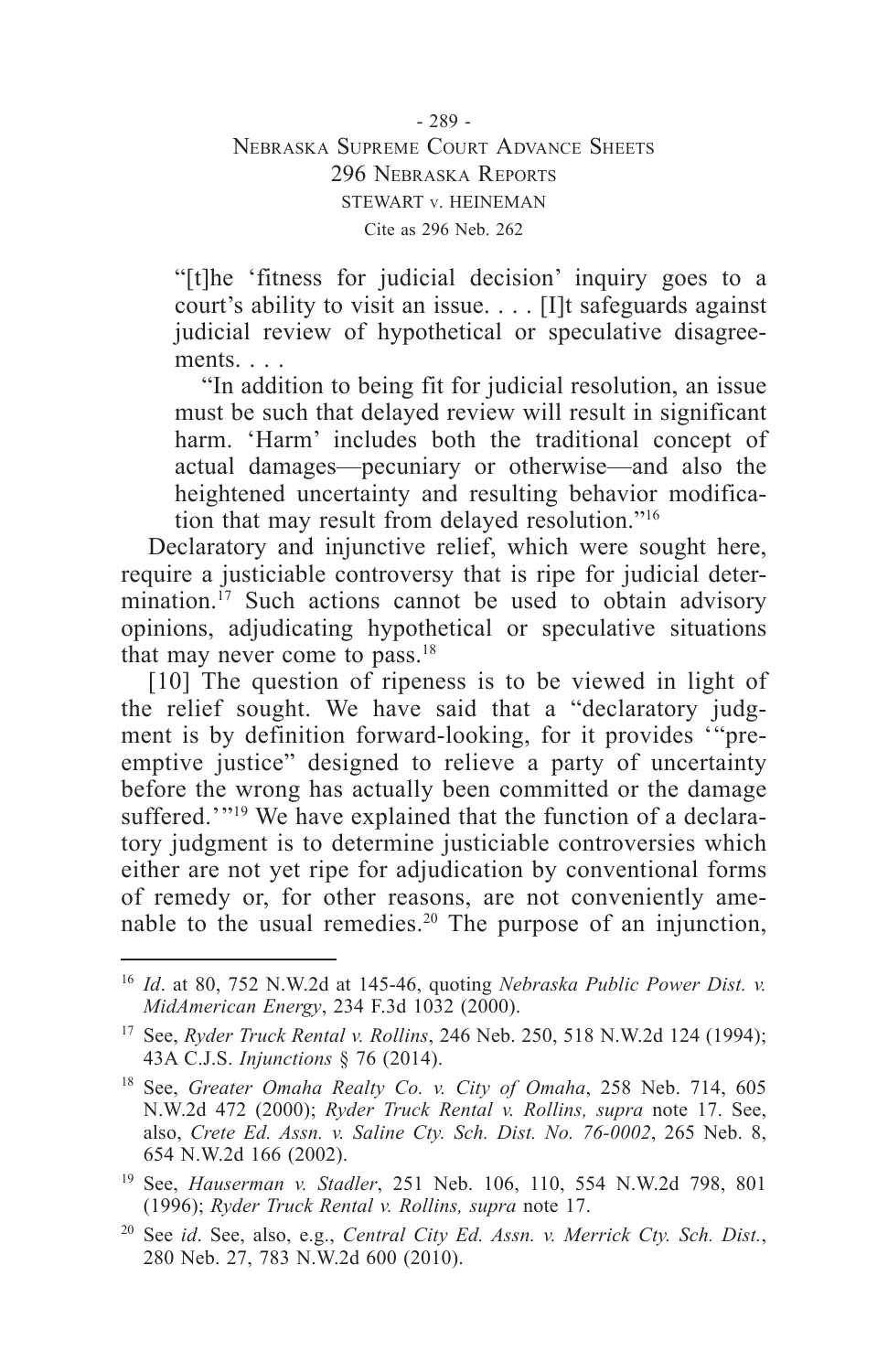similarly, is to restrain actions that have not yet been taken.<sup>21</sup> Injunctive relief is generally preventative, prohibitory, or protective.22

We reject the defendants' contention that the harm at issue in this action is too remote or speculative to be ripe for the protective, forward-looking relief sought and obtained by the plaintiffs. Fundamentally, the defendants mischaracterize the harm the plaintiffs seek to prevent.

The harm the plaintiffs wish to avoid is not just the possible, ultimate inability to foster state wards; it is the discriminatory stigma and unequal treatment that homosexual foster applicants and licensees must suffer if they wish to participate in the foster care system. The imminent injury that the court redressed was the plaintiffs' inability to be treated on equal footing with heterosexual applicants.<sup>23</sup>

[11] We find several U.S. Supreme Court cases instructive on this issue. The U.S. Supreme Court has specifically rejected the argument that persons claiming denial of equal treatment must demonstrate their ultimate inability to obtain a benefit in order for their claims to be justiciable.<sup>24</sup> As noted by the district court below, the Court has explained that the injury in an equal protection case is the imposition of a barrier that makes it more difficult for members of one group to obtain a benefit, rather than the ultimate inability to obtain the benefit.25 This proposition directly contradicts the defendants' argument that the plaintiffs would suffer no harm unless they applied to be foster parents and were ultimately denied placement of state wards in their homes.

<sup>21</sup> *Putnam v. Fortenberry*, 256 Neb. 266, 589 N.W.2d 838 (1999).

<sup>22</sup> *Crete Ed. Assn. v. Saline Cty. Sch. Dist. No. 76-0002, supra* note 18.

<sup>23</sup> See *Revelis v. Napolitano*, 844 F. Supp. 2d 915 (N.D. Ill. 2012).

<sup>24</sup> *Northeastern Fla. Chapter, Associated Gen. Contractors of America v. City of Jacksonville*, 508 U.S. 656, 113 S. Ct. 2297, 124 L. Ed. 2d 586 (1993).

<sup>25</sup> See *id.*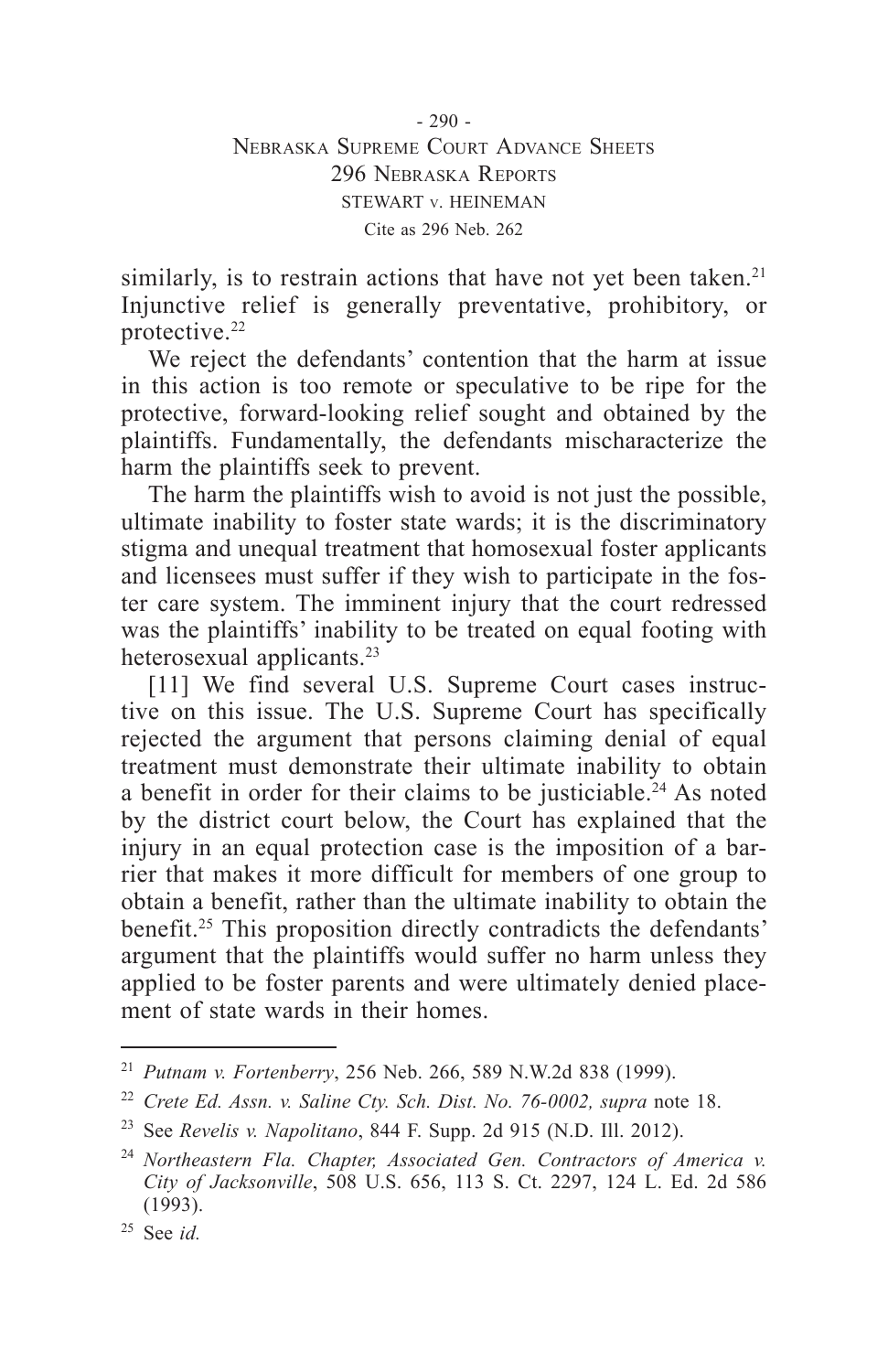## - 291 - Nebraska Supreme Court Advance Sheets 296 Nebraska Reports STEWART v. HEINEMAN Cite as 296 Neb. 262

[12] The U.S. Supreme Court has applied this proposition in the context of affirmative action bidding programs and school application processes, holding that a plaintiff has standing to make a claim challenging the inability to compete on an equal footing no matter whether the plaintiff would have been admitted to the school or obtained the winning bid but for that unequal treatment.<sup>26</sup> The Court has held that when the government erects a barrier that makes it more difficult for members of one group to obtain a benefit than it is for members of another group, a member of the former group seeking to challenge the barrier need only demonstrate that he or she is ready and able to perform and that a discriminatory policy prevents him or her from doing so on an equal basis.<sup>27</sup>

In other cases, the Court has elaborated on the stigmatic injury that stems from discriminatory treatment. The Court has explained that the discriminatory treatment itself is a serious harm that supports standing*.* In *Heckler v. Mathews*, 28 for example, the Court addressed the plaintiff's claim that Social Security laws subjected him to unequal benefits on the basis of gender. The Court found standing, despite the fact that a successful action would result in the plaintiff's benefits remaining the same (while, due to the severability of the discriminatory provision, female applicants' benefits would decrease).<sup>29</sup>

[13] The Court stated it had "repeatedly emphasized" that discrimination itself, by perpetuating "archaic and stereotypic notions" or by stigmatizing members of the

<sup>26</sup> See, *Northeastern Fla. Chapter, Associated Gen. Contractors of America v. City of Jacksonville, supra* note 24; *University of California Regents v. Bakke*, 438 U.S. 265, 98 S. Ct. 2733, 57 L. Ed. 2d 750 (1978).

<sup>27</sup> See *Northeastern Fla. Chapter, Associated Gen. Contractors of America v. City of Jacksonville, supra* note 24.

<sup>28</sup> *Heckler v. Mathews*, 465 U.S. 728, 104 S. Ct. 1387, 79 L. Ed. 2d 646 (1984). See, also, *Barber v. Bryant*, 193 F. Supp. 3d 677 (S.D. Miss. 2016); *Campaign for Southern Equality v. Bryant*, 64 F. Supp. 3d 906 (S.D. Miss. 2014); *De Leon v. Perry*, 975 F. Supp. 2d 632 (W.D. Tex. 2014).

<sup>29</sup> *Heckler v. Mathews, supra* note 28.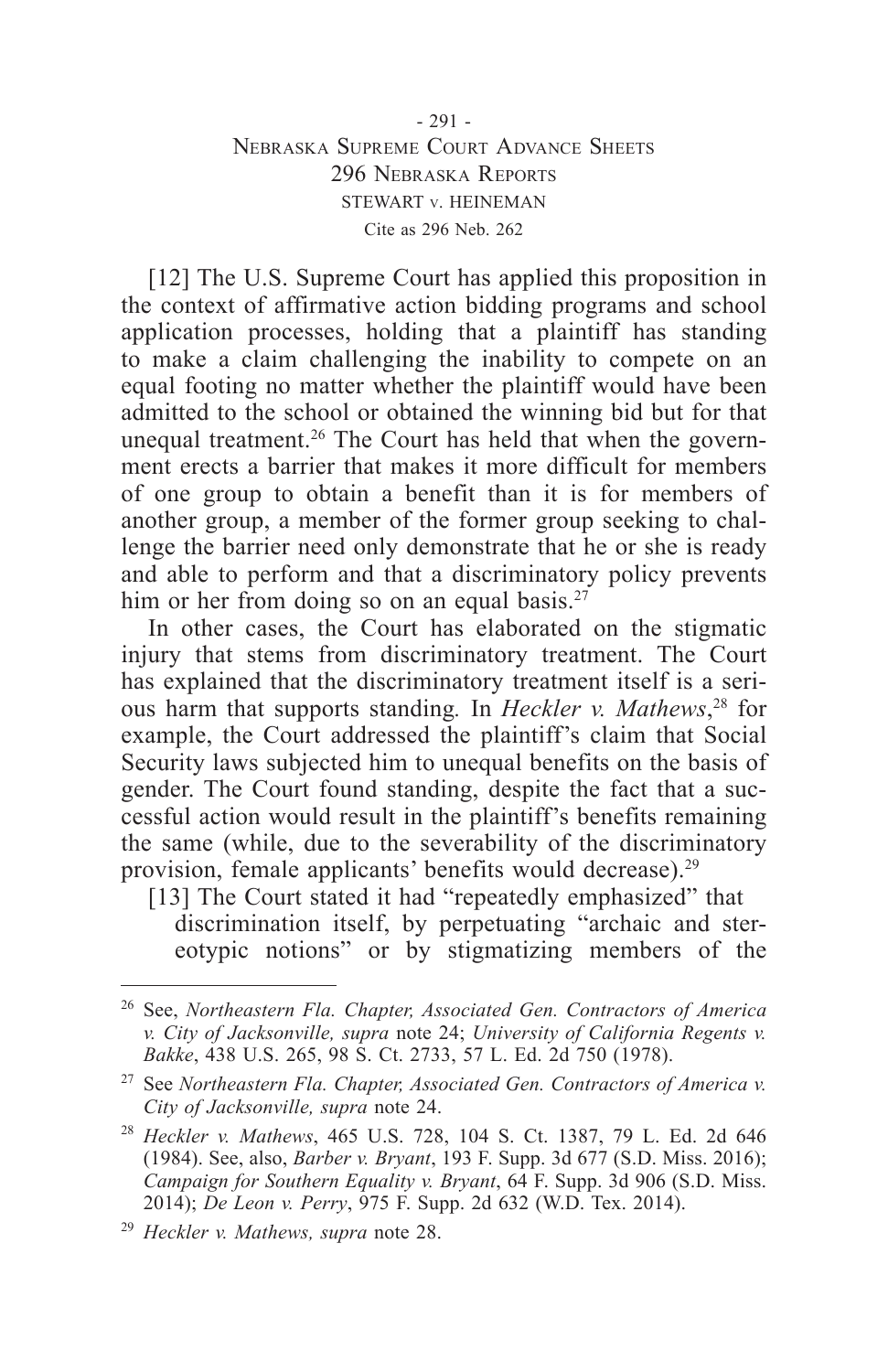### - 292 - Nebraska Supreme Court Advance Sheets 296 Nebraska Reports STEWART v. HEINEMAN Cite as 296 Neb. 262

disfavored group as "innately inferior" and therefore as less worthy participants in the political community, . . . can cause serious noneconomic injuries to those persons who are personally denied equal treatment solely because of their membership in a disfavored group.30

The Court reiterated that when the right invoked is that of equal treatment, the appropriate remedy is a mandate of equal treatment.31 Similarly, in *Allen v. Wright*, <sup>32</sup> the U.S. Supreme Court explained that for those persons who are personally subject to discriminatory treatment, stigmatizing injury caused by discrimination is a serious noneconomic injury that is sufficient to support standing.

As for the ripeness questions of whether this harm is too remote and whether delayed review will result in significant harm, the Court held in the bidding cases that the plaintiffs seeking to prevent future deprivation of the equal opportunity to compete need only demonstrate they will "sometime in the relatively near future" bid on a contract governed by such racebased financial incentives<sup>33</sup>

[14] In a number of cases in other jurisdictions similar to the case at bar, courts have found plaintiffs to have standing in spite of the absence of any formal application under the challenged program or law.34 This is because standing does not

<sup>30</sup> *Id.*, 465 U.S. at 739-40 (citation omitted).

<sup>31</sup> *Heckler v. Mathews, supra* note 28.

<sup>32</sup> *Allen v. Wright*, 468 U.S. 737, 104 S. Ct. 3315, 82 L. Ed. 2d 556 (1984), *abrogated on other grounds, Lexmark Intern. v. Static Control*, \_\_\_ U.S. \_\_\_, 134 S. Ct. 1377, 188 L. Ed. 2d 392 (2014).

<sup>33</sup> *Adarand Constructors, Inc. v. Pena*, 515 U.S. 200, 211, 115 S. Ct. 2097, 132 L. Ed. 2d 158 (1995).

<sup>34</sup> *Dragovich v. U.S. Department of the Treasury*, 764 F. Supp. 2d 1178 (N.D. Cal. 2011). See, also, *Reno v. Catholic Social Services, Inc.*, 509 U.S. 43, 113 S. Ct. 2485, 125 L. Ed. 2d 38 (1993); *Teamsters v. United States*, 431 U.S. 324, 97 S. Ct. 1843, 52 L. Ed. 2d 396 (1977); *LeClerc v. Webb*, 419 F.3d 405 (5th Cir. 2005); *Terry v. Cook*, 866 F.2d 373 (11th Cir. 1989); *Waters v. Ricketts*, 48 F. Supp. 3d 1271 (D. Neb. 2015).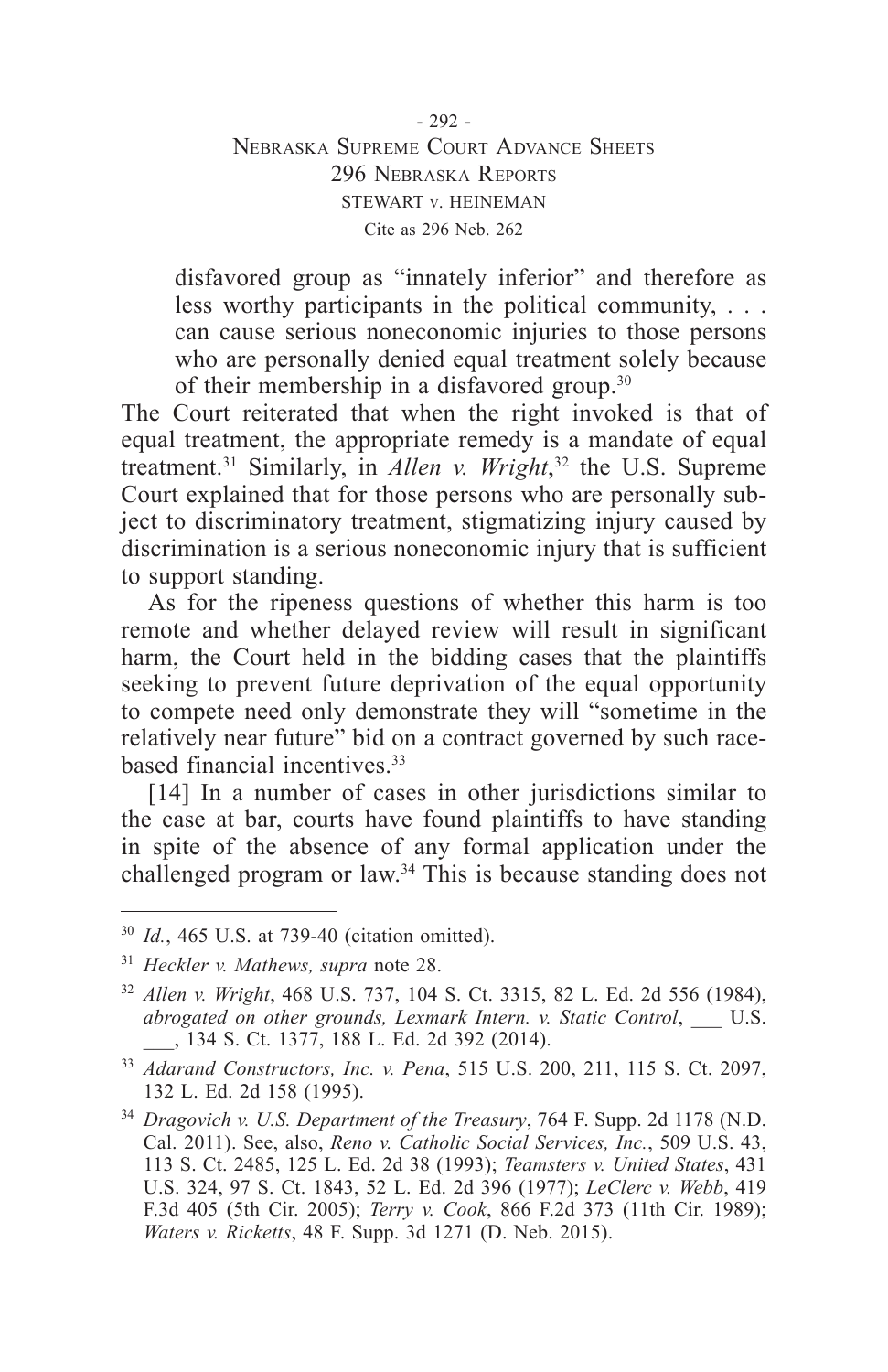- 293 - Nebraska Supreme Court Advance Sheets 296 Nebraska Reports STEWART v. HEINEMAN Cite as 296 Neb. 262

require exercises in futility.<sup>35</sup> "Courts have long recognized circumstances in which a failure to apply may be overcome by facts which demonstrate the futility of such application."36

In *Teamsters v. United States*, 37 the U.S. Supreme Court explained that "[i]f an employer should announce his policy of discrimination by a sign reading 'Whites Only' on the hiringoffice door, his victims would not be limited to the few who ignored the sign and subjected themselves to personal rebuffs." Thus, the Court rejected the argument that those who failed to apply for the position that discriminatory practices made it difficult to obtain could not share in the "make-whole relief" that was sought in the action.<sup>38</sup> Rather, such plaintiffs must show that they should be treated as applicants, or "potential victim[s]," of the discrimination, by showing they were actually deterred by the discriminatory practice and would have applied but for that practice.<sup>39</sup>

The Court explained that a plaintiff's desire for a job need not be "translated into a formal application solely because of his unwillingness to engage in a futile gesture."<sup>40</sup> The nonapplicant is unwilling to subject himself or herself to the humiliation of certain rejection. $41$  Such a nonapplicant is as much a victim of discrimination as the applicant. $42$ 

Memo 1-95 was a published statement on DHHS' official website that "heterosexuals only" need apply to be foster

<sup>35</sup> *Dragovich v. U.S. Department of the Treasury, supra* note 34. See, also, e.g., *LeClerc v. Webb, supra* note 34; *Terry v. Cook, supra* note 34.

<sup>36</sup> *Terry v. Cook, supra* note 34, 866 F.2d at 378.

<sup>37</sup> *Teamsters v. United States, supra* note 34, 431 U.S. at 365. See, also, e.g., *Reno v. Catholic Social Services, Inc., supra* note 34.

<sup>38</sup> *Teamsters v. United States, supra* note 34, 431 U.S. at 367.

<sup>39</sup> *Id.*

<sup>40</sup> *Id.*, 431 U.S. at 366.

<sup>41</sup> See *Teamsters v. United States, supra* note 34*.*

<sup>42</sup> See *id.*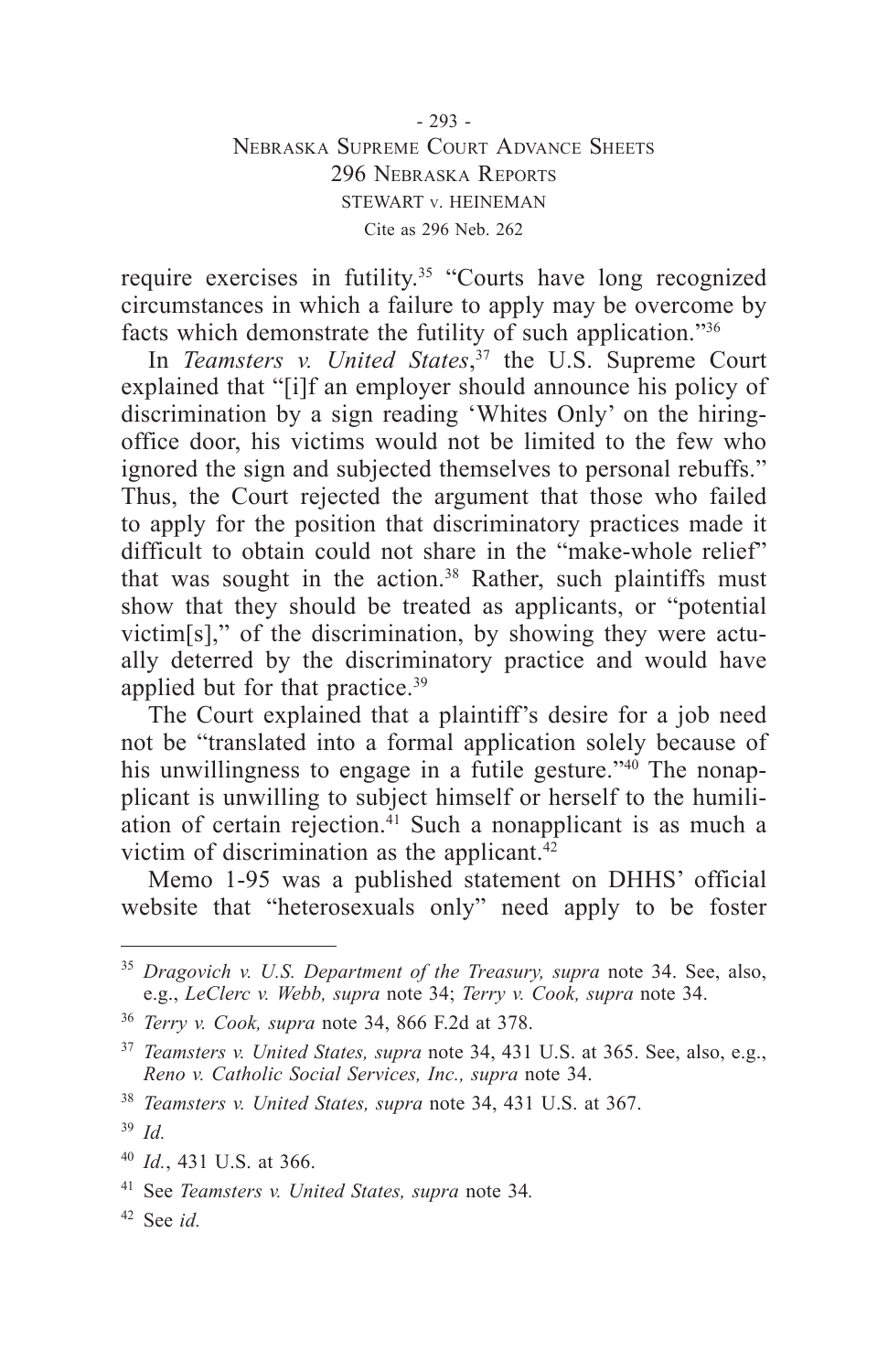## - 294 - Nebraska Supreme Court Advance Sheets 296 Nebraska Reports STEWART v. HEINEMAN Cite as 296 Neb. 262

parents. It is legally indistinguishable from a sign reading "Whites Only" on the hiring-office door. Memo 1-95 clearly excluded same-sex couples and individuals who identified as homosexuals either from being licensed or from having state wards placed in their homes. There is no dispute that all the plaintiffs were ready and able to be foster parents, were aware of and deterred by Memo 1-95, and would have taken further steps to become foster parents but for the barrier expressed in Memo 1-95. The plaintiffs considered any further action to be futile and did not wish to subject themselves to the humiliation of rejection and the stigmatic harm of unequal treatment.

There was a barrier to equal treatment and serious noneconomic injuries that the plaintiffs would be imminently subjected to upon application to become foster parents. The plaintiffs could only ultimately foster children through an uncertain exception to the absolute ban set forth in Memo 1-95 or through a five-tier review procedure that subjected them to increased scrutiny because of their sexual orientation. In either scenario, the plaintiffs would suffer stigmatic harm stemming from systematic unequal treatment. By seeking forward-looking relief, the plaintiffs wished to avoid suffering the discrimination inherent in Memo 1-95 and the Pristow Procedure.

What is more, there is no dispute in the record that Todd and Joel actually began the process of applying by completing training, a home study, and background checks. After a significant delay in the progression of their case, they contacted the director as well as the chief executive officer of DHHS, who both either directly or indirectly confirmed the continuing force and effect of Memo 1-95. In addressing the by-then 3-year delay, Winterer relied repeatedly on Memo 1-95 and stated it was "still in force." In an action where multiple plaintiffs seek identical injunctive or declaratory relief, once the court determines that one of the plaintiffs has standing, it need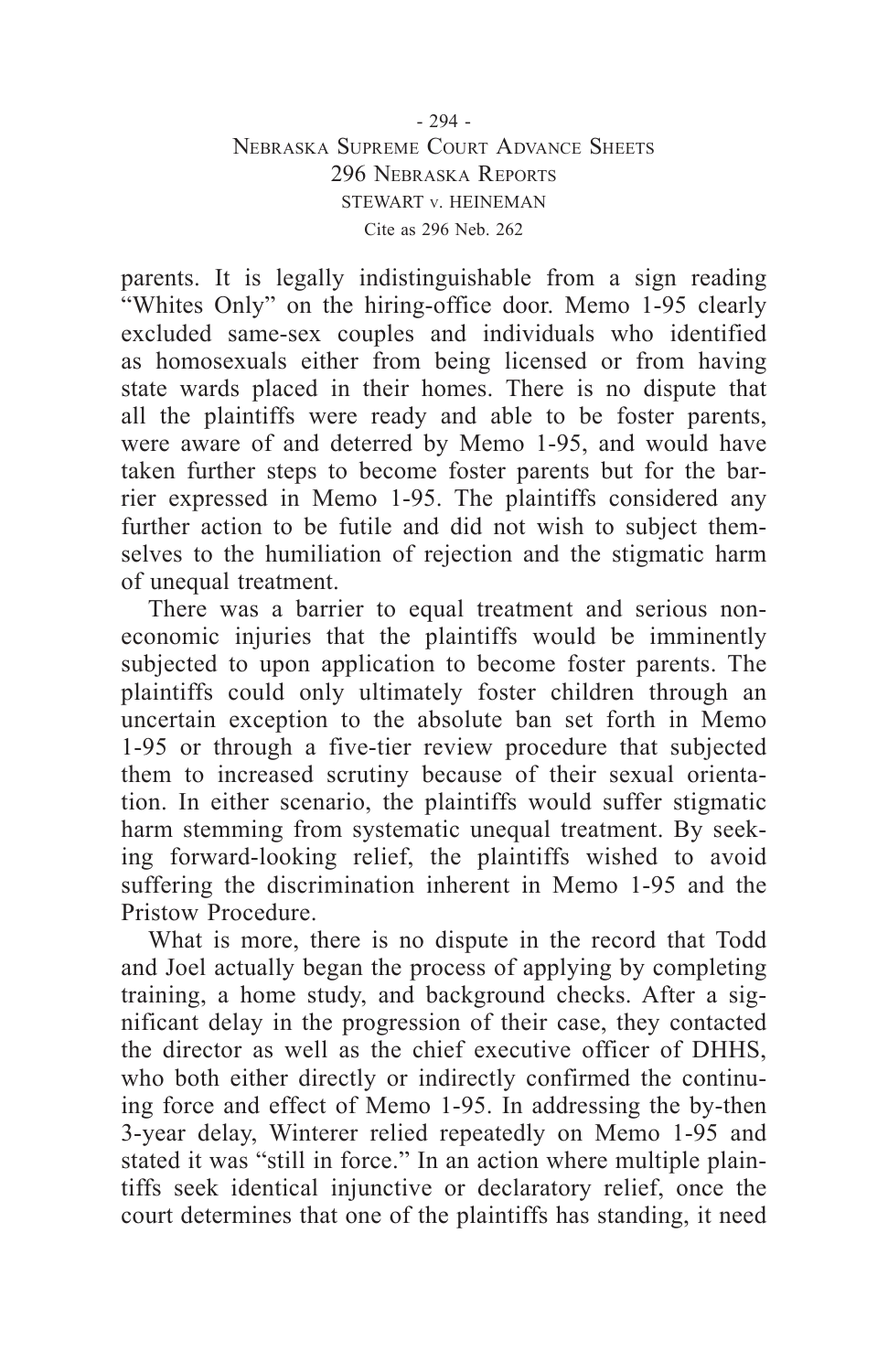## - 295 - Nebraska Supreme Court Advance Sheets 296 Nebraska Reports STEWART v. HEINEMAN Cite as 296 Neb. 262

not decide the standing of the others in order to determine that the action is justiciable.43 For if one plaintiff prevails on the merits, the same prospective relief will issue regardless of the standing of the other plaintiffs.<sup>44</sup> Clearly, Todd and Joel did not need to subject themselves to even more personal rebuffs in order to demonstrate their personal stake in this action and the ripeness of their claim.

We agree with the district court that the controversy raised by the plaintiffs is neither hypothetical nor speculative by virtue of the fact that the plaintiffs have not yet applied for and been denied foster care licenses and placement of state wards in their homes. And we agree with the district court that the harm at issue is appropriate for the preemptive justice that declaratory and injunctive relief provide. The plaintiffs were faced with the unavoidable inability to be treated on equal footing if they wished to pursue being foster parents, and the district court's order effected an immediate resolution of that imminent and serious harm. We find no merit to the defendants' narrow view that the action presented a hypothetical harm because the plaintiffs have not shown an ultimate inability to become foster parents.

<sup>43</sup> *Rumsfeld v. Forum for Academic and Institutional Rights, Inc.*, 547 U.S. 47, 126 S. Ct. 1297, 164 L. Ed. 2d 156 (2006); *Melendres v. Arpaio*, 695 F.3d 990 (9th Cir. 2012); *New Jersey Physicians, Inc. v. President of U.S.*, 653 F.3d 234 (3d Cir. 2011); *Parker v. Scrap Metal Processors, Inc.*, 386 F.3d 993 (11th Cir. 2004); *Save Our Heritage, Inc. v. F.A.A.*, 269 F.3d 49 (1st Cir. 2001); *Mountain States Legal Foundation v. Glickman*, 92 F.3d 1228 (D.C. Cir. 1996); *Kelley v. Selin*, 42 F.3d 1501 (6th Cir. 1995); *Heckman v. Williamson County*, 369 S.W.3d 137 (Tex. 2012); *MacPherson v. DAS*, 340 Or. 117, 130 P.3d 308 (2006); *Cohen v. Zoning Bd. of Appeals*, 35 Mass. App. 619, 624 N.E.2d 119 (1993). See, also, e.g., Joan Steinman, *The Effects of Case Consolidation on the Procedural Rights of Litigants: What They Are, What They Might Be Part 1: Justiciability and Jurisdiction (Original and Appellate)*, 42 U.C.L.A. L. Rev. 717 (1995).

<sup>44</sup> *Patel v. Dept. of Licensing and Regulation*, 469 S.W.3d 69 (Tex. 2015).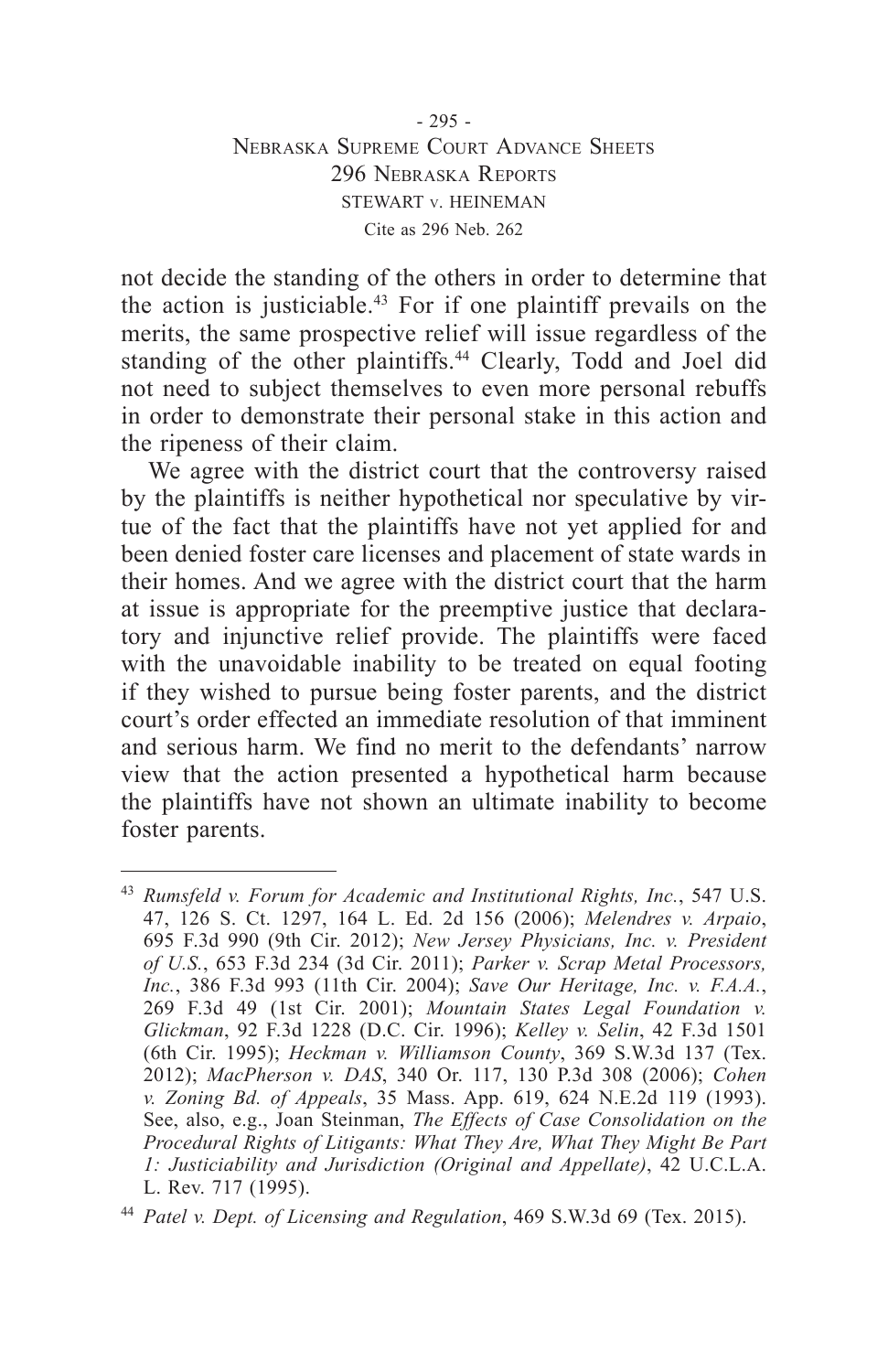## - 296 - Nebraska Supreme Court Advance Sheets 296 Nebraska Reports STEWART v. HEINEMAN Cite as 296 Neb. 262

## (b) Mootness

[15] The defendants alternatively claim the plaintiffs lacked a justiciable claim, because Memo 1-95 no longer represented official DHHS policy or practice by the time the plaintiffs filed this action. In order to maintain an action to enforce private rights, the plaintiff must show that he or she will be benefited by the relief to be granted.<sup>45</sup> An action becomes moot when the issues initially presented in the proceedings no longer exist or the parties lack a legally cognizable interest in the outcome of the action.<sup>46</sup> At the latest, the defendants believe that any issue concerning Memo 1-95 became moot in February 2015, when Memo 1-95 was taken off the DHHS website during the pendency of the parties' motions for summary judgment.

This list of memorandums was designed to be viewed by the public, and new DHHS employees were directed to familiarize themselves with DHHS policy by looking at the memorandums on the website. As late as November 2011, DHHS officials with the authority to declare DHHS policy and procedure represented to same-sex couples that Memo 1-95 was still in force. The continuing presence of Memo 1-95 on the DHHS website at the time this action was filed affirmed these representations.

Pristow intentionally avoided formal rescission of Memo 1-95 and, in fact, avoided creating anything in writing disavowing it or stating a policy or practice different from that articulated in Memo 1-95. The Pristow Procedure was strictly verbal, and DHHS employees were told about the Pristow Procedure only if and when they were confronted with homosexual applicants. Pristow deliberately kept Memo 1-95 on the DHHS website, and the Pristow Procedure was never

<sup>45</sup> *Id.*

<sup>46</sup> See *Mullendore v. Nuernberger*, 230 Neb. 921, 434 N.W.2d 511 (1989).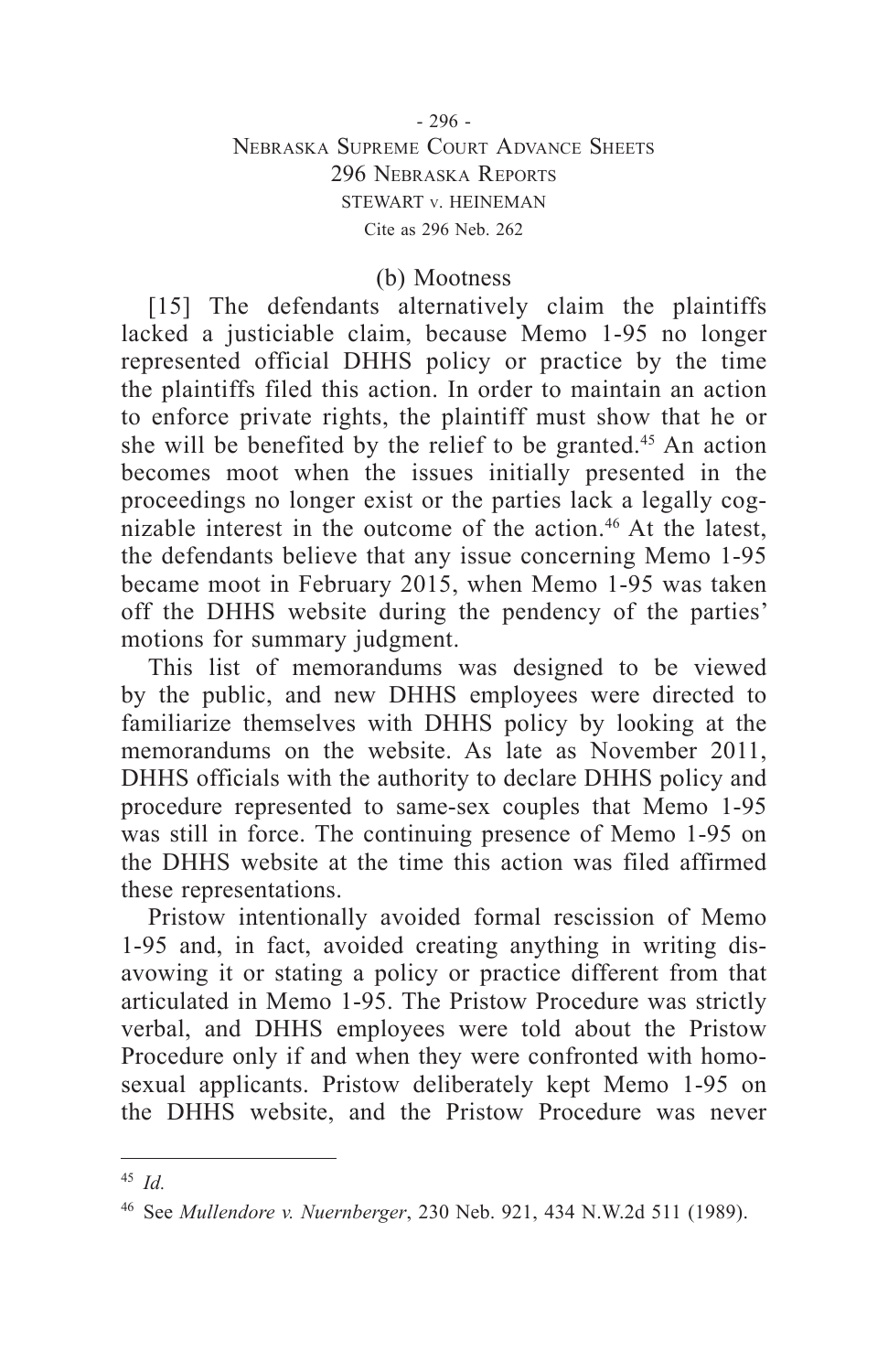- 297 - Nebraska Supreme Court Advance Sheets 296 Nebraska Reports STEWART v. HEINEMAN Cite as 296 Neb. 262

communicated to the public. In fact, it can be surmised that the plaintiffs did not learn of the Pristow Procedure until discovery conducted during the current lawsuit.

[16] If a discriminatory policy is openly declared, then it is unnecessary for a plaintiff to demonstrate it is followed in order to obtain injunctive or declaratory relief.<sup>47</sup> We thus find immaterial any dispute in the record as to whether the Pristow Procedure was a policy versus a practice, whether it "replaced" Memo 1-95, or the level of confusion within DHHS and its contractors concerning DHHS' policy and practice when this action was filed. A secret change in policy or procedure cannot moot an action based on a published policy statement that has been cited by the agency as excluding the plaintiffs from eligibility.

Memo 1-95 was deliberately maintained on the website in order to give the public the impression that it represented official DHHS policy. The defendants cannot now complain that the plaintiffs believed it so, were deterred by the discriminatory exclusion set forth so clearly therein, and brought this action to challenge it.

[17,18] As for DHHS' eleventh-hour removal of Memo 1-95 from its website, it is well recognized that "a defendant cannot automatically moot a case simply by ending its unlawful conduct once sued."48 If voluntary cessation of that kind rendered a case moot, "a defendant could engage in unlawful conduct, stop when sued to have the case declared moot, then pick up where he left off, repeating this cycle until he achieves all his unlawful ends." $49$  "'[A] defendant claiming that its voluntary compliance moots a case bears the formidable burden of showing that it is absolutely clear the allegedly wrongful

<sup>47</sup> See *U.S. v. Bd. of Educ. of School D. of Philadelphia*, 911 F.2d 882 (3d Cir. 1990).

<sup>48</sup> *Already, LLC v. Nike, Inc.*, U.S. , 133 S. Ct. 721, 727, 184 L. Ed. 2d 553 (2013).

<sup>49</sup> *Id.*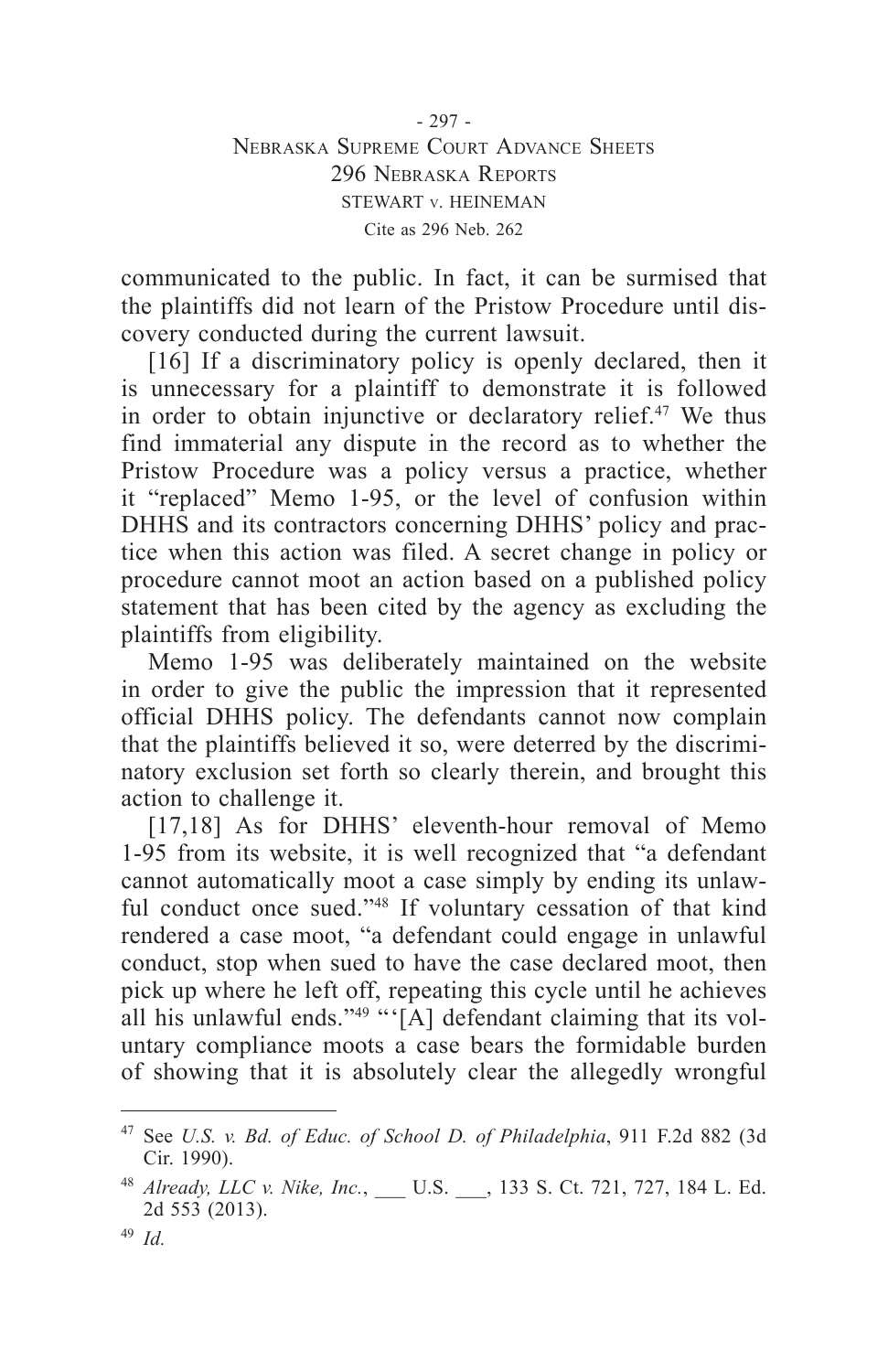behavior could not reasonably be expected to recur.'"50 This standard is "stringent."51 The defendants made no attempt to meet this standard.

Finally, we note that any argument that the plaintiffs' action is moot because the Pristow Procedure superseded Memo 1-95 ignores the fact that the Pristow Procedure itself was challenged in this action and was encompassed by the injunctive and declaratory relief granted by the district court's order. The defendants make no argument that the five-tier Pristow Procedure is no longer in effect or that the plaintiffs' action with regard to the Pristow Procedure is otherwise nonjusticiable. In their brief, the defendants make no arguments concerning the Pristow Procedure other than to assert that it superseded Memo 1-95.

[19] The defendants mentioned at oral arguments that the Pristow Procedure was not specifically alleged in the plaintiffs' complaint. Thus, they believed that if they could show that the Pristow Procedure replaced Memo 1-95, there was no action. But this court's consideration of a cause on appeal is limited to errors assigned and discussed.<sup>52</sup> The defendants assigned neither error below nor on appeal asserting that the Pristow Procedure was beyond the scope of the pleadings or that they lacked timely notice of the Pristow Procedure's being at issue in the case. To the contrary, the plaintiffs argued to the district court that the Pristow Procedure was unconstitutionally discriminatory, and the defendants argued that it was not.

The plaintiffs, having no apparent way of knowing about the Pristow Procedure before filing their action, alleged as the operative fact in their complaint the discriminatory exclusion articulated in Memo 1-95. The defendants raised the

<sup>50</sup> *Id.* (quoting *Friends of Earth, Inc. v. Laidlaw Environmental Services (TOC), Inc.*, 528 U.S. 167, 120 S. Ct. 693, 145 L. Ed. 2d 610 (2000)).

<sup>51</sup> *Friends of Earth, Inc. v. Laidlaw Environmental Services (TOC), Inc., supra* note 50, 528 U.S. at 189.

<sup>52</sup> See, Neb. Rev. Stat. § 25-1919 (Reissue 2016); *In re Estate of Balvin*, 295 Neb. 346, 888 N.W.2d 499 (2016).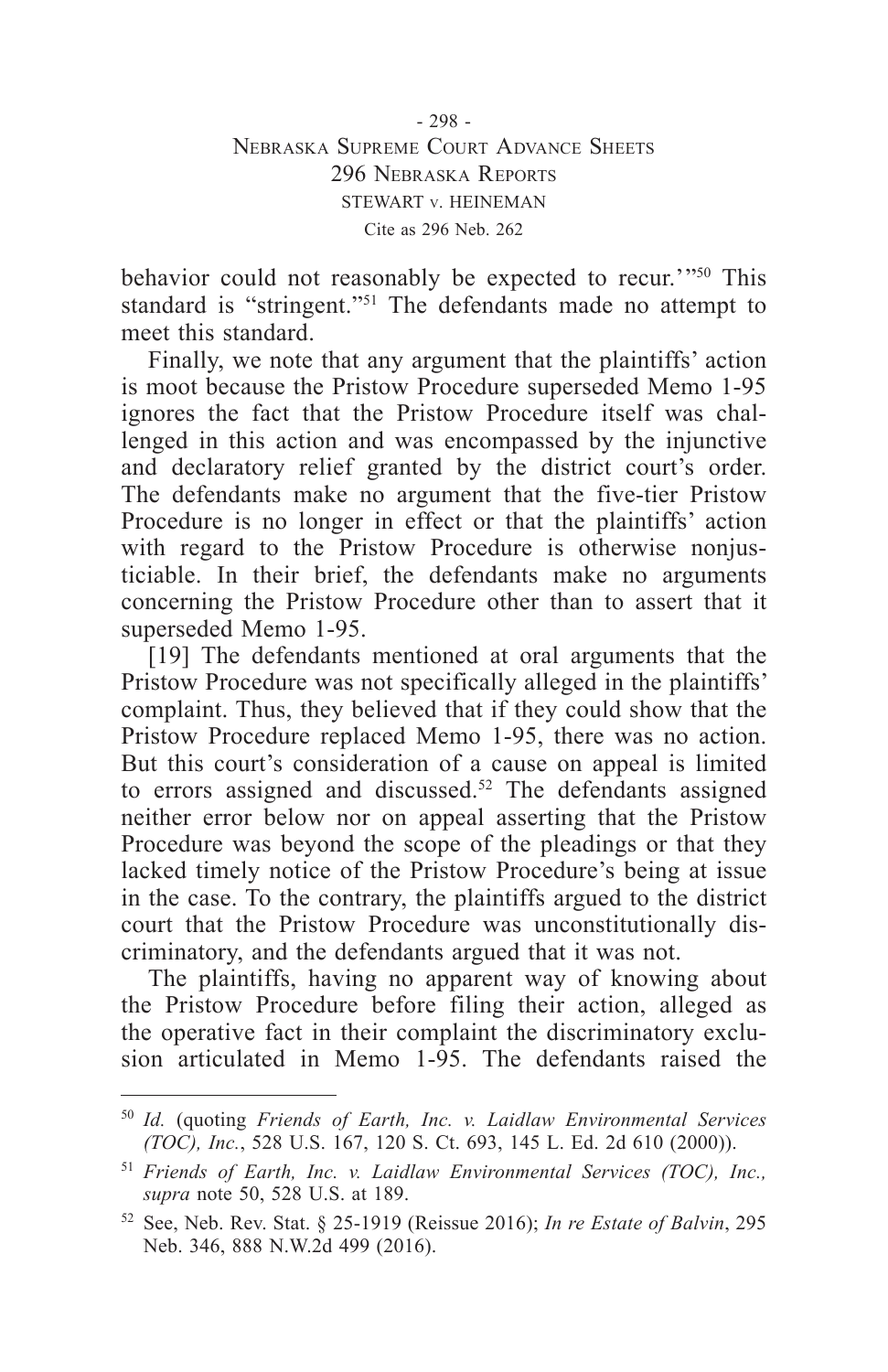## - 299 - Nebraska Supreme Court Advance Sheets 296 Nebraska Reports STEWART v. HEINEMAN Cite as 296 Neb. 262

Pristow Procedure in the hearing on the motions for summary judgment in the hope of mooting the plaintiffs' claim. The defendants also hoped that a discriminatory process allowing for the possibility of fostering a child was somehow constitutional even if the absolute prohibition of Memo 1-95 was not. Finally, the defendants argued that the ultimate possibility of fostering inherent to the Pristow Procedure meant that the plaintiffs could demonstrate no imminent harm—an argument that, if accepted, could have left unequal scrutiny of the Pristow Procedure immune from challenge.

At the same time that the defendants relied so heavily on the Pristow Procedure for their defense, they remained silent as to the clearly expanded scope of the operative facts at issue in the plaintiffs' action. While, in general, we caution plaintiffs to amend their pleadings when discovery reveals new operative facts, the defendants' maneuverings here are unavailing.

We will not reverse the district court's judgment on the ground that the Pristow Procedure superseded Memo 1-95. Memo 1-95 was openly declared, and DHHS chose not to inform the public that it was no longer followed. Neither did DHHS moot the plaintiffs' case through its voluntary removal of Memo 1-95 from the website following the motions for summary judgment. And, regardless of the status of Memo 1-95, the plaintiffs were the prevailing parties with regard to the discriminatory nature of the Pristow Procedure.

# 2 **ATTORNEY FEES**

Beyond the defendants' arguments attacking the justiciability of the plaintiffs' underlying claims, with the ultimate goal of preventing the plaintiffs from being the prevailing parties for purposes of attorney fees, the defendants assert that there was insufficient evidence of attorney fees. The defendants make this argument solely on the ground that the evidence of attorney fees was filed with the clerk of the district court and is found only in the transcript. Evidence of attorney fees was not entered into evidence as exhibits and that evidence is not, therefore, found in the bill of exceptions.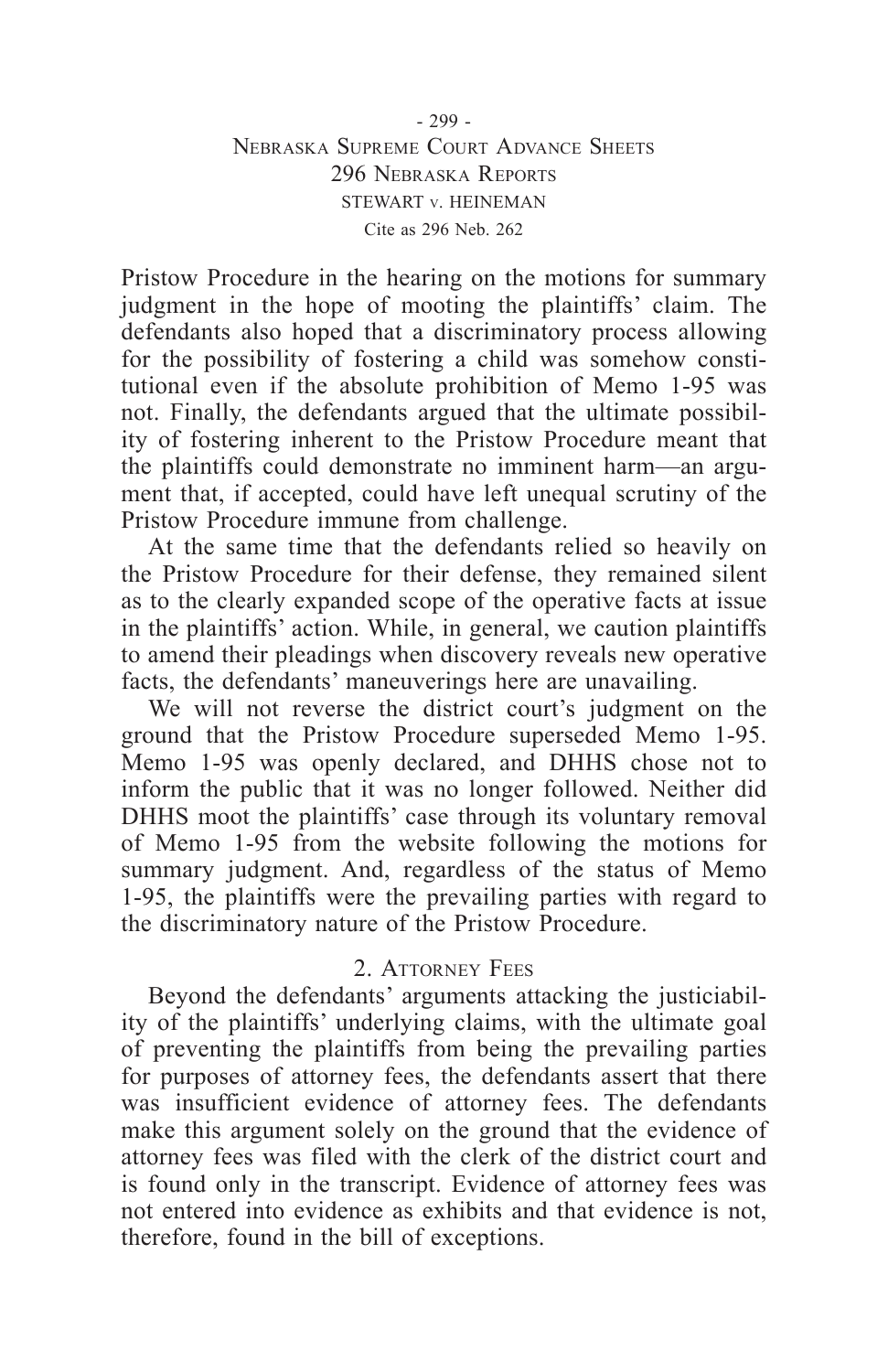## $-300 -$ Nebraska Supreme Court Advance Sheets 296 Nebraska Reports STEWART v. HEINEMAN Cite as 296 Neb. 262

The attorney fees in this case were awarded pursuant to 42 U.S.C. § 1988. Section 1988(b) states in relevant part that "[i]n any action or proceeding to enforce a provision of [§] 1983, . . . the court, in its discretion, may allow the prevailing party, other than the United States, a reasonable attorney's fee as part of the costs . . . ." We have said that affidavits included in the transcript, but not received as evidence and appearing in the bill of exceptions, cannot be considered on appeal by the appellate court.<sup>53</sup> Such affidavits must be "preserved" for appellate review in the bill of exceptions.54 We have explained that offering of a bill of exceptions is necessary at some point if the appellate court is to consider errors assigned by the appellant which require a review of the evidence that was received by the tribunal from which the appeal is taken.<sup>55</sup>

But the defendants are the appellants in this case; they wish us to consider their assignment of error that the lower court abused its discretion in awarding attorney fees. Generally, in determining whether there is merit to an appellant's claim that the lower court's judgment should be reversed, it will be presumed in the absence of a bill of exceptions that issues of fact presented by the pleadings were established by the evidence.56

True, where an appellant argues on appeal that the evidence is insufficient on a point for which an appellee bore the burden of proof, we will not simply presume there was evidence before the lower court, which we have no evidence of despite the filing of a bill of exceptions.<sup>57</sup> But we have never held

<sup>53</sup> See, *State v. Dean*, 270 Neb. 972, 708 N.W.2d 640 (2006); *State v. Allen*, 159 Neb. 314, 66 N.W.2d 830 (1954).

<sup>54</sup> *State v. Allen, supra* note 53, 159 Neb. at 321, 66 N.W.2d at 835.

<sup>55</sup> See *Marcotte v. City of Omaha*, 196 Neb. 217, 241 N.W.2d 838 (1976).

<sup>56</sup> See, *State v. Allen, supra* note 53; *McMillan v. Diamond*, 77 Neb. 671, 110 N.W. 542 (1906).

<sup>57</sup> See, e.g., *Emery v. Moffett*, 269 Neb. 867, 697 N.W.2d 249 (2005).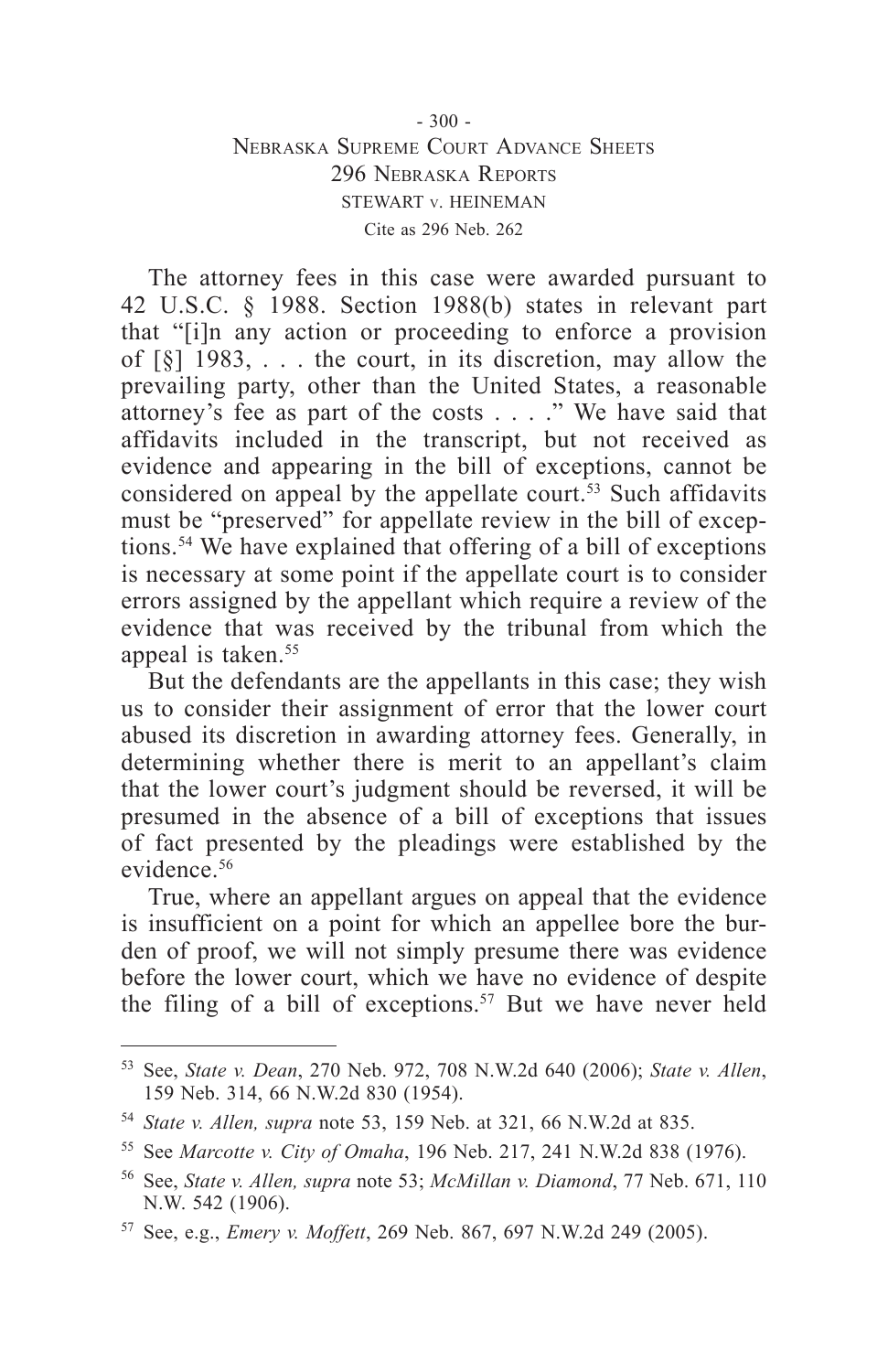$-301 -$ Nebraska Supreme Court Advance Sheets 296 Nebraska Reports STEWART v. HEINEMAN Cite as 296 Neb. 262

that an appellant may successfully assert that the evidence was insufficient to support a lower court's order when the record on appeal affirmatively demonstrates that sufficient evidence was considered by the lower court, with notice to and without objection by the appellant, but that such evidence was received through filing with the clerk of the court rather than at a hearing wherein it became part of the bill of exceptions.

To the contrary, in *Zwink v. Ahlman*, 58 we expressly rejected the appellants' contention that the lower court's judgment was not sustained by the evidence because the necessary evidence was attached to the petition and placed in the transcript, but was not entered as an exhibit to be found in the bill of exceptions. We observed that the journal of the trial court showed that the evidence in question was considered and that no specific objection was raised on the ground that the evidence was not formally admitted.<sup>59</sup> We concluded that under such circumstances, the evidence was to be considered as if made a part of the bill of exceptions.<sup>60</sup>

We explained that it would be repugnant to the general rules of equity governing the underlying action to dismiss the proceeding because the evidence was "not formally introduced in evidence when the transcript shows they were duly filed and the judgment of the trial court shows [the evidence was] considered by it."<sup>61</sup> Furthermore, to remand the cause for retrial because the evidence was not formally introduced when the evidence was before us in the transcript and was considered by the trial court, "would appear a circuitous and useless procedure if a proper decision is possible by considering them as evidence along with the bill of exceptions at this time."<sup>62</sup>

<sup>58</sup> *Zwink v. Ahlman*, 177 Neb. 15, 128 N.W.2d 121 (1964).

<sup>59</sup> See *id.*

<sup>60</sup> *Id.*

<sup>61</sup> *Id.* at 19-20, 128 N.W.2d at 124.

<sup>62</sup> *Id*. at 20, 128 N.W.2d at 124-25.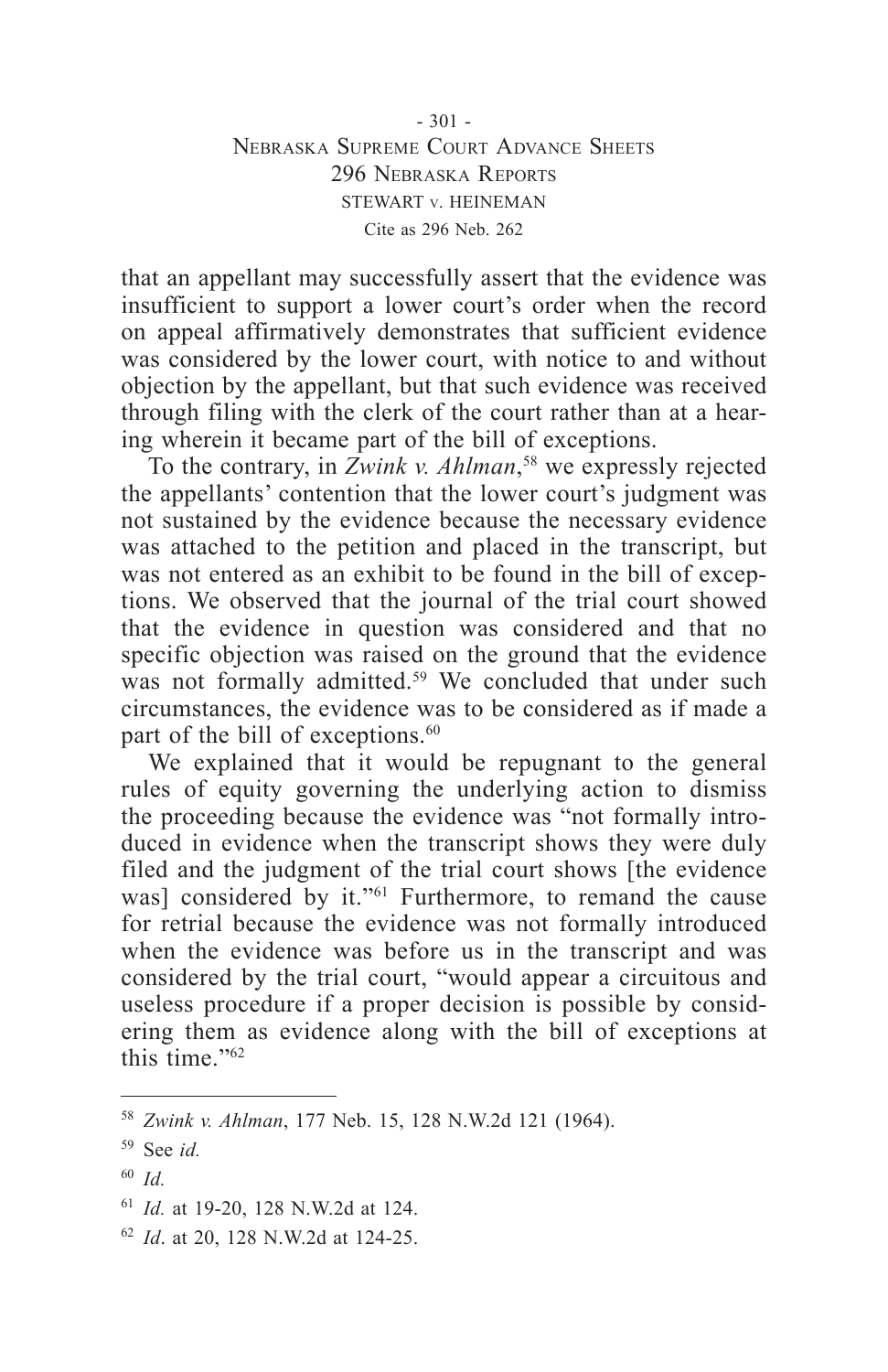#### $-302 -$ Nebraska Supreme Court Advance Sheets 296 Nebraska Reports STEWART v. HEINEMAN Cite as 296 Neb. 262

Similarly, in *Nimmer v. Nimmer*, <sup>63</sup> we affirmed an award of attorney fees despite the fact that the evidence of those fees was found only as an itemized list of services rendered, attached to the application for fees, and not in the bill of exceptions. We observed that it was clear that there was a hearing on the fees, but no bill of exceptions was created for that hearing.

And in *Chilen v. Commercial Casualty Ins. Co.*, 64 we affirmed the award of attorney fees despite the fact that the evidence of such fees, though apparently presented at the hearing, was not embodied in the bill of exceptions. The appellant was the party opposing the fees, and we found that with no bill of exceptions, the pleadings were sufficient to support the judgment awarding the fees.<sup>65</sup>

The defendants' only argument that there was insufficient evidence to support the lower court's award of fees is that the evidence of those fees is found in the transcript rather than in the bill of exceptions. However, the appellate record is clear that extensive evidence supporting attorney fees was filed with the clerk of the district court, examined by the district court, and addressed by both parties during the hearing on fees and costs. The defendants did not raise at this hearing any issue regarding the method by which the evidence was brought before the court. They did not raise any objection to the fees other than to assert that they were excessive. The district court clearly found the exhibits adequate and reduced the amount of its award in light of the defendants' arguments, made upon examination of the evidence found in the transcript.

These facts are clearly distinguishable from *Lomack v. Kohl-Watts*, 66 a case relied upon by the defendants. In *Lomack*, it was the appellant who assigned as error the denial of fees below.

<sup>63</sup> *Nimmer v. Nimmer*, 203 Neb. 503, 279 N.W.2d 156 (1979).

<sup>64</sup> *Chilen v. Commercial Casualty Ins. Co.*, 135 Neb. 619, 283 N.W. 366 (1939).

<sup>65</sup> *Id.*

<sup>66</sup> *Lomack v. Kohl-Watts*, 13 Neb. App. 14, 688 N.W.2d 365 (2004).